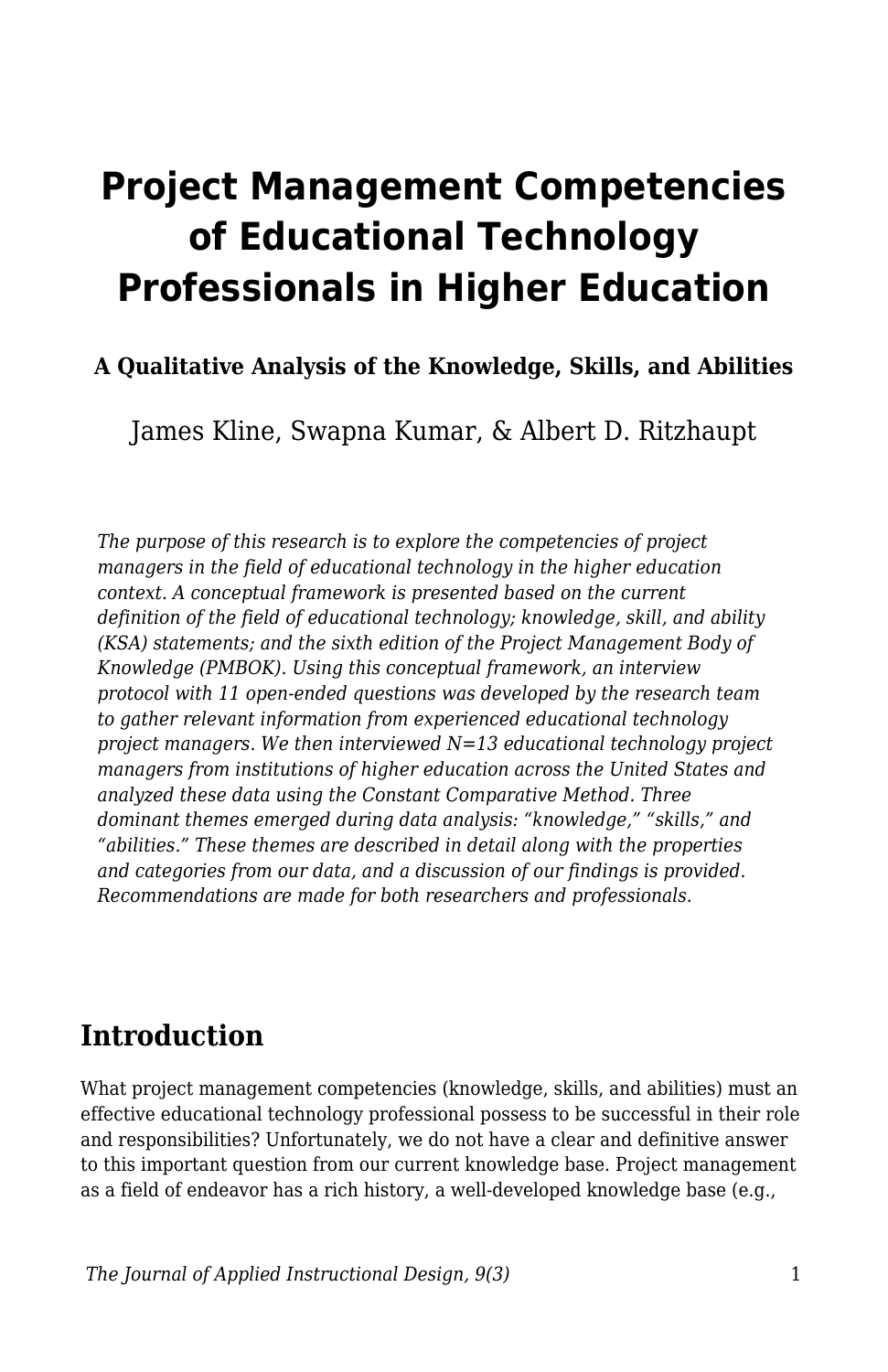Project Management Body of Knowledge), a diverse set of practicing professionals across many disciplines (e.g., construction, information technology), and a strong professional credentialing system used to certify the active members of the profession (e.g., Project Management Professional certification). The field of educational technology utilizes knowledge, skills, tools, and techniques from project management to assist in the creation of our products and services. Project management has long been recognized as a vital aspect to the individuals who practice the craft of educational technology (Donaldson et al., 2007; Van Rooij, 2010; Van Rooij, 2011). Though project management is deemed essential to the field of educational technology, scant research has documented the project management practices utilized by our professionals (Brill et al., 2006; Kang & Ritzhaupt, 2015; Ritzhaupt, & Kumar, 2015). In each of the few empirical studies we do have, project management is recognized as a key competency for educational technology professionals (Brill et al., 2006; Kang & Ritzhaupt, 2015; Ritzhaupt, & Kumar, 2015; Sugar et al., 2012). Yet we are still lacking a complete explanation of who, what, how, why, where, and when these project management competencies are employed by professionals within the field of educational technology, particularly in the higher education context.

While project management has been described as a generic methodology for managing most projects across disciplines (Pollack, 2007), the studies on educational technology project management have placed particular emphasis on the formalized standards contained within the Project Management Institute's (PMI) "Project Management Body of Knowledge" (PMBOK) (Brill et al., 2006; van Rooij, 2010). This collection of commonly accepted project management principles has become the de facto framework for managing projects, including educational technology projects in higher education. The PMI is the leading professional association in the United States governing the PMBOK and the Project Management Professional (PMP) certification, one of the most widely sought-after professional certifications (Starkweather & Stevenson, 2011). The PMBOK is a standardized body of literature approved by the American National Standards Institute (ANSI) (Cabanis-Brewin, 1999; Project Management Institute, 2017, p. 539) and underlies many project management training programs in the US. This document operationalizes and explains 10 knowledge areas (e.g., project cost management), five process groups (e.g., planning), and 49 individual processes (e.g., estimate costs) that cover the broad knowledge in the profession of project management. The PMBOK defines project management as the "application of knowledge, skills, tools, and techniques to project activities to meet the project requirements" (Project Management Institute [PMI], 2017, p. 10). The knowledge, skills, tools, and techniques are the resources that educational technology professionals draw from to complete their tasks in an effective and efficient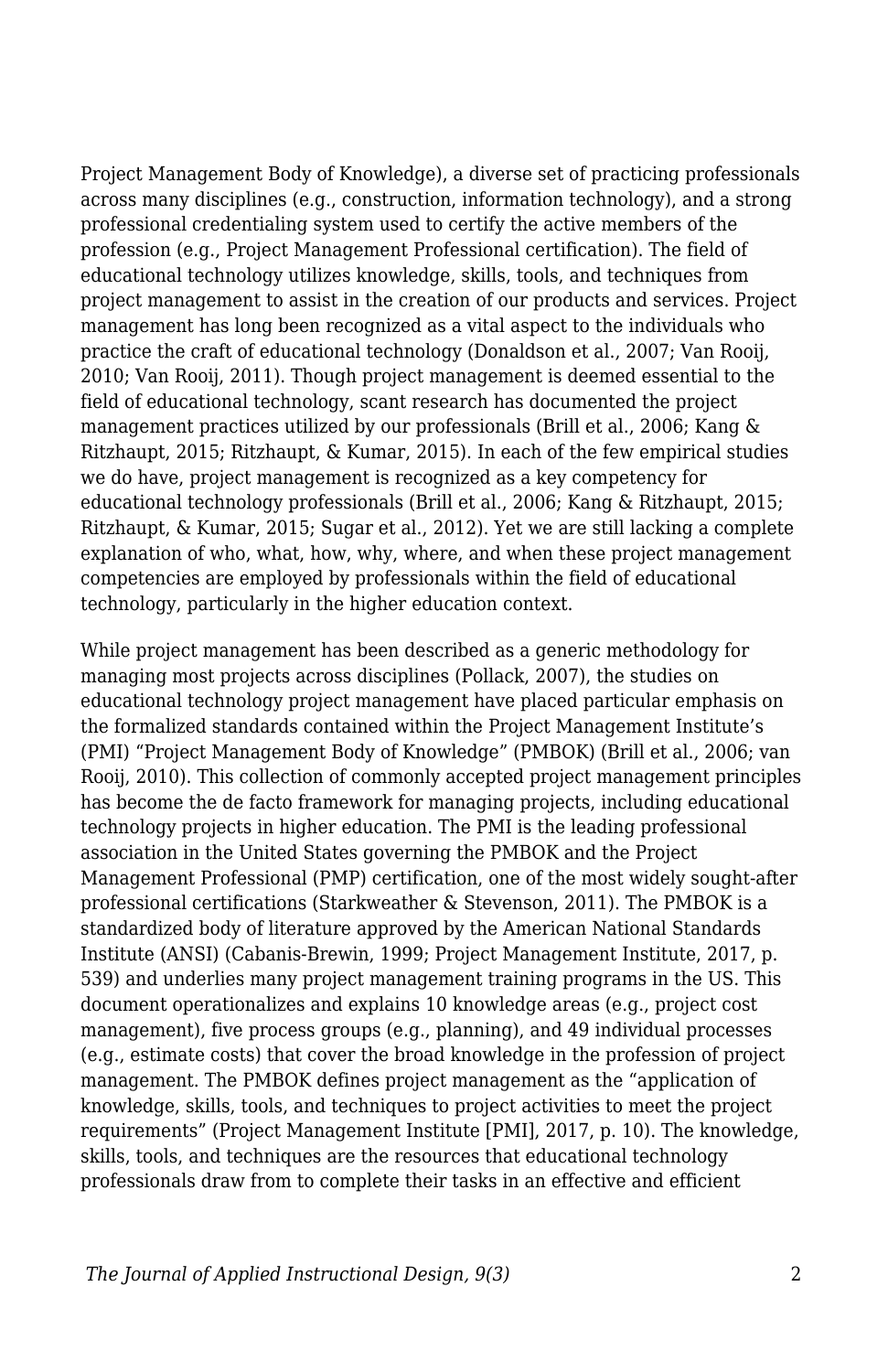manner.

Of particular importance for the current study is that the PMBOK is a descriptive project management framework that "identifies a subset of the project management body of knowledge that is generally recognized as good practice" (PMI, 2017, p. 2). The PMBOK is not a prescriptive methodology (e.g., PRojects IN Controlled Environments, or PRINCE2) or product development method (e.g., waterfall, agile) but claims to be "a foundation upon which organizations can build methodologies, policies, procedures, rules, tools and techniques, and lifecycle phases needed to practice project management." Likewise, the PMBOK asserts that "the knowledge and practices described are applicable to most projects most of the time, and there is consensus about their value and usefulness." The PMBOK assumes that practitioners will "tailor" (p. 28) the appropriate aspects of their project management frameworks to the needs of their particular industry or project. Project requirements are the criteria by which projects can be deemed a success or failure. These criteria are typically established early in a project life cycle and are uniquely tied to a specific project for a specific purpose. For instance, educational technology projects might have learning outcome requirements, accessibility requirements, or usability requirements that serve as these criteria.

The field of educational technology deploys nearly an endless list of possible products and services. These can range from technology enhanced learning environments, such as an immersive, educational game or simulation used in K-12 classrooms, to interactive and personalized online learning courses used in institutions of higher education, to performance improvement processes adopted in a Fortune 500 company. While the intellectual property and creations of these products are vastly diverse, they are all characterized as "project work" (Donaldson et al., 2007). These diverse projects are implemented by a wide range of professionals in the field of educational technology. We use the term "educational technology" to be inclusive of the many roles in our discipline, including titles like "instructional designer" (ID), "e-learning specialist," "instructional technologist," and more.

According to the PMBOK, a project is "a temporary endeavor undertaken to create a unique product, service, or result" (PMI, 2017, p. 4). The nature of the work in educational technology is such that we create unique products and services in a specified period of time. This work typically involves a team of stakeholders (e.g., subject-matter-expert, ID, graphic designer) working towards a common goal with limited time frames, budgets, and resources (van Rooij, 2010). Projects are the basis for much of the work undertaken in the field of educational technology,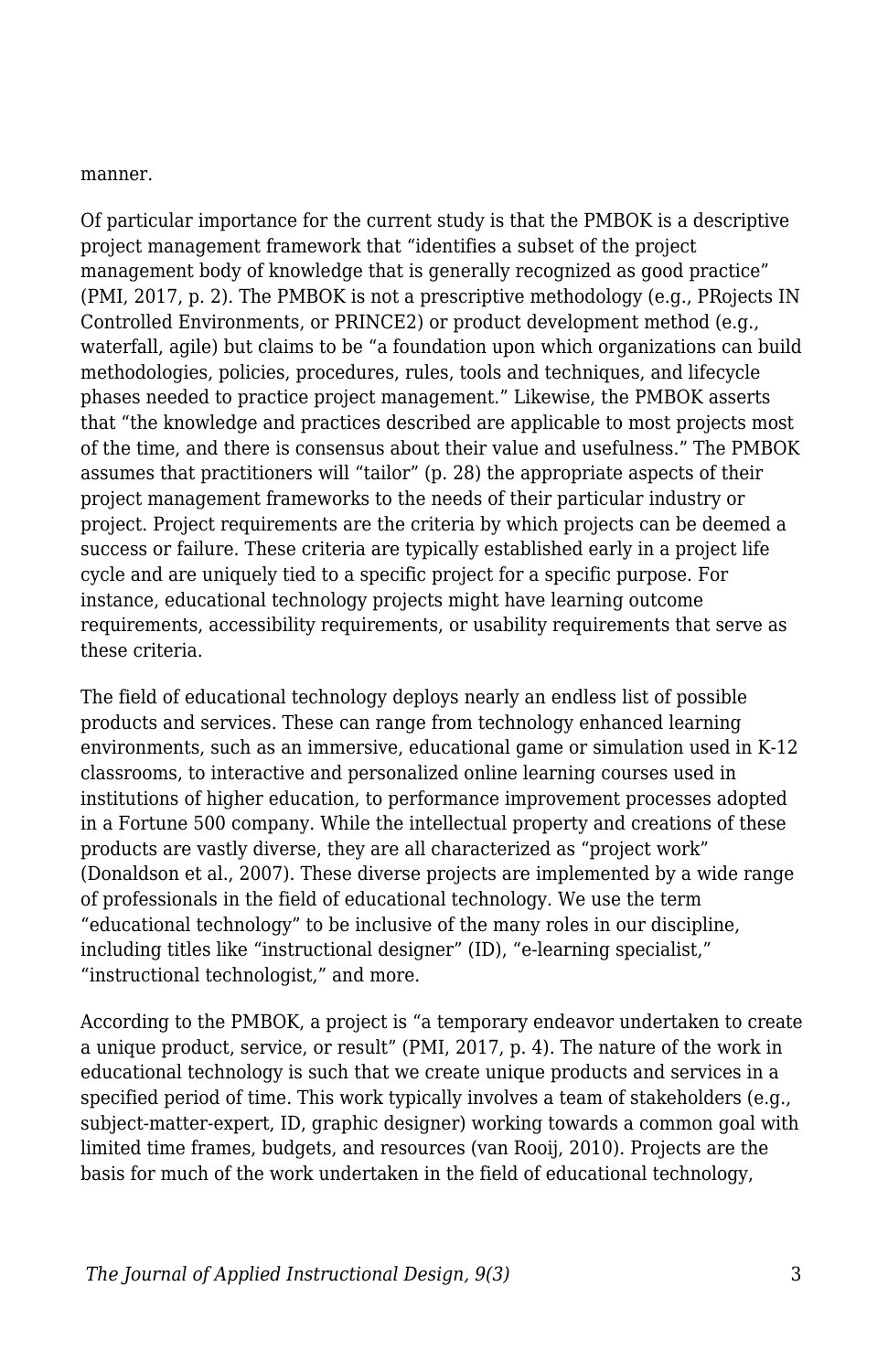which is why we draw so heavily from the field of project management.

Academic programs in the broad field of educational technology (inclusive of instructional design, instructional technology, learning design and technology, instructional systems, etc.) do not consistently offer academic courses in project management to prepare professionals entering the field (van Rooij, 2010; van Rooij, 2011). Therefore, many educational technology professionals may find themselves in the roles of managing projects or participating as a stakeholder on a project without any formal training on how project work is executed. While the nature of many projects in the field of educational technology might be considered small (e.g., designing and developing an online course) with fewer than 10 stakeholders, 6-month durations, and budgets less than \$75,000 (van Rooij, 2010), some educational technology professionals might find themselves working in multi-million dollar initiatives without any preparation on how to function in these project-driven environments. A project is generally deemed successful if it is delivered on time, within budget, and meets the project requirements negotiated by the project sponsor(s) with an acceptable level of quality (PMI, 2017, p. 13).

Empirical research has documented that educational technology professionals spend a significant portion of their time on project management activities (Cox & Osguthorpe, 2003). While we know the fields of educational technology and project management work in tandem to meet the requirements of our work environments, none of the present studies explore the project management competencies of educational technology professionals using in-depth qualitative procedures to explore these phenomena. Since researchers from our field have questioned the preeminent value of the PMBOK to our profession (Brill et al., 2006), more empirical research is necessary to understand the actual aspects of project management that educational technology project managers in higher education are using in practice. We need a stronger understanding of how educational technology professionals are managing intricate projects in increasingly complex work environments with limited resources, evolving requirements, and multiple stakeholders.

Thus, the purpose of this research is to document the project management competencies (i.e., knowledge, skills, and abilities) utilized by professionals in the field of educational technology working in the higher education context using qualitative procedures to explore the deeper "who, what, how, why, where, and when" questions. Although qualitative research methods are rarely employed in project management research literature (Cicmil, 2006; Pollack, 2007), they can provide answers to exploratory research questions and assist with generating theory and hypotheses about a phenomenon. We explore the experiences of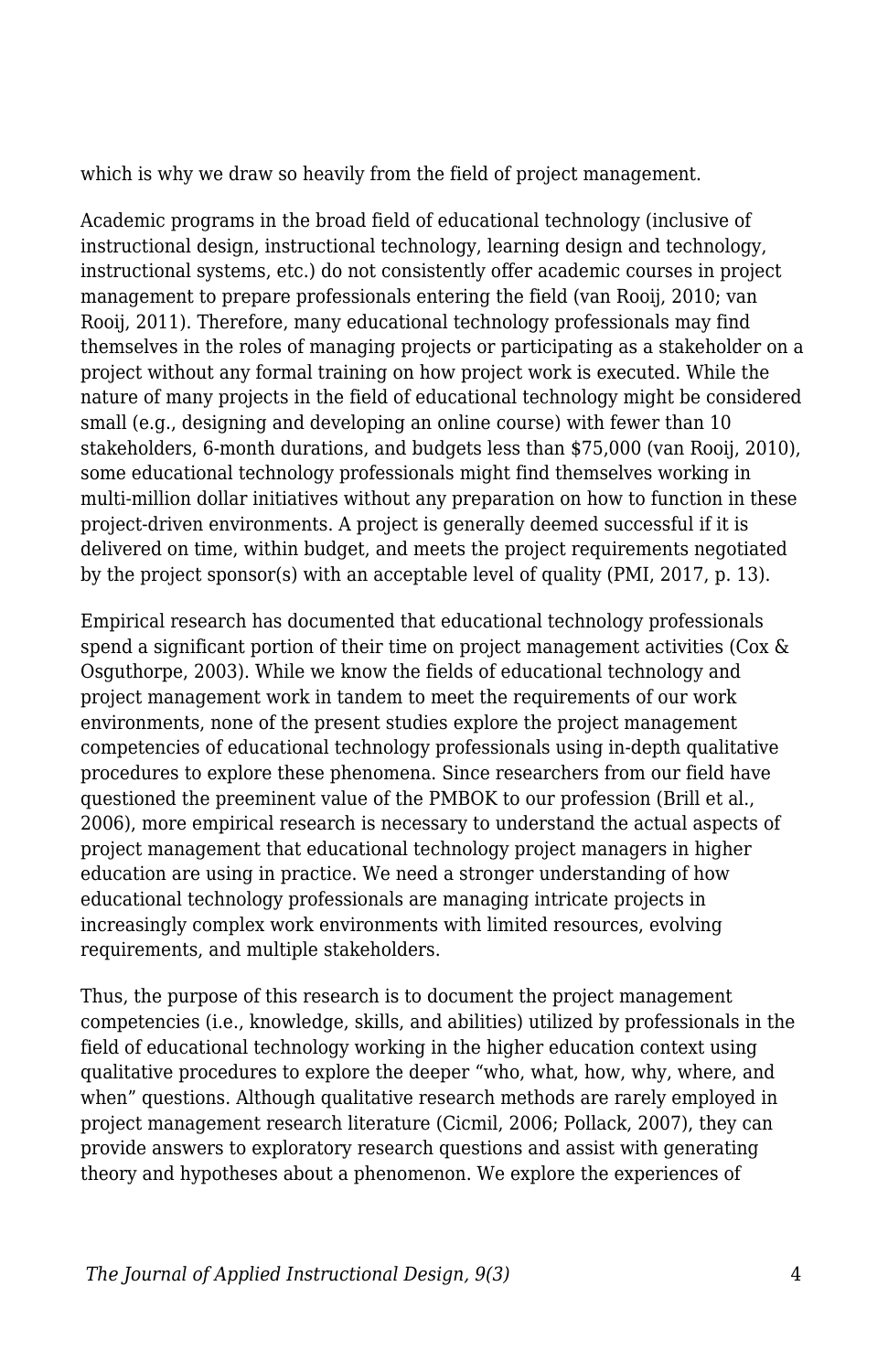educational technology professionals that serve or have served in the role of project manager in higher education. This research sheds light on the educational technology field and provides useful knowledge to guide the practice of the professionals, professional associations, and academic programs in our field as we embrace the ideas from our sister discipline–project management. In order to do this, we explore a range of exploratory questions: How do educational technology professionals in higher education manage projects, and what competencies are necessary for them to succeed within this important role? In what ways does educational technology project management in higher education contexts reflect the standards of the PMBOK? Lastly, what other project management knowledge, skills and abilities are essential in our field?

## **Conceptual Framework**

The conceptual framework proposed for this study is based upon research by Ritzhaupt, Martin, and Daniels (2010), Ritzhaupt and Martin (2014), and Kang and Ritzhaupt (2015). In these studies, the Association for Educational Communications and Technology (AECT) definition of educational technology (Januszewski & Molenda, 2007) was integrated with statements of knowledge, skill, and ability (KSA) (Ritzhaupt & Martin, 2014; Ritzhaupt et al., 2010). Specifically, the framework incorporates the AECT definition of educational technology with its three actionable concepts of "create, use, and manage" to explain the following statement: "Educational technology is the study and ethical practice of facilitating learning and improving performance by *creating*, *using*, and *managing* appropriate technological processes and resources" (Januszewski & Molenda, 2007, p. 1). The primary focus of this article is on the dimension of "managing" in the context of educational technology projects in higher education, specifically focusing on those aspects of managing that are employed in the practice of project management.

Figure 1 provides an illustration of the conceptual framework with each actionable concept as an intersecting circle creating a Venn diagram. The conceptual framework illustrates a triangle in the center to visually represent the interconnections between the actionable components of the AECT definition of educational technology as well as the processes and resources (i.e., tools and techniques used by project managers). Project management competencies are defined as KSAs mapped unto the PMBOK's five Process Groups, 10 Knowledge Areas, and 49 individual processes used in the formal project management standard (PMI, 2017). Additionally, we connected the KSAs to the "PMI Talent Triangle," which emphasizes competencies of project managers in three areas according to the newest edition of the PMBOK: "technical project management,"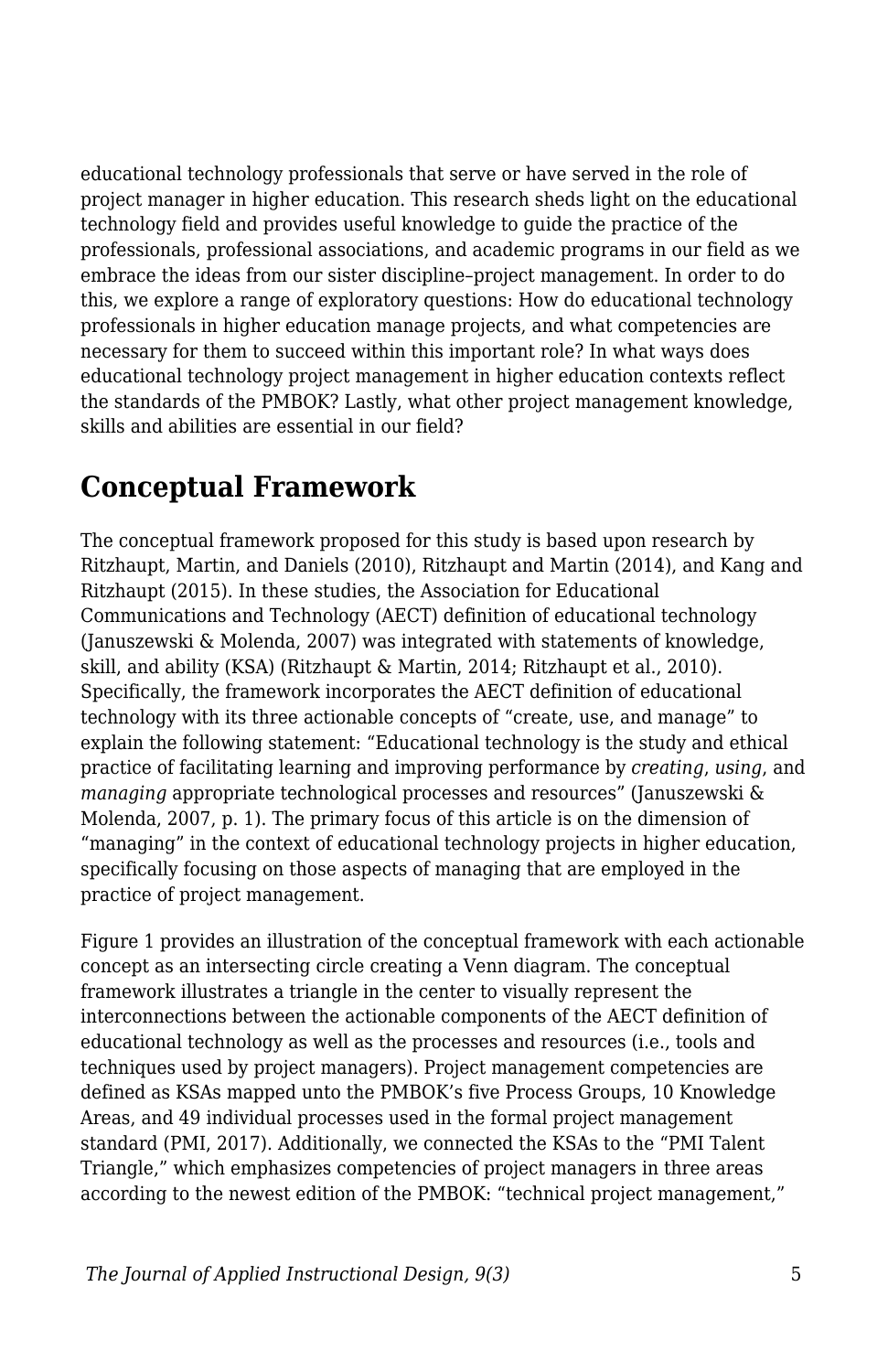"leadership," and "strategic and business management" (PMI, 2017, p. 56). These combined elements can be represented as KSA statements or competencies using this conceptual framework. As such, Ritzhaupt and Martin (2014) defines a knowledge statement as "an organized body of information" (p. 14) A skill statement is defined as the "manual, verbal, or mental manipulation of things" (Ritzhaupt & Martin, 2014, p. 2). Finally, an ability statement denotes "the capacity to perform an activity" (Ritzhaupt & Martin, 2014, p. 2).

As presented in Figure 1, KSAs merge and overlap within the three actionable concepts to represent the processes and resources employed by professionals in the field of educational technology with a focus on the actionable concept of "managing." These processes and resources are indicative of the 49 individual processes that account for the PMBOK, and the broader domains of competence outlined in the PMI Talent Triangle. The processes and resources are also representative of the tools employed in project management, such as common project management software packages (e.g., Microsoft Project). Ritzhaupt, Martin, and Daniels (2010) illustrated that the "knowledge, skill, and ability statements can be thought of as overlapping in which skills rest upon knowledge, and abilities rest upon skills" (p. 427). For example, the category, "[a]bility to create a risk management plan," requires related knowledge and skills to be able to fulfill the proposed ability statement. In particular, this ability might require knowledge of similar risks from previous projects of similar scope (e.g., expert judgement), stakeholder needs, and various analytical techniques for planning risk management as well as skills in decision-making, delegation, estimating, and budgeting.

#### Figure 1

*Conceptual framework for educational technology project management in higher education. Adapted from "Development and validation of the educational technologist multimedia competency survey," by A. D. Ritzhaupt and F. Martin, 2014,* Educational Technology Research and Development, 62*(1), p. 13-33.*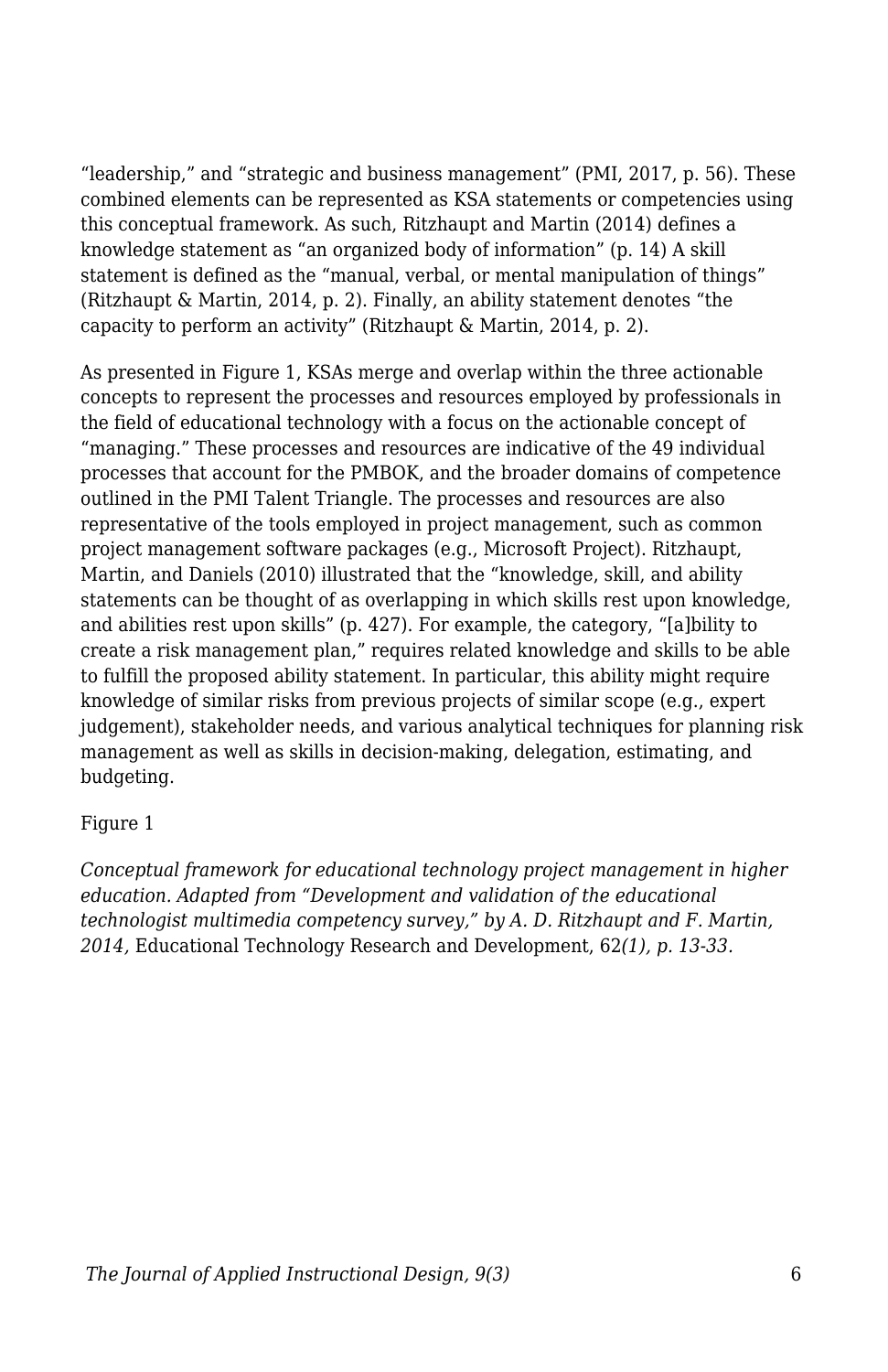

## **Method**

## **Participants**

The participants in this study were recruited from AECT's existing members in the spring of 2017. An e-mail request was sent which required potential participants to fill out a short pre-selection survey covering demographics, educational background, and professional experience. Given the nature of the study, participant selection for this qualitative study was intentionally purposeful with selection criteria established to identify participants who could best inform our research questions and enhance understanding (Creswell, 2009; Sargeant, 2012) of real project management competencies used in higher education. As such, the primary criteria for inclusion were that the professional worked in the field of educational technology within a higher education context, either had a job title of "project manager" or had professional experience serving in a project manager role regardless of formal title or institutional context, had worked in that capacity for at least one year, and was available for an online interview. We selected these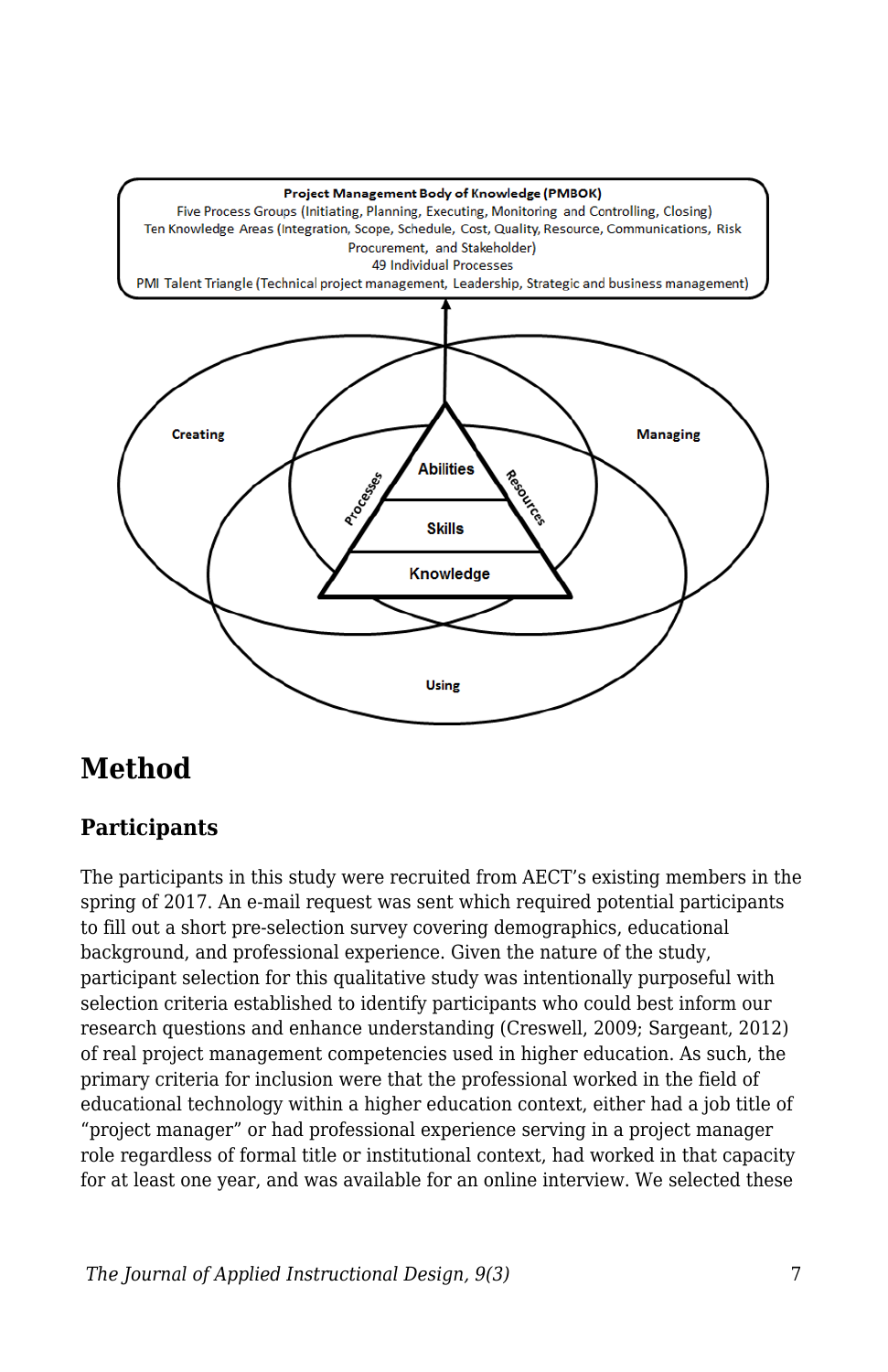criteria to ensure that the participants were experienced professionals in the higher education context using project management. Of 25 educational technology professionals who responded, 13 met the inclusion criteria based on their background, job title, and experience. These individuals were subsequently invited and agreed to participate in the study.

Of the 13 participants, eight were female and five were male. Their ages ranged from 27 to 65 years old, and their work experience ranged from three years to over 20 years. Ten of the participants held doctoral degrees, and the remaining three participants held master's degrees. All 13 participants worked in an educational technologically related role and either had a current title of project manager or previously held such a position. They all represented a diverse range of educational technology positions, including: two IDs, two senior IDs, two assistant professors, one associate professor, one full professor, four participants at a college director's level (Director eLearning and Instructional Technology; Director of Training; Director, Professional Development and Training; Director of Teaching and Learning Excellence), and an associate dean. Five of the participants worked at public universities, three worked at private universities, one worked at a community/state college, one worked at a for-profit online university, one worked at a private, Christian liberal arts college, and two worked for independent instructional design service firms with major stakeholders in higher education. In total, eleven American states and one Asian country were represented.

In terms of project management experience, eight (the majority) participants managed project teams of one to five people; another four participants managed teams of six to 10 people; and one participant managed a team of 11 to 20 people. Only one participant reported having earned a formal project management certification. Of the thirteen participants, only one of the participants had a year or more of formal project management education or training; six had one project management course only; and another six had no formal project management training at all.

### **Survey and Interview Questions**

The research team developed a semi-structured interview protocol of 11 openended questions intended to capture the essence of the specific project management KSAs that educational technology professionals who have served as project managers needed in order to manage complex projects. All questions were designed according to Patton's (1990) Interview Guide Approach to ensure uniformity and to facilitate an open dialogue with the participants without leading them toward a particular response. Of note, the questions were deliberately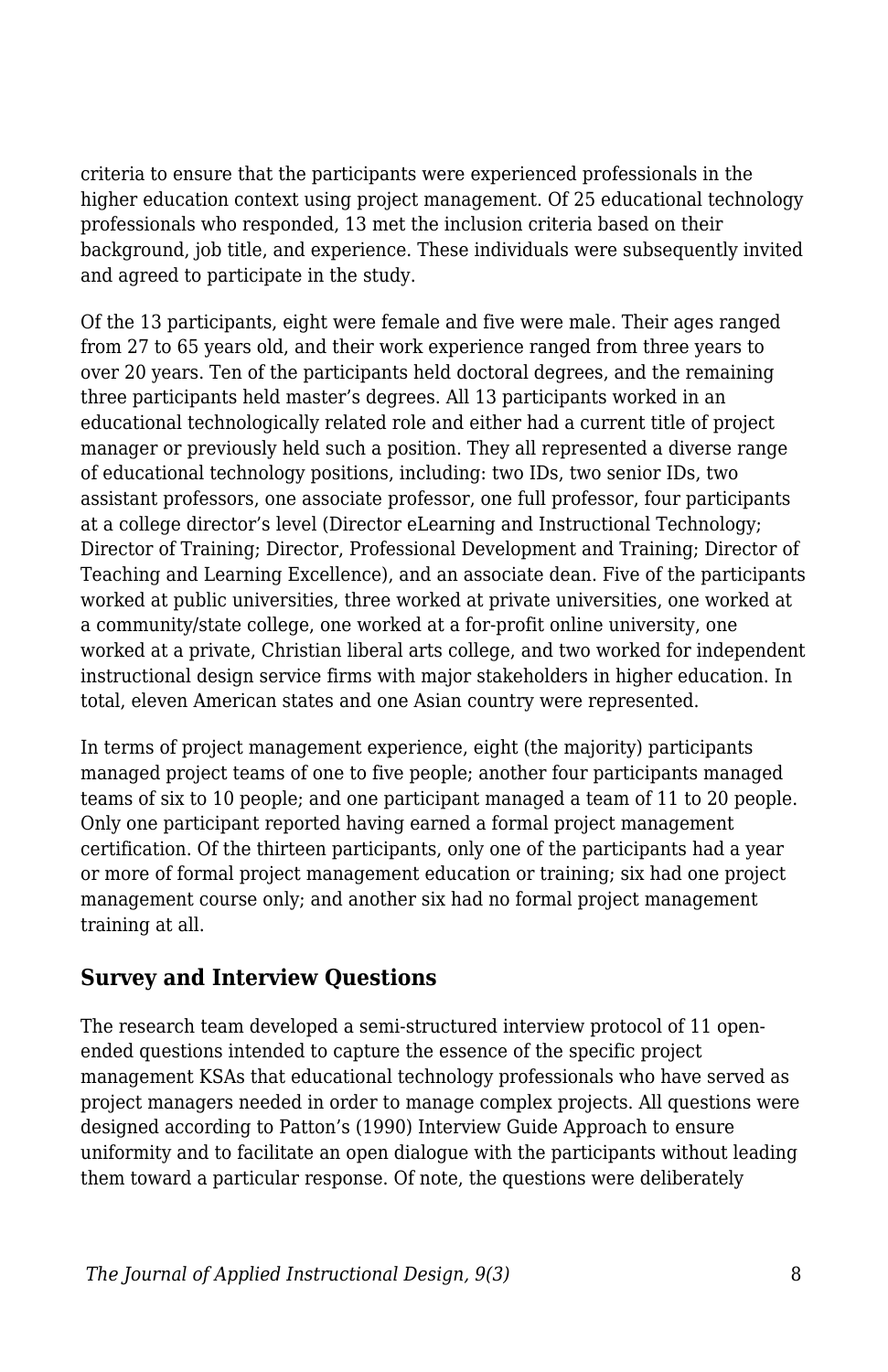designed using simple language and not the technical jargon found in the PMBOK. This decision was made to ensure the interviewees fully understood the language and intent of each interview question in the event they did not have formal project management education or training. Each interview question was reviewed by two IDs in higher education following a standard think-aloud protocol (Ericsson & Simon, 1984; van Someren et al., 1994), and minor revisions in diction and sequencing of questions were made to the original items. Appendix A features the final version of the interview protocol.

## **Data Collection Procedures**

All 13 interviews were conducted with each participant individually using the online web-conferencing software, Adobe Connect. All questions were presented orally (i.e., the voice of the interviewer) and in written form on the screen to assist participants in the virtual environment and to keep the interviewees focused on the topic being discussed. The same member of the research team conducted all 13 interviews to ensure consistency in the data collection process. Each interview was recorded using web-conferencing software for subsequent transcription and coding. The software generated individual video files with audio, which could then be used for data transcription. Each interview lasted from 45 to 60 minutes across all participants.

### **Data Analysis**

Data were transcribed using a professional transcription service and then analyzed using the Constant Comparative Method (CCM), described by Glaser (1967) as that which is "concerned with generating and plausibly suggesting (but not provisionally testing) many categories, properties, and hypotheses about general problems" (Glaser, 1967, p. 104). The CCM was selected because it can be used to generate theoretical explanations of the phenomenon–project management competencies used by educational technology professionals–with a large corpus of qualitative interview data. In the CCM, incidents applicable to each category are first compared (Glaser, 1965; Glaser, 1967). Then, within each category (i.e., openended interview question), each incident (i.e., participant response) was coded. The category was then reviewed to compare and determine the codes across participants. Codes within each category were generated, and then codes across categories were compared and integrated into a set of themes; for instance, the codes "communication skills" or "empathy" occurred across multiple categories and were combined to form a larger theme.

We maintained a detailed audit trail during both the data collection and analyses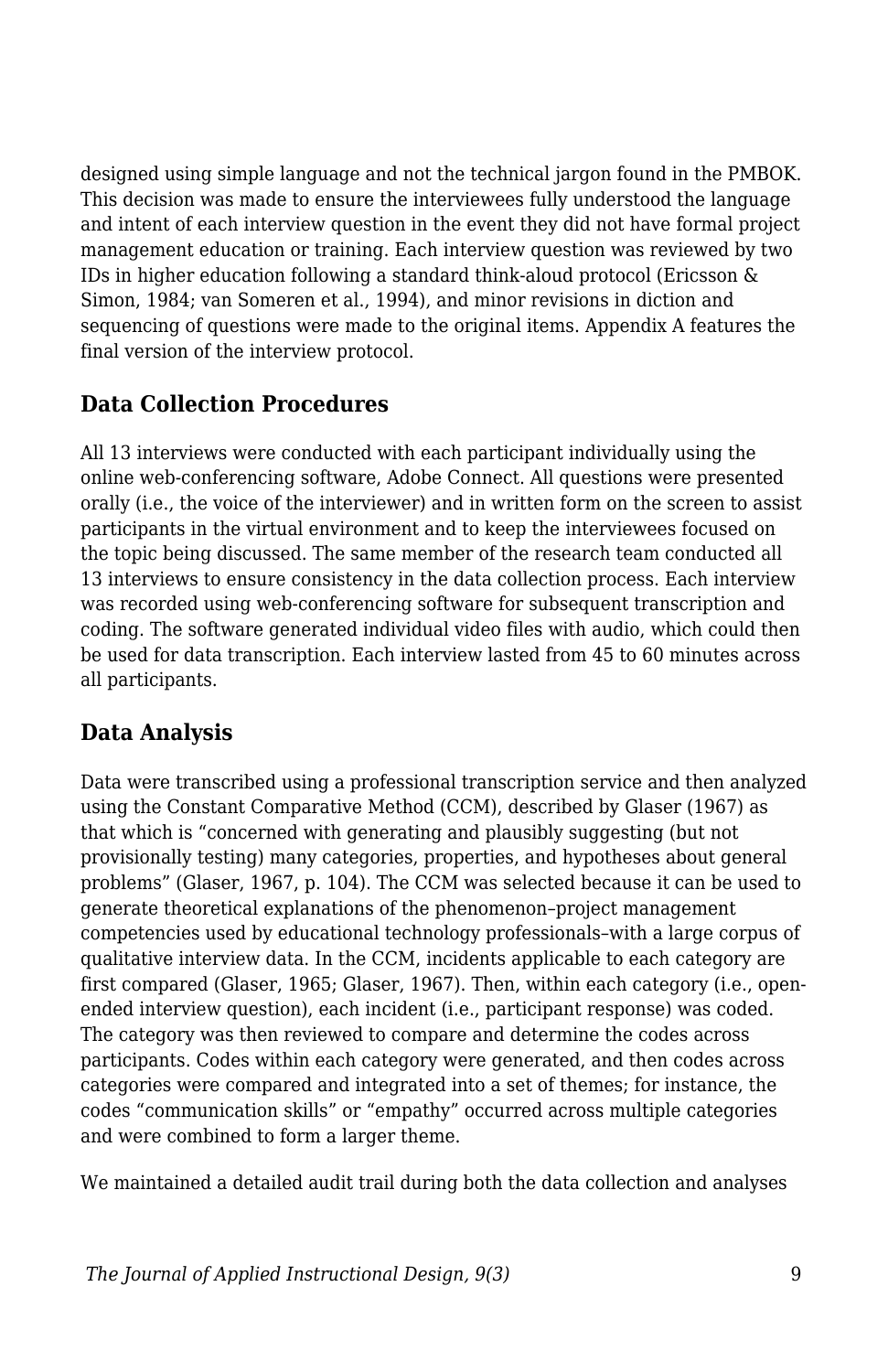processes to establish the dependability and confirmability of the findings. To increase trustworthiness, two members of the research team independently coded two categories and discussed their codes for differences. Following comprehensive discussion, all other categories were coded by one researcher, reviewed by a second researcher, and discussed by members of the research team before codes were collapsed across categories and finalized to create an initial taxonomy of codes. The overarching themes "knowledge," "skills," and "abilities" were confirmed by looking within and across the taxonomy to discover relationships.

## **Results**

As mentioned previously, three dominant themes emerged during data analysis: knowledge, skills, and abilities. Additionally, contextual information supporting these themes is provided in the following sections, including the project manager responsibilities and stakeholders, project management certifications, and project management technology resources. Additionally, we present our coding properties and categories in Appendix B

## **Responsibilities and Stakeholders**

Common job responsibilities of the participants in higher education included managing both online and blended course design, development and improvement efforts for courses, training and professional development, faculty and user support, student support, staff support, training and technical support, or maintenance initiatives. In order to provide context and insight into their work environments, participants were asked about the primary stakeholders that they served as well as those that they viewed as most critical to their projects. Since all of these participants represented the higher education context, eight of them cited faculty members as being their critical stakeholders, and five others stated that their funding sources were the most critical stakeholders. Provosts and supervising partners were also mentioned as critical stakeholders in projects. In terms of primary stakeholders, participants mentioned the organization, learners, end-users, university administration, executive boards, program directors, and design departments.

## **Project Management Certification**

While most of the participants recognized the extensive knowledge gained through formal project management certification, responses were largely mixed in their support for formal certification as a means of acquiring a ready skillset for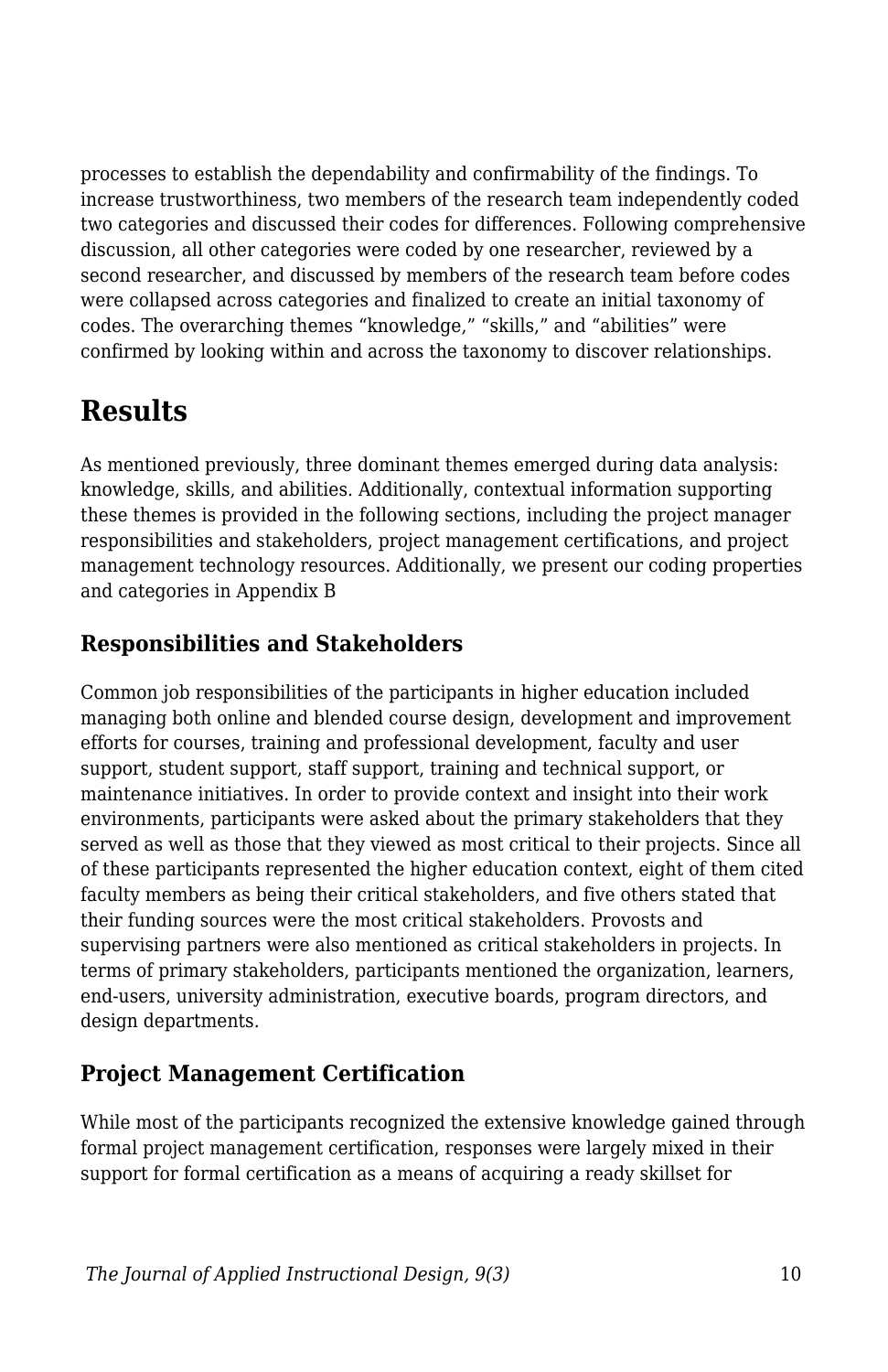managing real projects in the field. Instead, participants emphasized that the educational technology project manager should know the needs of the organization and client when opting for or against certification. One participant highlighted project management skills over project management certification, stating that "[c]ertification *might* [emphasis added] help you get clients. It's like if you're a small person consulting sort of job, but whether you have that or not, the schedule would be critical because you're not going to have that ability to bring in departments on time and on budget." Another reflected:

So, I don't have one, so *I can't say that there's an advantage to it* [emphasis added], but had I not had the two (project management) classes I took, I think I would be behind the eight ball. [For instance,] I don't think that I ever would have understood that this is an 80-hour project, not an eight-hour project…And we know in the tech world nothing is perfect, and nothing works the first time through. So, *in the absence of taking a class, I can see why a certificate would be beneficial, in giving you that background knowledge* [emphasis added].

Still other participants were entirely against the idea of getting formal project management certification as an essential requirement for managing educational technology projects in higher education. One participant taking this position stated:

Not PMP. They're still too wedded to linear models that really end up being games between project managers and the people who do the real work. I've never met an engineer who knows what's going to happen more than two weeks or three at the most anyway. So I know PMP is popular. I know that certificate commands a pay grade. So there is a value to it. I don't necessarily think it's that helpful in managing [instructional design] or performance consulting work. I'd be very curious to start seeing what happens as you start seeing certifications wrapped around agile [certification]…You know, it's like, I would be far more interested in an agile [certification] that was actually focused on E-learning or performance support, performance improvement kind of thing.

Although there is no consensus of support for project management certification, several participants shared their experiences working on both ID projects and for higher education organizations of different sizes. They noted that the size of the project or organization may influence whether certification is necessary. Specifically, if the project or organization is large, then professional project managers may actually take the place of IDs who are focused on project management. Such professionals who focus solely on project management may actually benefit from gaining project management certification. However, for IDs working on smaller projects as part of smaller organizations, the likelihood of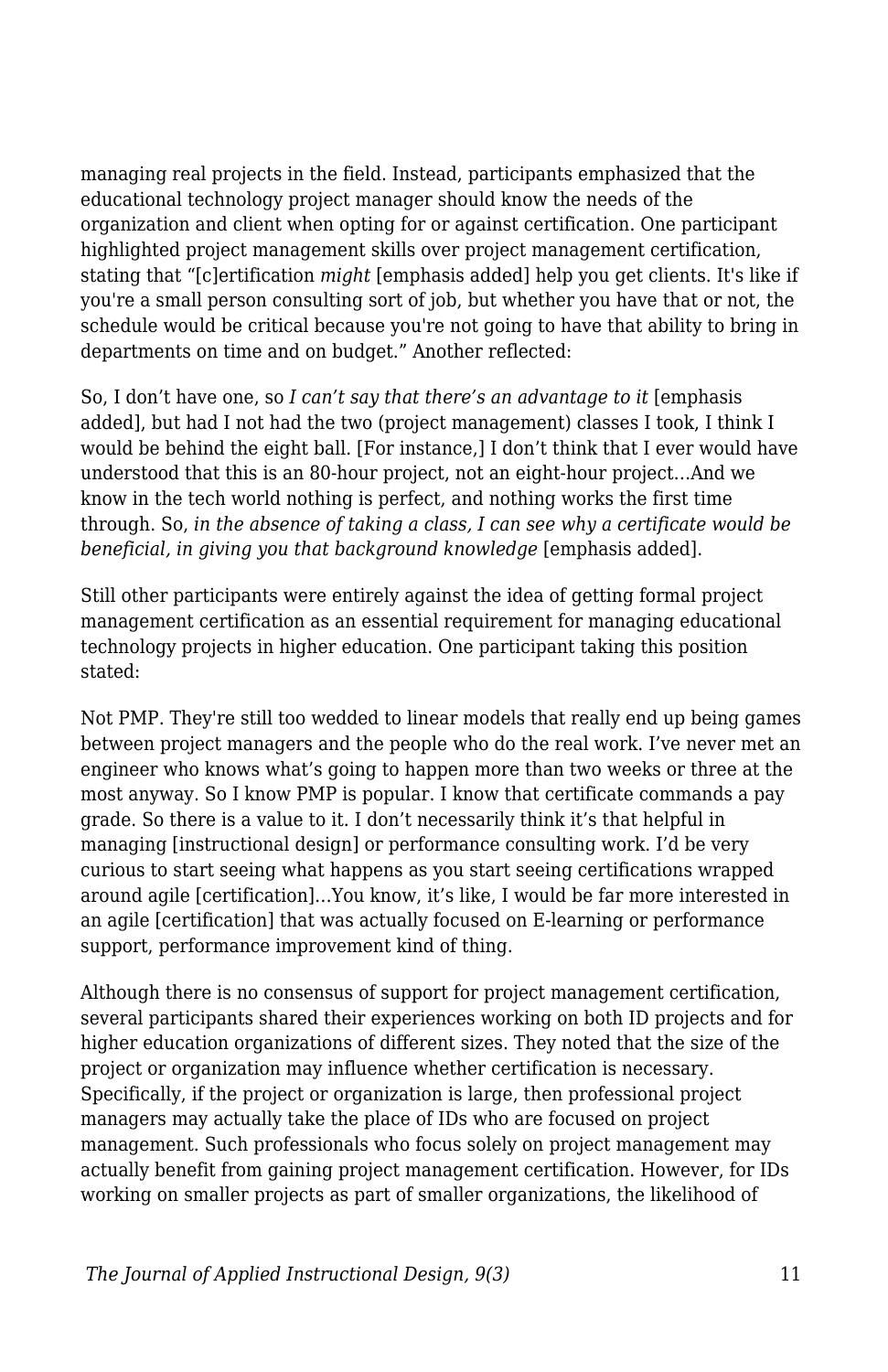becoming an ID project manager increases. Therefore, whether project management certification is necessary for these project managers is more of a personal decision rather than essential. The key in this case is to acquire the essential project management KSAs, either through certification, other training, or through professional experience. One participant explains that "[f]or projects [which] are big and complex, I'd much rather have someone who specializes in project management and can run four or five difficult projects for me at the same time." The same participant then elaborated that:

If you're going to only work in big organizations, it may not be as critical for you. Then it probably limits your options later on…for me it was important. Not to have the certification, but certainly to have the skills. [For instance,] it allowed me to manage when I was independently running projects. Now, it matters less to me [in the larger organization] because I'm going to specialize and hire people who are just project managers. As you move into larger organizations, I think it's better to specialize in that, so we use project managers. And that's what they do, they're not [IDs]; they're people who are trained and learned project management.

### **Project Management Technology Resources**

The technology resources that project managers need to use when managing educational technology projects span across KSAs. Technology resources are some of the more tangible tools and techniques that practitioners use and can include both hardware and software tools developed specifically for project management or other general productivity purposes (PMI, 2017). The technology resources mentioned by the project managers were vast, and many reflect the professional preferences of a particular respondent or the needs of their organization. For simplicity, some of the resources and their stated purposes are summarized in Table 1. The technology resources listed can be linked to project management processes (e.g., the process "develop project charter") defined in the current version of the PMBOK. Participants did not identify a single technology resource that was universal to the craft of project management. However, several general purposes and technology resources did reoccur across the participants. We noted that many of the technology resources and stated purposes listed are for communication management functions (e.g., team collaboration) among the various project stakeholders or focus on schedule management functions and include things like collaborative calendars, Gantt charts, and to-do lists. What is clear is that these project management professionals must be abreast of multiple technology resources to function in their work environments.

Table 1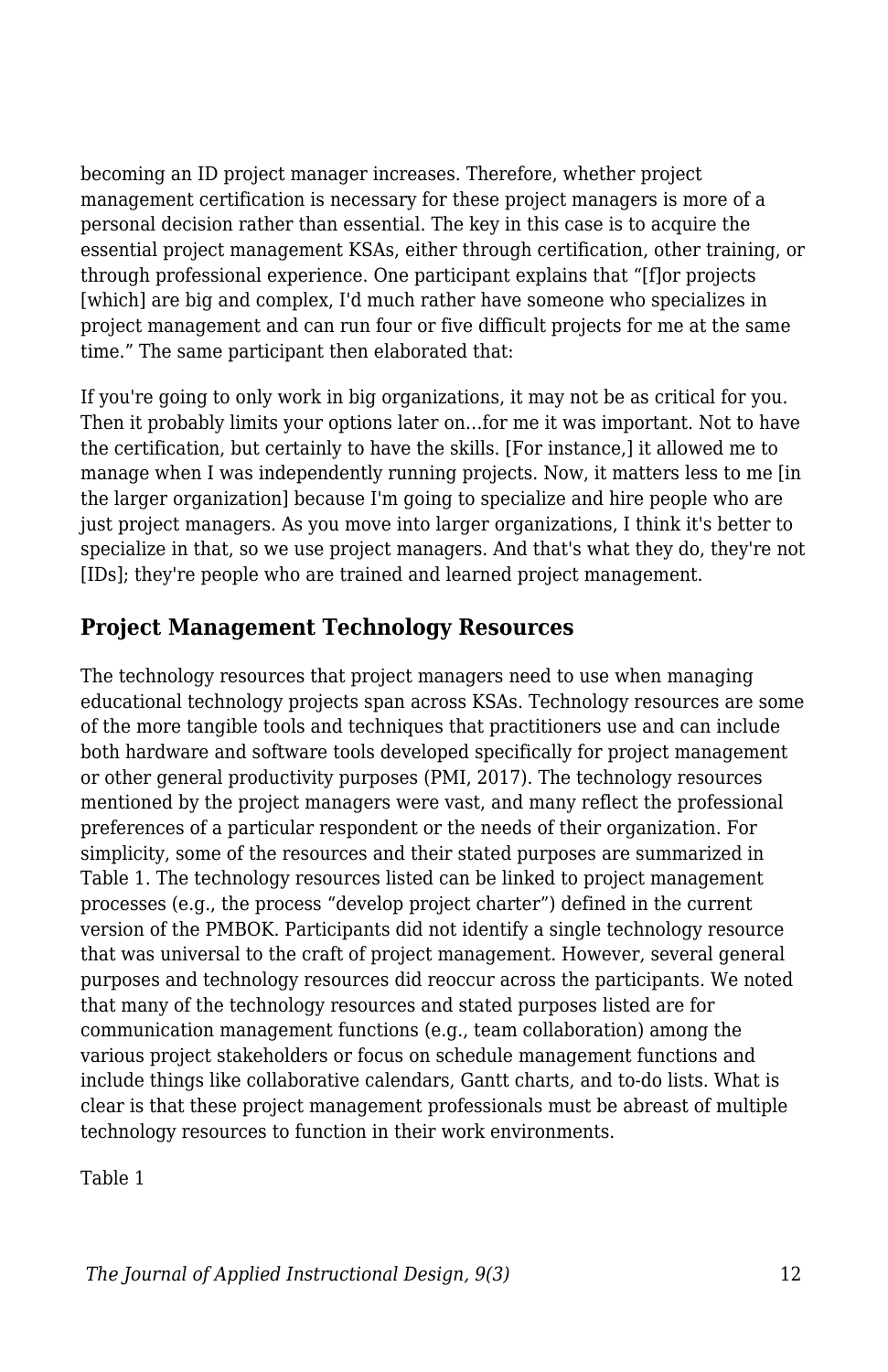**Technology Purpose Microsoft Project scheduling, resource allocation, Gantt charts** Microsoft Word scope of work (memorandum of understanding), project charter, issue/bug tracking, and status reports Microsoft Excel budgeting and project charter Microsoft Outlook and other email client, team, and other stakeholder communication Google Suite, Google Smartsheet, Google Hangouts, and SharePoint team communication, collaboration, and agile scrums Google Docs collaboration and archiving Trello, Slack, and Basecamp streamlined project management processes and scheduling Tableau data display Google Sheets and Google Calendar scheduling Polycom and Yammer video conferencing JIRA, Bugzilla, and Mantis agile project management and issue/bug tracking Daily Scrums agile project management Subversion document sharing and revision control Toggl time tracking and timesheets To-do list app (and manual lists) time management Microsoft PowerPoint presentations and storyboarding Qualtrics project research and data collection Sharedrive and Google Drive project archiving Working knowledge of HTML, JavaScript, and Flash communication with developers Video and graphics production terminology communication with developers Learning management system basics communication with team and faculty stakeholders Paper calendars scheduling Traditional whiteboards and flipcharts planning and brainstorming Phone and text messaging communication Various templates and hardcopy documents project documents, course blueprint, and archive data

Resources: Technology and purpose in project management.

*The Journal of Applied Instructional Design, 9(3)* 13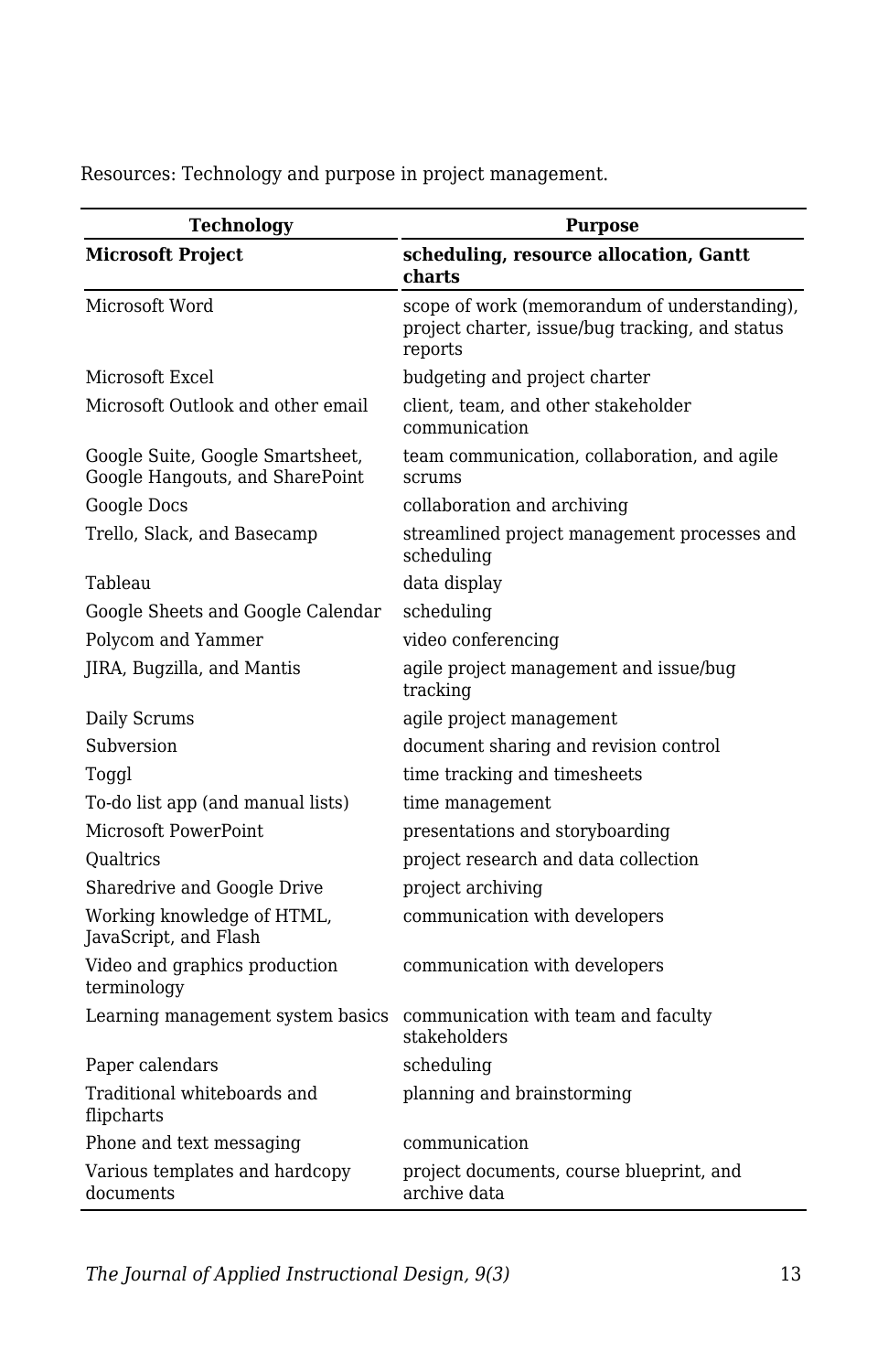## **Knowledge**

All 13 participants had academic backgrounds in educational and instructional technologies as well as e-learning and learning technologies, both of which they highlighted as essential to their role as project managers in the field of educational technology. They perceived their academic backgrounds as providing them with essential educational technology project management knowledge in the following areas: instructional design models, practice, and theories (11 participants); learning and pedagogical theories and strategies (4 participants); learning sciences (2 participants); or research, data analysis, evaluation and assessment (3 participants). One participant stated that an "academic background in instructional design teaches you how to problem-solve. It teaches you how to keep goals, project goals, long-term organizational goals at the forefront of your planning." Meanwhile, another participant said:

[Project managers] have to have a good command cognitively of the elements that make up the instructional design model that they're using in the project. In, you know, whether it's ADDIE [Analysis, Design, Development, Implementation, and Evaluation] or some other model that they're using rapid prototyping or whatever. As the project manager in successfully managing that project they have to know... be well versed in that particular model and the tasks associated with each phase of development within that model…So that kind of knowledge is important.

Several participants mentioned that their academic backgrounds gave them confidence to communicate with their project team and stakeholders. They acquired the vocabulary to communicate with their stakeholders, be it pedagogically, or through research or leadership. One participant stated, "I found that it helped me to have confidence speaking to some of these people who had been working with many of these things for a long time." Another stated that he "was able to translate the vocabulary of the field into common language," while yet another stated that it gave him credibility with his stakeholders. All participants highlighted the importance of project management skills as essential to their roles. They cited knowledge gained through prior teaching experience, professional experience as an ID, experiences with diverse projects, and other types of professional opportunities as valuable to project managers in their field.

#### **General Business and Institutional Knowledge**

The first category of "essential knowledge" relates to the higher education institution itself, that is the context in which educational technology project work is done. By being cognitively aware of the organizational context in which educational technology projects are situated, the project manager ultimately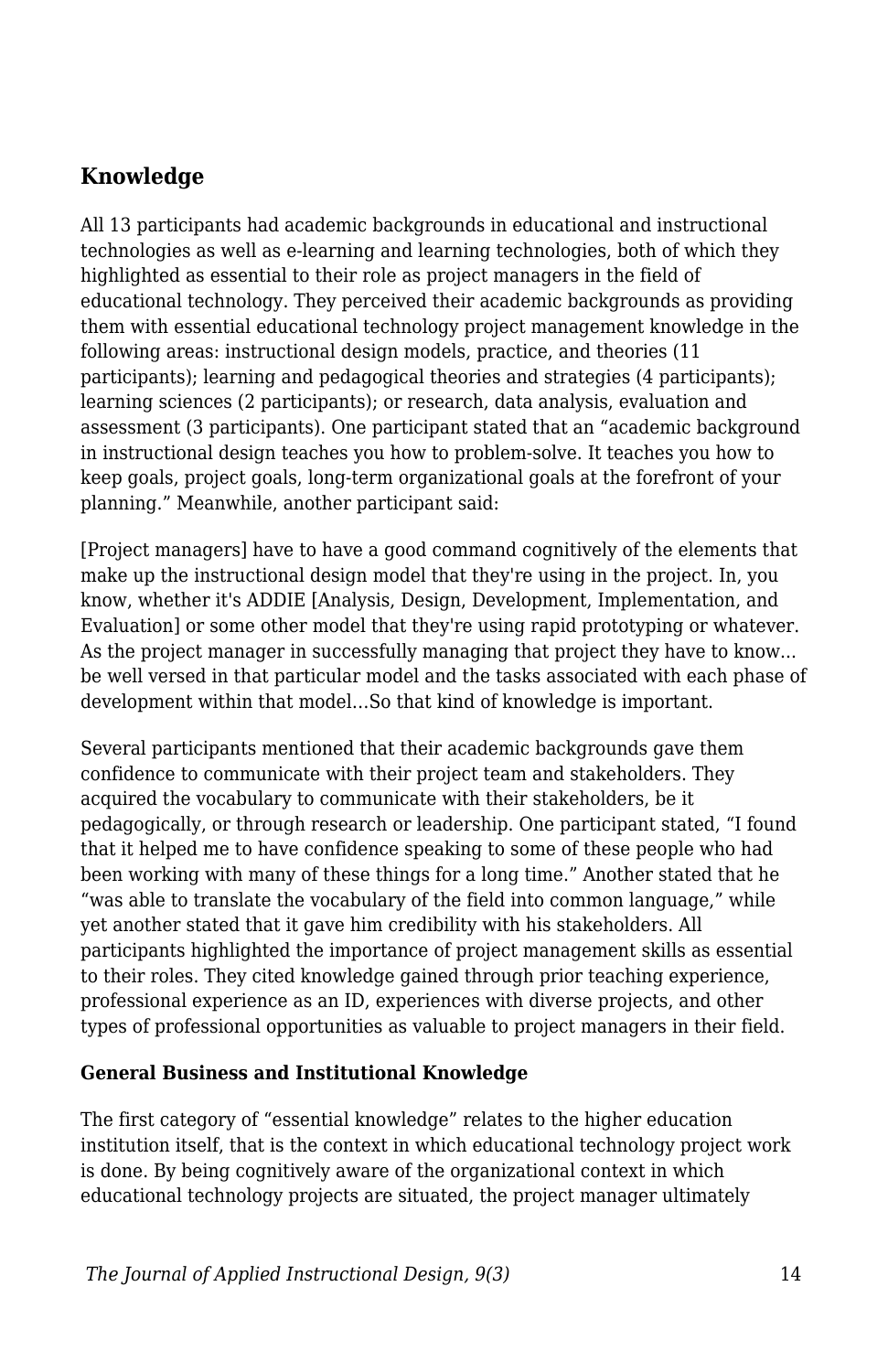becomes more effective at aligning project-level goals with the greater strategic objectives of the institution. Regarding the institution, all 13 participants voiced the need for educational technology project managers to have various types of general business and institutional knowledge. In particular, all 13 participants stressed the importance of having professional levels of interpersonal intelligence and strategies and having broad familiarity with the commonly used technologies and tools needed for conducting office work, managing projects, or performing instructional design and development tasks. Although most of the participant responses about the category of "interpersonal intelligence" were directly centered on a variety of soft *skills* and not necessarily *knowledge*, it is evident from their responses that having an active understanding of the complexities of social interaction as well as the motives, perspectives, and needs of the people around them is essential when managing even the simplest of projects in the educational technology field. Likewise, such an understanding of complex projects also requires deep knowledge of implementation strategies for the various interpersonal skills reported. The importance of knowing *how* and *when* to use a particular skill or ability was a common theme among all 13 participants.

In support of having broad awareness of various technology resources, one participant stated:

I think it's also important for a successful [instructional design] project manager to at least have a working knowledge of various programming languages, video production terminology, [and] graphics-production terminology. I'm not saying that they need to be programmers or video producers or graphic artists, but they certainly need to know how to communicate within those specific genres associated with the development of a course, or a program, because absent that communication they're not gonna be able to handle those elements of the project.

Other types of general business and institutional knowledge that emerged throughout the interview process include: knowledge of communication strategies for working with diverse project team members and stakeholders (7 participants); being well-versed with various work prioritization tactics (4 participants); decision-making strategies (2 participants); ethics and copyright laws (2 participants); research techniques (2 participants); consulting, collaboration and general budgeting concepts (2 participants); and principles of emotional and organizational intelligence (4 participants). In emphasizing the principles of emotional and organizational intelligence, one participant stressed the importance of "knowing how the organization works so you can work that organization. So how are things done? Who's where? Where are the big paying points? Where are the opportunities? What's the nature of your business? What things are keeping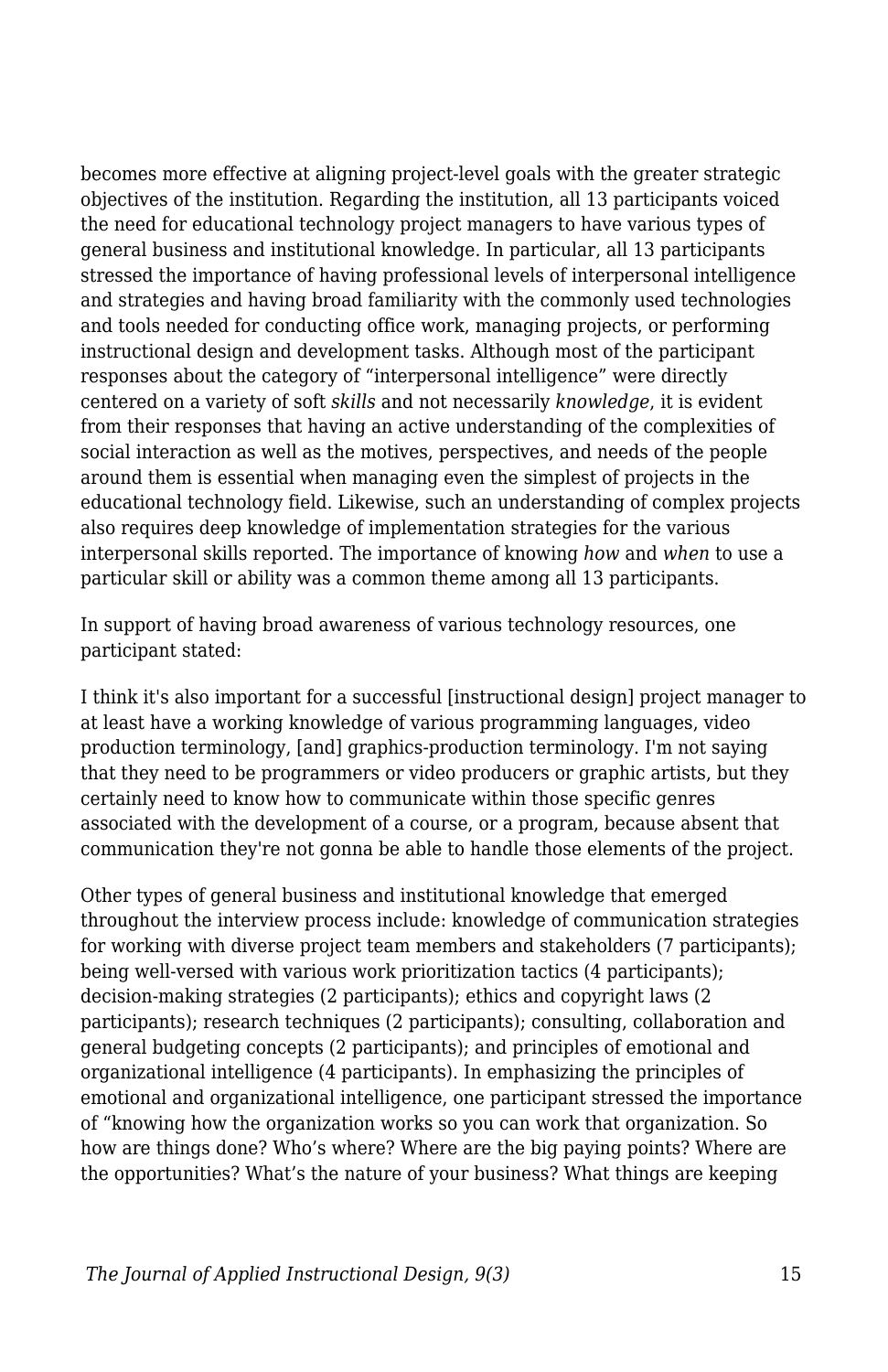people up at night?" Similarly, another participant added that the educational technology project manager should be "[e]motionally intelligent enough, socially intelligent enough to quickly determine what it is the stakeholders need, and then focus the communication directly to that need, and that's it. Nothing else."

#### **Project Management Process Knowledge**

The second category of knowledge to emerge was "project management process knowledge." Participants noted that educational technology project managers needed comprehensive project management process knowledge to help guide them through the various overlapping phases and processes involved in managing multiple and diverse projects. When asked what type of knowledge is deemed essential, one participant emphasized knowing the basics of integration:

[Project managers] need some basic project management skills, knowledge in order to keep track of all the various pieces that have to come together, and as we both know instructional design is an organic process. It's not as linear as we would like to think it is. And so, lots of details, and lots of things that could fall through the cracks with someone who is not attentive to those types of details and keeping everybody on track.

Other participants not only recognized the importance of knowing project management basics, but also stressed a core responsibility of the project manager is knowing how to allocate and manage with finite resources to achieve the project goals. One participant stated:

I think *understanding the phases of project management*, and *understanding when you have more flexibility, when you have less* [emphasis added]. You know, there's a curve that tells you, you know, the further you get into a project, the more costly and the less effective changes become. So understanding that and managing with that knowledge is very important.

Among the core project management areas identified by participants as requiring a certain depth of knowledge include: project team management (12 participants), project management foundations and practice (7 participants), project scope and needs assessment (7 participants), project scheduling and time management (5 participants), stakeholder engagement (3 participants), budgeting and cost management (2 participants), and resource estimation and management (2 participants). Within the largest of these subcategories of project management knowledge--"project team management"--participants emphasized the need for the project manager to understand the "roles, skills, and abilities of the team members: (6 participants) in order to be successful. One participant explained this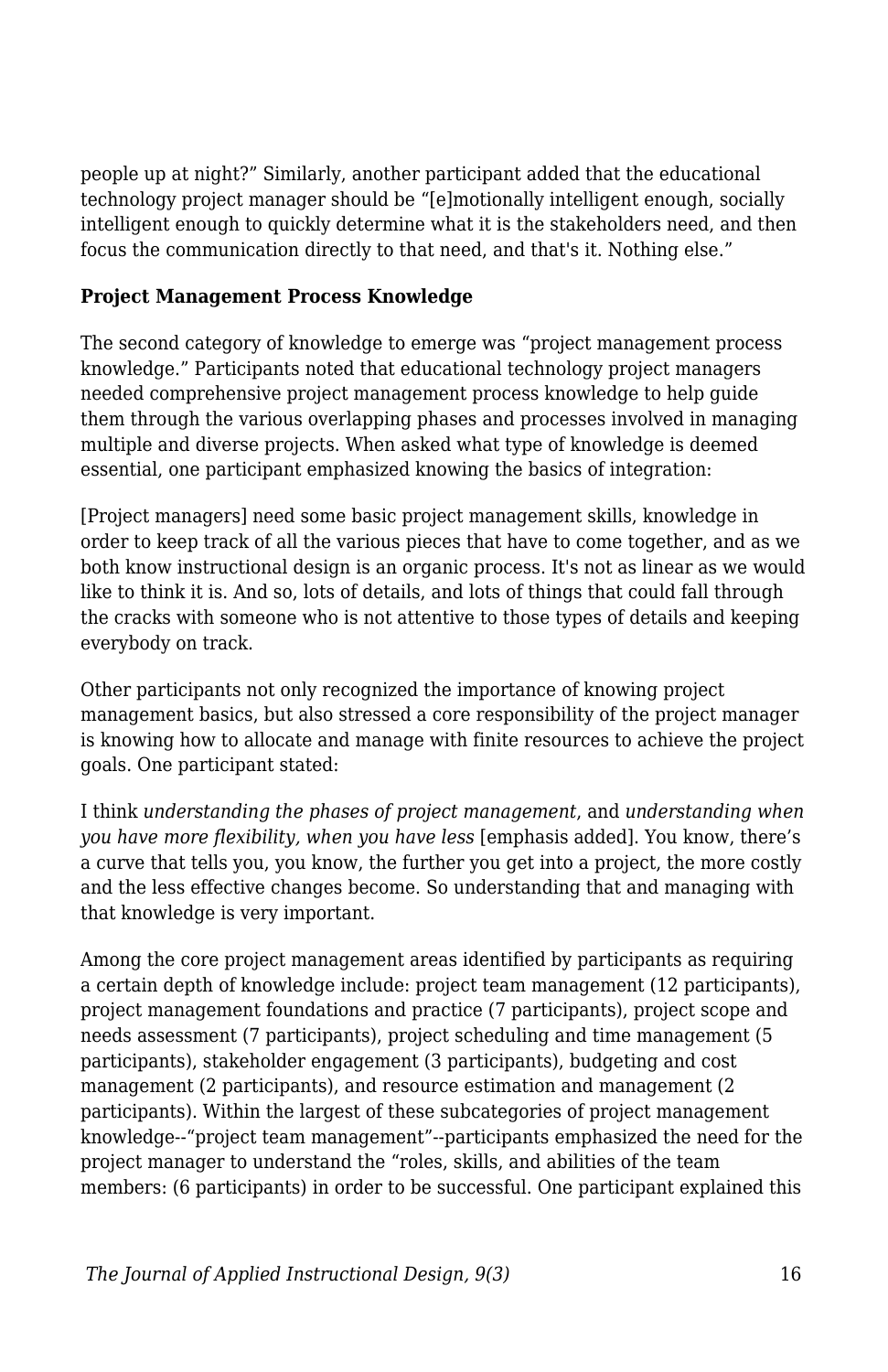idea in this manner:

As a project manager you really have to have a solid understanding of the roles that you're managing, right? It doesn't mean that if you are managing a content developer, and a content designer, and a media developer…It doesn't mean that you have to be able to build the media. It doesn't mean that you have to have that same attention to detail that a content developer does or that you have to be able to master or have a mastery of all of the, you know, learning theories or design approaches that an [ID] does, but you do have to have an awareness of what all goes into that…in order to be able to appreciate the process and also estimate how much time it's going to take for that process.

In terms of engaging different stakeholders, six participants mentioned the importance of understanding scope definition and the challenges associated with it. One participant explained:

You know the scope of work [that the stakeholder is] going to come up with is going to be, you know, huge. And so one of the things that we did to help on the project management side is in the early analysis stuff, we just put in a whole bunch of questions from one deliverable to the next. Are you scoping this appropriately? Is this appropriately scoped?

Still another participant emphasized the importance of knowing the scheduling and time management needs of the project and the individual team members. (Although all participants managed teams as a project management responsibility, some of the participants had sole responsibility for project and team scheduling.) However, on this participant's team, each member was responsible for scheduling the completion of their own tasks:

[Those on the team] do typically two levels of scheduling. There's a high-level schedule that's major project milestones. The other level of schedule is a lot more detailed, and we're calling those serial review schedules. And it's how a team will take a particular deliverable and the process that they use to get that deliverable out and through everybody for review.

#### **Instructional Design Knowledge**

In addition to having broad business and institutional knowledge as well as project management process knowledge, the third category of knowledge to emerge was "instructional design knowledge."

All 13 participants felt that educational technology project managers need a solid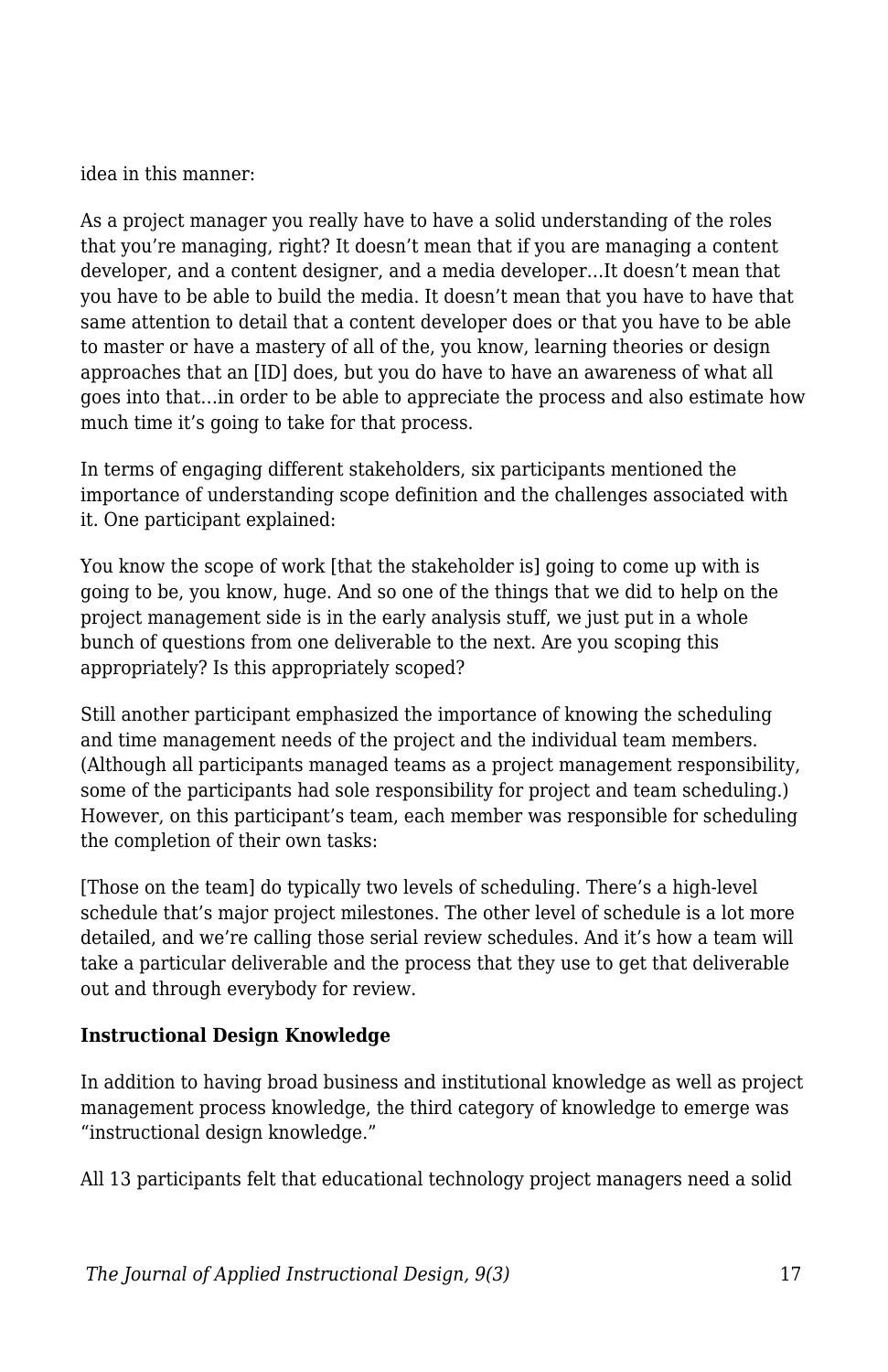understanding of instructional design in order to effectively manage projects, team members, and stakeholders in the higher education environment. Project managers need to have a wide range of foundational knowledge in their field to recognize and coordinate the many interconnected parts of their projects. For instance, one participant stated:

I don't have to be a content expert in the area; that's the faculty member's job, or the subject matter expert. My job is to have knowledge of instructional design theories, pedagogy, best practices, and then take their [faculty or subject matter expert] content and their goals, and put it in, put it to work. So to me, the knowledge of the instructional design theories, pedagogical theories, brain research, you know, understanding how students learn.

All responses related to the category of "instructional design knowledge" fell within the areas of instructional design best practices (6 participants), instructional design models and theories (5 participants), and learning and pedagogical theories (4 participants). The importance of project managers getting real-world knowledge through professional experience working on instructional design projects – with real people and a variety of modalities – was a common theme of the participants. One participant summarized this perspective by stating the following:

[As project manager,] you do have to be up on best practices, in terms of course design, in terms of working with the subject matter experts. Some of those interpersonal skills are really important, and if you don't have that ability to work with people, you're not even gonna get off the ground with a project management project or course design or other.

All 13 participants stated the importance of being knowledgeable of the basic ADDIE model or other design-based approaches to managing projects*,* and eight participants highlighted the importance of backward design to their job roles. One participant explained this in the following way:

My project management probably looks a lot like an instructional design model. So the instructional design model is gonna be[,] what would the outcome be? And what are the assessments? We really have moved in the last several years to using the backward design model. And so we look at, what are the outcomes. Then, how are we gonna assess whether we got to those or not? And then what are the steps in getting there in terms of project management?

Another participant described her approach to project management through a design-based lens: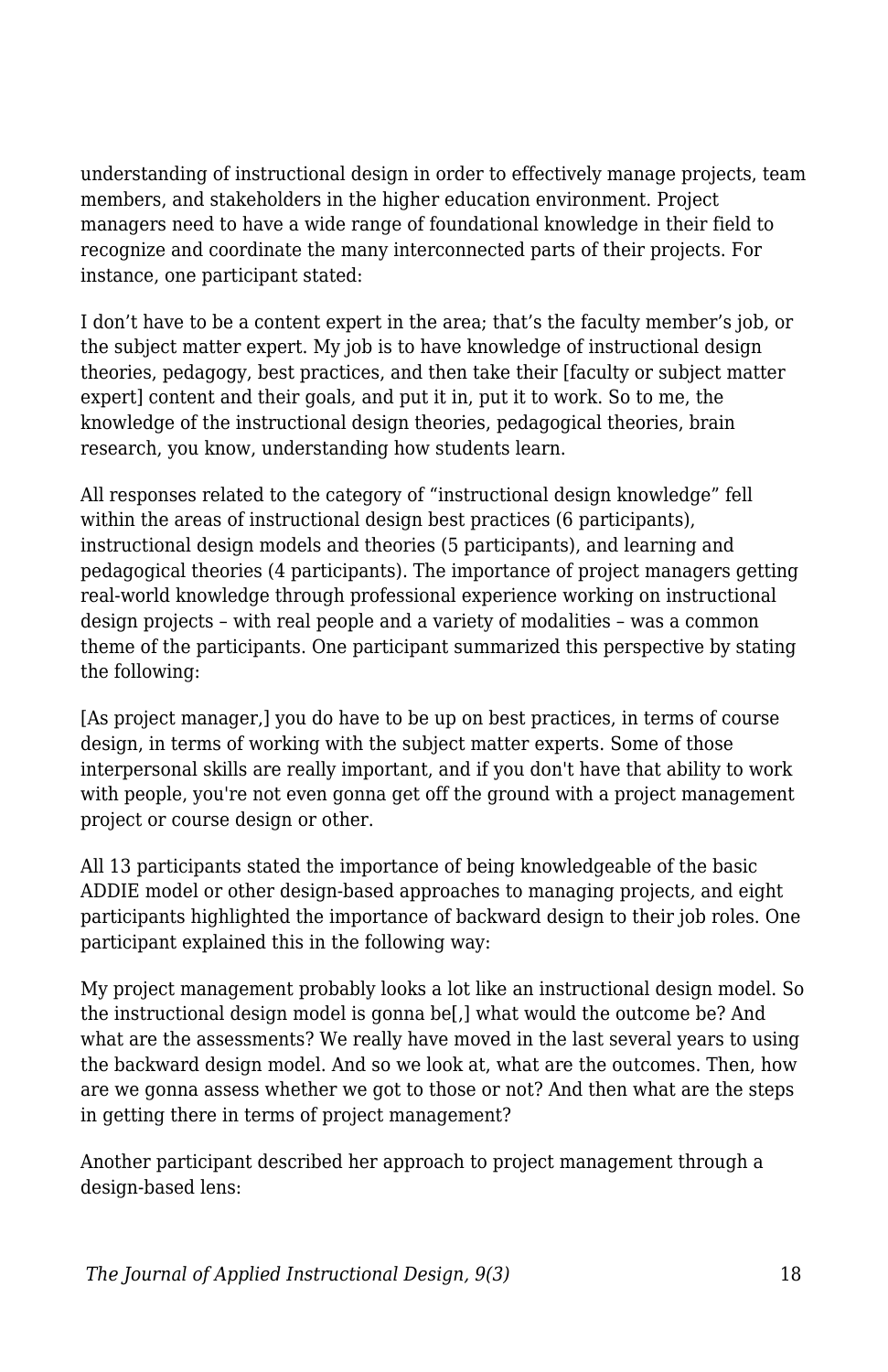We really use these days more of a design approach [in which]we have a spiral model, and the integrative approach where we try to turn out a prototype, test the prototype, modify the prototype in a continuous cycle like that. So, we've gone over time from the more waterfall approach to much more of this cyclical design thinking type of approach.

Yet another approach mentioned was a focus on performance improvement, or the human performance technology perspective. A participant with this perspective stated:

We look at all this stuff through a performance improvement lens... We frame it within the context of, you know, we either have a problem where people aren't doing what they need to, or we've got a future opportunity where we need people to do something different than they are. And when you frame things that way, you need to start looking at, you know, what is the gap in performance? What is the difference between expected and actuals? And given that difference, is the gap worth closing? And given a gap that's worth closing, what are its causes?

Participants preferred specific approaches, such as iterative or performance improvement approaches, and provided examples of different models they used in their jobs. However, they all stressed knowledge of different models as an essential part of the project manager's repertoire. While all 13 participants identified instructional design models that they used in their own practice to manage projects, some also mentioned the importance of having knowledge of proprietary models, of agile project management approaches, of rapid-prototyping, of active learning, and of program review processes as useful for project managers. One of the participants even acknowledged that intuitive and *informal* systems to managing projects have their place as well, instead of just a focus on "Gantt charts and rigorous documentation."

## **Skills**

Just as gaining knowledge of instructional design through experience was a common theme, acquiring project management skills through hands-on experience was also a commonly discussed topic across participants. The nature of such experience occurred within both formal training and professional contexts in the workplace. To illustrate the importance of hands-on experience, one participant commented on the importance of a project manager being able to differentiate between the roles of ID and project manager yet interconnect them again when needed.

Another participant noted the value of having real experience in actual course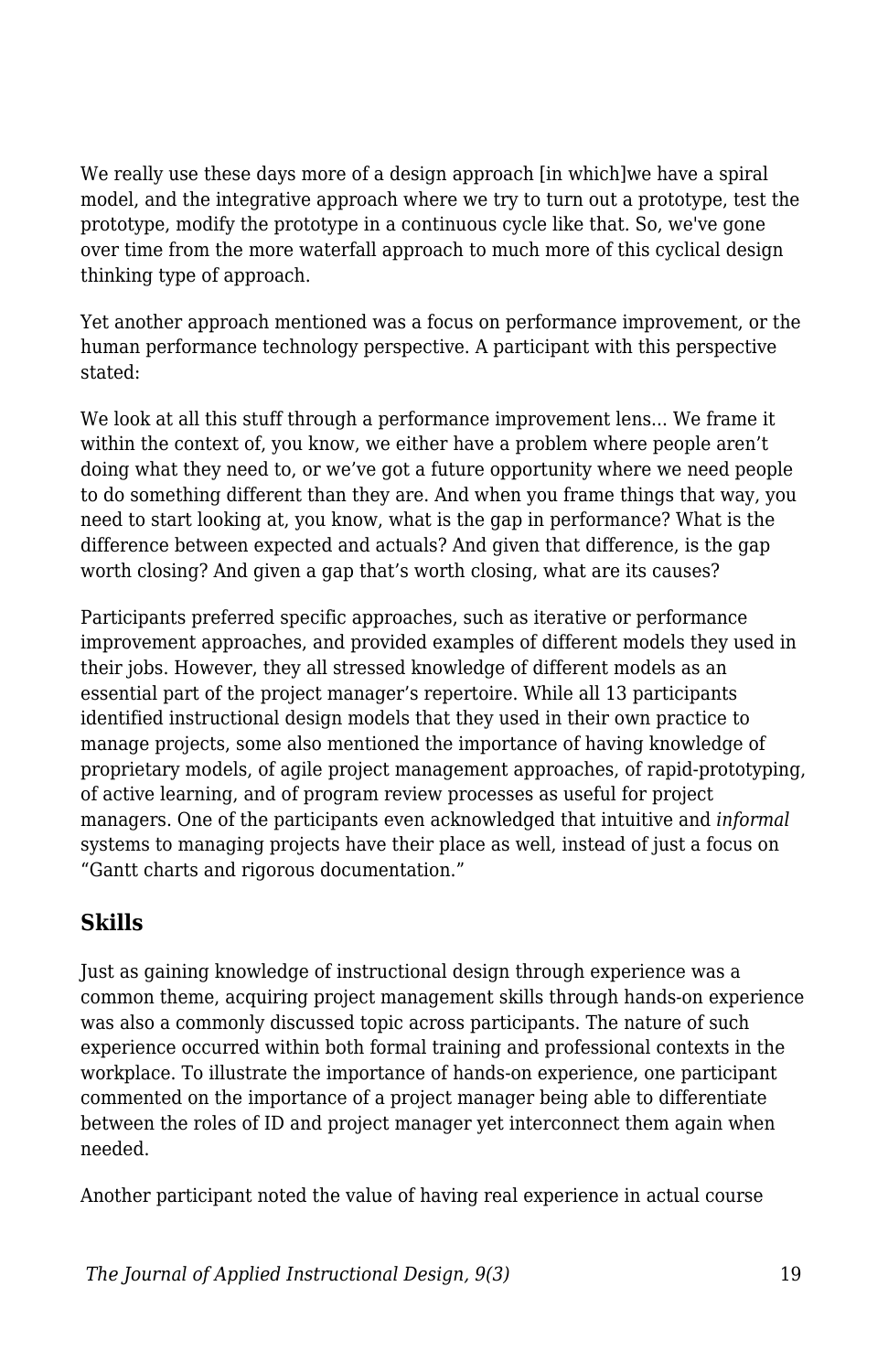design in order to manage projects:

[As a project manager,] you still need some real background of what course design looks like, and what kinds of things are appropriate in an online or a hybrid or a face-to-face setting. You know, you have to know that certain types of learning activities are gonna work in one modality or another or be more effective or not be more effective.

In terms of essential skills needed to manage educational technology projects in higher education contexts, participant responses fall within one of four dominant skill categories: project planning and management (90 references across participants), general management and design skills (35 references), interpersonal and communication skills (33 references), and intrapersonal (i.e., self-mastery) skills (18 references). Of these four overarching categories of essential skills, 24 separate subcategories were also identified and are discussed in this section.

#### **Project Planning and Management Skills**

Within the first category, there are nine subcategories of skills that directly relate to planning and managing various project components. These subcategories reflect nine out of ten knowledge areas of the PMBOK. Particularly noteworthy is that all 13 participants considered it essential for the educational technology project manager to have skills in the areas of "determining project scheduling strategy," "determining project scope and needs," and "developing the project team." In relation to the "determining project scheduling" category, one participant noted various elements needed to show these skills:

Well, you want to know what are the outcomes that you're gonna have at the end of that project. And so thinking from a management perspective, it's breaking it down to the tasks and so forth that need to be done, setting up some sort of timeline for that with milestones and so forth, and looking at what kind of resources you're gonna need for those kinds of things.

Yet another participant discussed the need for scope-management skills, while a third participant discussed various sub-skills needed to become skilled at "developing the project team":

You will also need to be able to build and appreciate rapport with others, right? You have to be able to empathize, 'cause I mean it's very easy for a relationship to become adversarial, right, for whatever reason. Maybe the person's having a bad day. It can become very adversarial and you need to be able to empathize with them and not just react when you're having that. …But one of my early project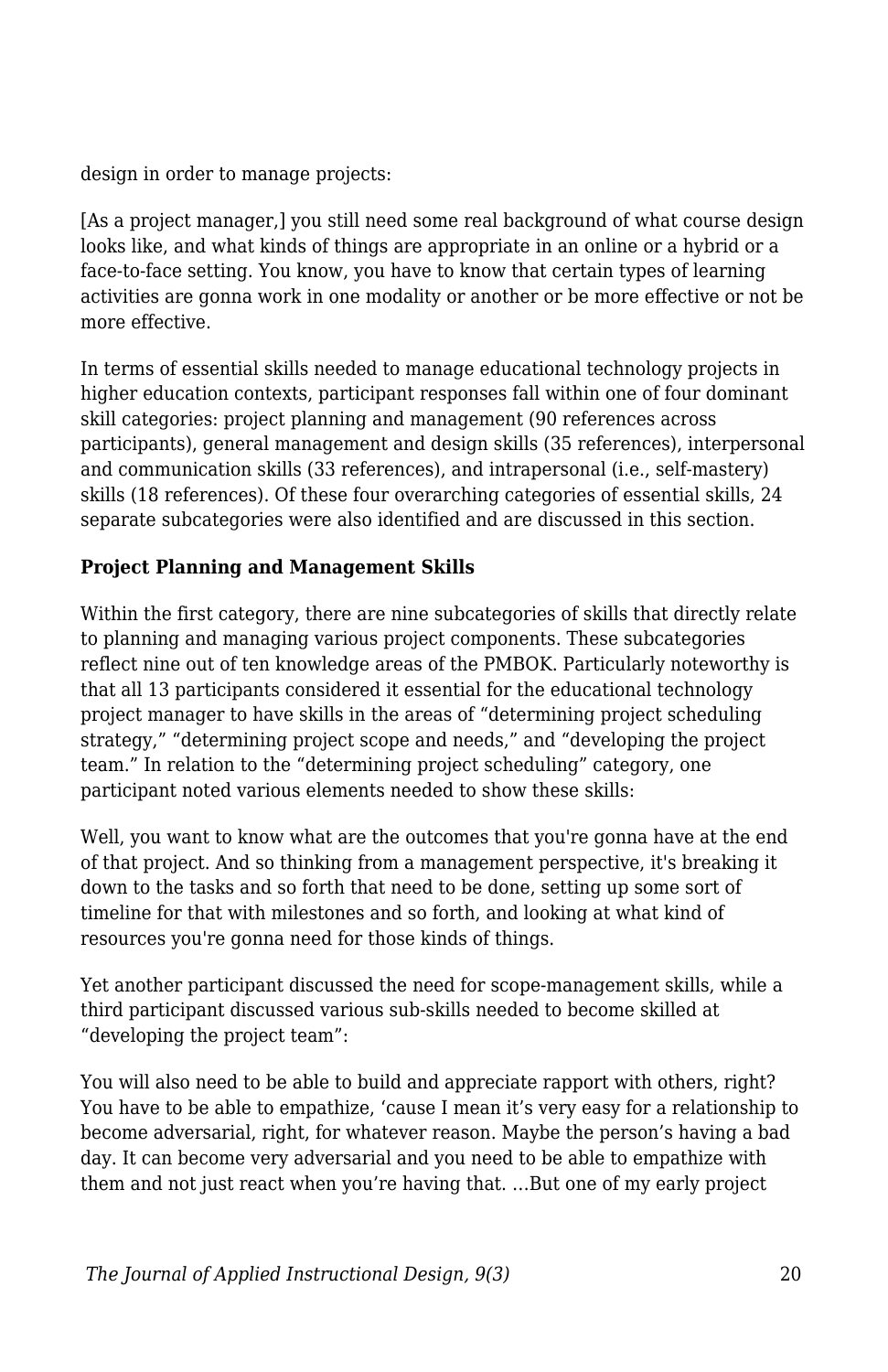managers, he was amazing at, first of all really appreciating his team, and appreciating our needs to work well together, right? You have to be able to recognize when your team needs some bonding moments in order to get over the finish line or whatever, and when you need to be a little bit silly.

Another essential project planning and management skill that was discussed by a large majority of participants is managing stakeholder engagement (11 participants). In one discussion, a participant referred to the project manager as a "consultant-collaborator" with the stakeholders and the project as "surfing," in which "everything is going to move underneath your feet as you're going along." In this discussion, the participant implied that most project management processes, including the management of stakeholder engagement, involve some type of surfing:

And so if you think about the other aspects of project work, one of those aspects is consulting and collaborating with your client in ways that don't let them do stupid things, and in ways that shape their expectations, and in ways that are collaborative because they know how their organizations work; we don't. And so we have to find this kind of balancing point between the strong suits of [ID]/performance consultant and clients.

#### **General Management and Design Skills**

In relation to general management and design, all 13 participants identified having broad technological skills as crucial for the educational technology project manager in higher education. Participants stated that project managers should be skilled at using information and communication technologies, using project management software, designing project charts, and using other scheduling and budgeting tools. Some participants also emphasized the importance of having broad skills in programming, video production, and graphics production for project managers. Participants agreed that the educational technology project manager needs to have some skills in using common productivity technologies (e.g., Microsoft Suite, Google Docs, Microsoft Outlook) for general day-to-day purposes. Still other participants highlighted skills in using project management-specific software such as Microsoft Project.

Other general management and design skills mentioned by participants fall within one of three additional subcategories: general management skills (10 participants), research skills (9 participants), and instructional design skills (3 participants). The first of these, general management skills, consists of various miscellaneous skills mentioned by two or fewer participants each. These include skills like creating project value (2 participants), determining the project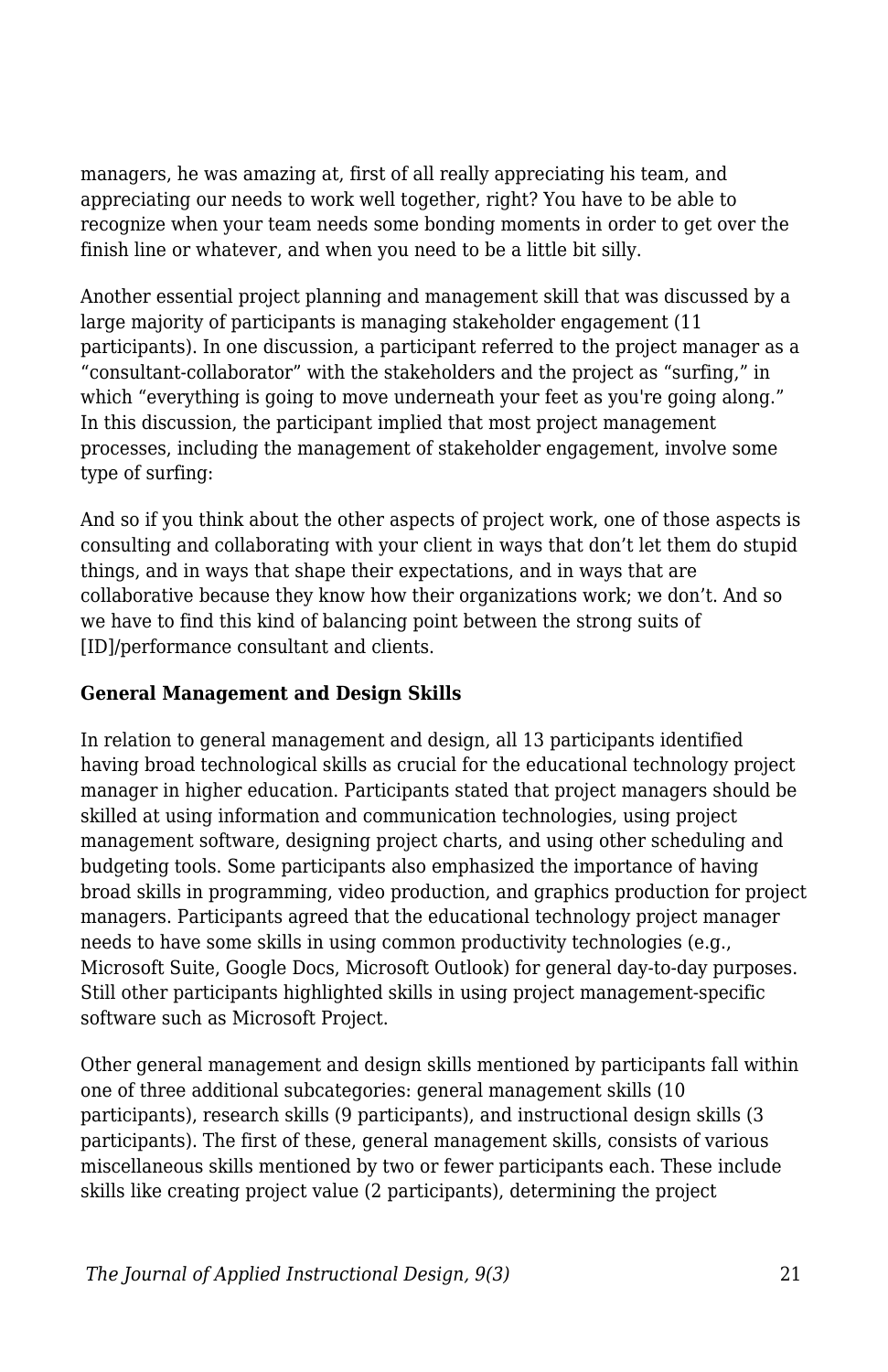management approach (2 participants), and using agile (2 participants) and linear (2 participants) project management models. One participated listed the research skills needed by project managers:

…so, the ability to conduct focus groups, the ability to write a survey and implement a survey, and then review the data, analyze the data, come up with hopefully a learning solution or a problem solution at the end of those analyses that we do.

#### **Interpersonal and Communication Skills**

All 13 participants placed great emphasis on general interpersonal skills (i.e., people skills) and communication skills. Like general management skills, the skillset identified as general interpersonal skills includes a synthesis of various interpersonal skills, each of which was mentioned by two or fewer participants. Skills in this general category include assertiveness (2 participants), collaboration (2 participants), diplomacy (2 participants), empathy (2 participants), listening (2 participants), negotiation (2 participants), confidence-building (1 participant), and teaching (1 participant). As for communication, although all 13 participants identified communication skills as essential when dealing with stakeholders, clients, and team members, there were two major areas of emphasis into which communication skills fell: clear and consistent communication (9 participants) and general project communication (8 participants). Regarding project managers maintaining clear and consistent communication, one participant talked about being able to explain a concept in multiple ways and that "[y]ou have to be a good communicator. You have to be clear. And realize that even though you think you're being clear, you have to realize how the other person needs to hear it in order for them to understand it." Another participant described clarity in communication in terms of careful articulation of project outcomes based on realistic expectations:

It's [our] role, I think, to listen, to take what [faculty] say and then be able to craft that into a very tangible measurable outcome. And be able to articulate that back to the client, so to speak, the faculty member, the academic department, whoever might be initiating or ultimately using this piece of instruction so that you're clear that you all have realistic expectations.

As for having general communication skills, the same participant explained this type of skill as "keeping everyone informed, assessing the progress, setting up milestones" and that everything needs to be "guided towards that shared vision." In relation to essential communication skills, not only did the participants emphasize effective communication for project managers, but they also stressed skills in managing expectations, input, and communications between stakeholders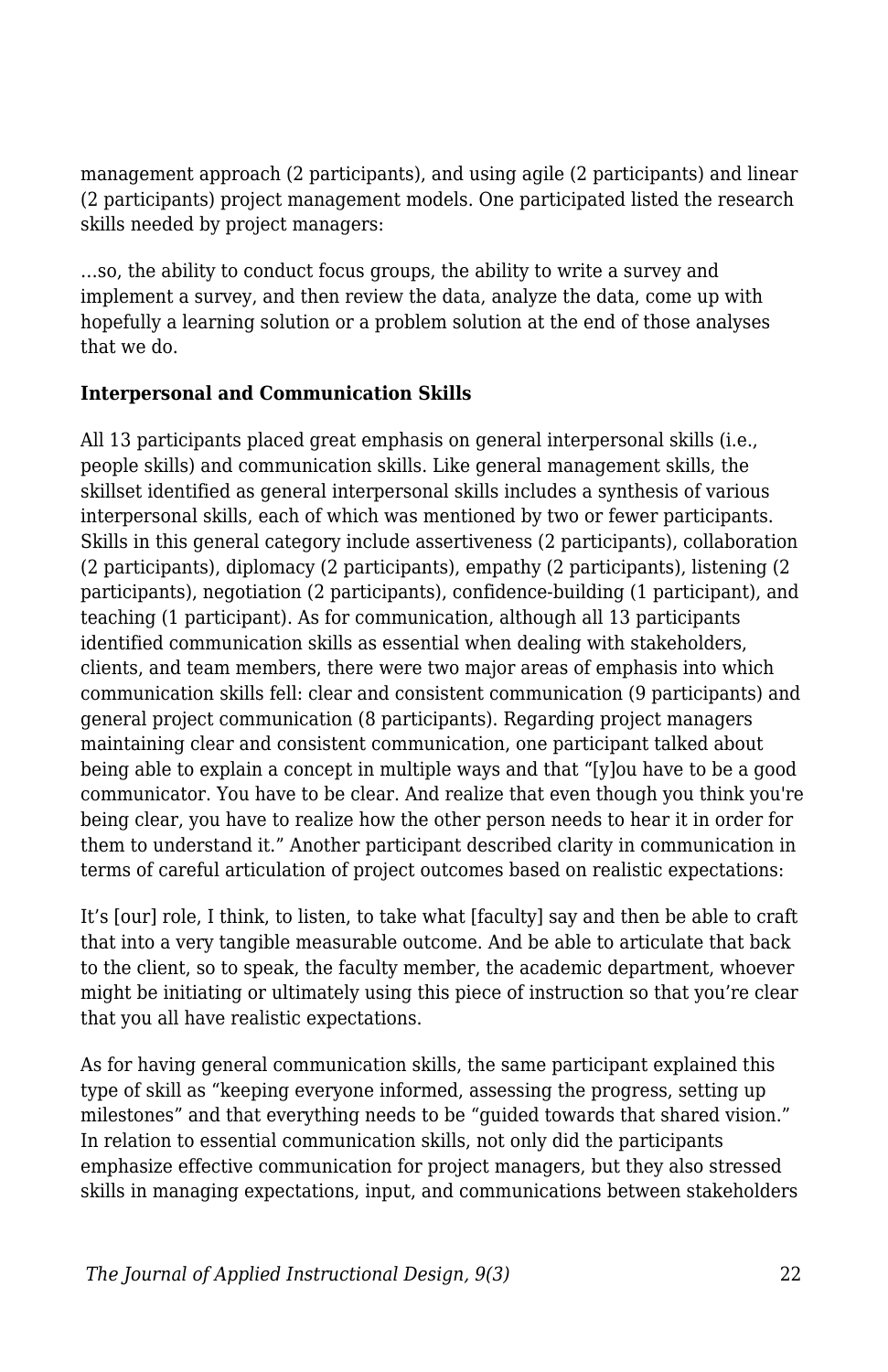and the project management team.

Furthermore, according to participants, project managers who have welldeveloped interpersonal and communication skills are better equipped to "acquire the right team members" (3 participants), "understand team roles and assign them according to team members' skills and abilities" (8 participants), and "facilitate team collaboration" (6 participants) for successful project completion on the timeline. One participant reflected:

…the most important [element for project success] really is that collaboration and communication piece because [the team] start off as strangers, and if they're going to do well in the course, they need to work through storming and norming to become a high performing team. And they're going to do that because everybody is in on this, even people with a lot of experience. They're going to slip schedule, and they're going to have to overcome it.

Finally, in addition to the categories previously mentioned, project managers need to have background knowledge on the strategies needed to develop emotional intelligence (discussed under "Knowledge" above), three of the participants underscored that skills related to emotional and social intelligence are most vital to deal with a wide range of relational scenarios that a project manager may face when working with a diverse team or set of stakeholders.

#### **Intrapersonal Skills**

Within this category is a set of widely varying general intrapersonal skills that all participants argued were important to project managers. These include understanding oneself, particularly those desires, intentions, moods, strengths and weaknesses with which each person must live. Although all 13 participants cited skills that fall within the category of "general intrapersonal skills," only two types of "self-mastery" skills were identified as essential by three or more participants: personal time management (5 participants) and focus on details (3 participants). Other intrapersonal skills identified include an appreciation for process (1 participant), flexibility and adaptability (1 participant), taking initiative (1 participant), possessing organization (1 participant), having persistence (1 participant), self-reflecting (1 participant), maintaining self-responsibility (1 participant), and having tolerance for ambiguity (1 participant). One participant summarized her view:

I think you have to have a high tolerance for ambiguity, in the initial stages of the project, because a lot of times when you're working with clients, they may not know what they want, and they may have just a vague idea, and you kind of got to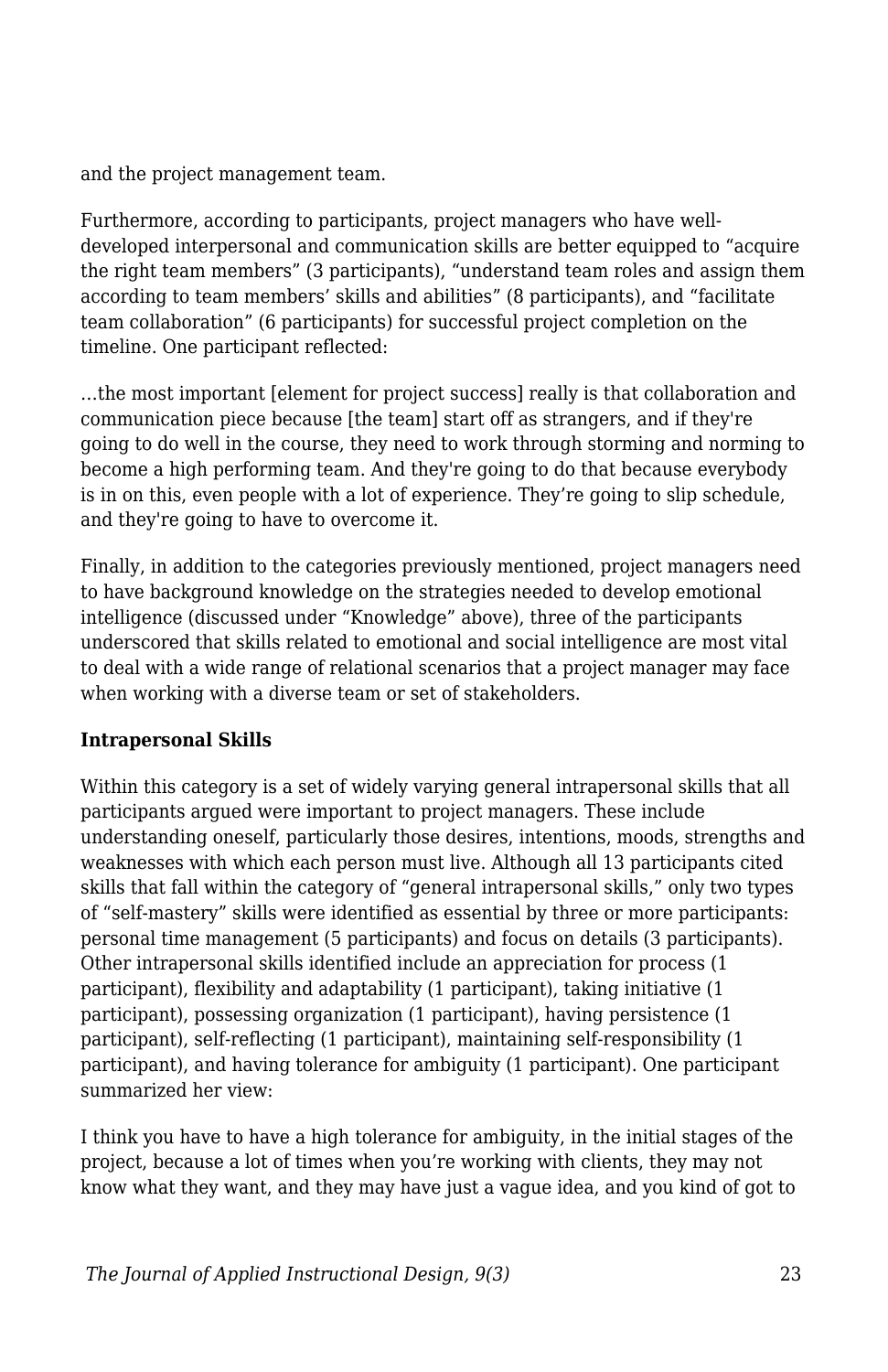be willing and able to go with that and sort of explore the outcomes that you're trying to achieve as you move forward.

## **Abilities**

The third and final dominant theme that emerged in the data is "essential abilities," or "the capacity to perform an activity" (Author, 2010, p. 427). As for essential abilities that project managers need to manage higher education projects, 42 distinct ability statements were identified across participant responses, and each ability statement aligns with one of 11 overarching ability categories. Of these 11 categories, nine directly relate to managing various project aspects and, interestingly, align rather closely with nine out of ten knowledge areas of the PMBOK. The nine categories of abilities that align with the PMBOK include using and managing resources (54 references across participants), managing stakeholders (17 references), managing schedules (15 references), managing communications (12 references), managing scope (9 references), managing project integration (8 references), managing cost (4 references), managing risk (3 references), and managing quality (1 reference). The two remaining categories of abilities in this study include general "project-wide" abilities (59 references)–which apply across multiple project phases–and industryspecific abilities (12 references). This section provides an overview of those abilities cited most often by participants–and thus deemed essential.

#### **Project Management-Specific Abilities**

The PMBOK (2017) standard tells us that a primary project management goal is "to meet the project's objectives and stakeholders' expectations" (p. 53), which is accomplished through balancing "the competing constraints on the project with the resources available." In alignment with the primary project management goal of managing stakeholders, the one ability statement for which all the participants in the current study agreed was the ability to proactively manage stakeholder expectations and engagement (13 references). In a discussion on engaging and managing the expectations of faculty stakeholders, one participant stated it like this: "I would say proactive. Getting back to that sort of people skills, you kind of have to manage your client, sometimes the expectations to the client, but sometimes the actual getting input from clients. Again, university faculty are typically pretty busy people. And their job description isn't necessarily centered around instructional development."

In the area of scheduling, all participants considered it essential for project managers to be able to develop and follow a project schedule (13 references) in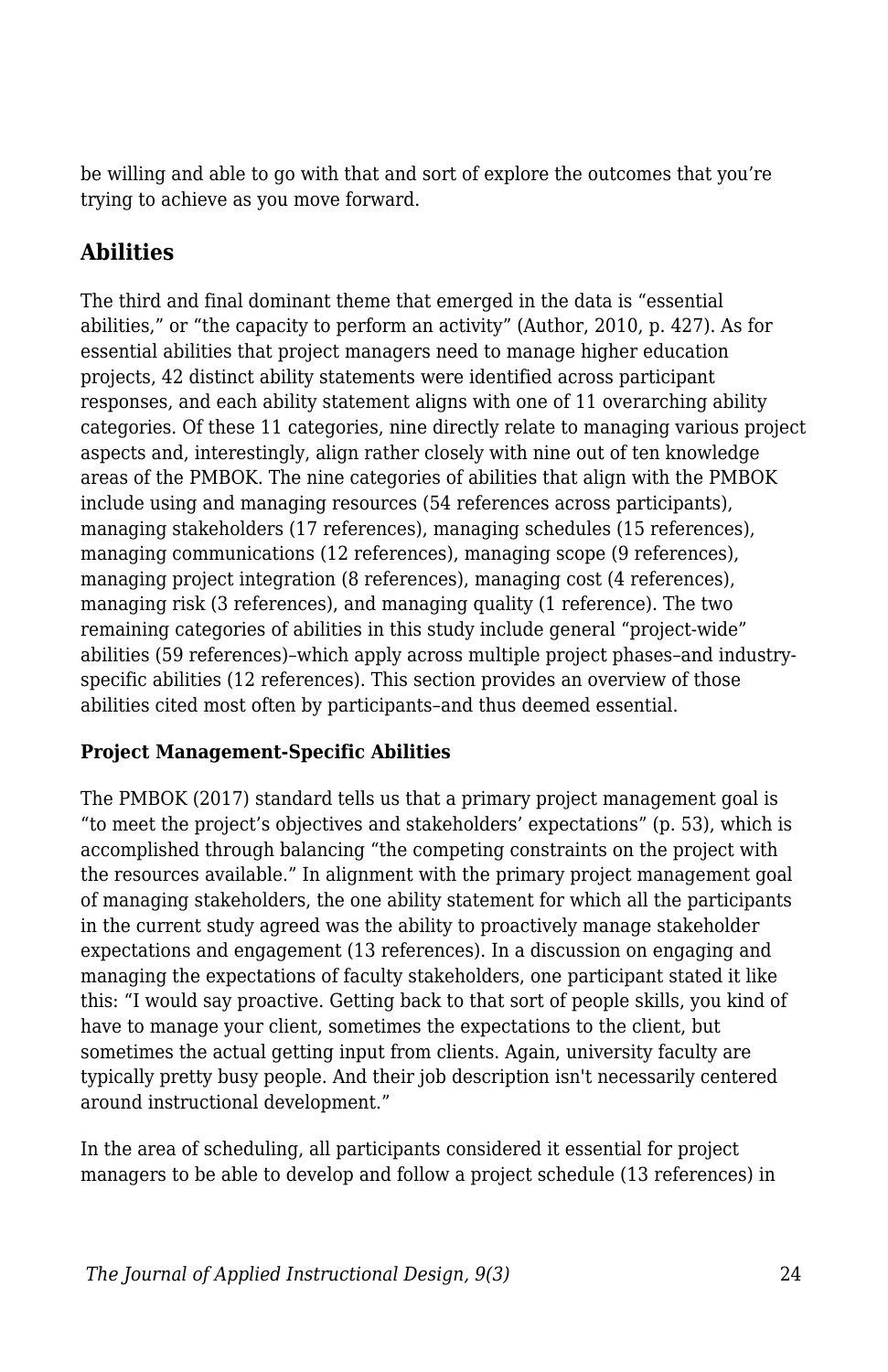order to manage time contraints. To highlight the importance of being able to develop and follow a project schedule, one participant mentioned that "all of those aspects of producing, of course, successfully, and adhering to a project management plan or timeline…If the project manager is not knowledgeable about those kinds of details, those can actually be the fly in the ointment that holds up the project from being delivered on time and within budget."

Similarly, most of the participants believed that various communication-related abilities were a vital part of the educational technology project manager's arsenal. However, while 12 participants deemed it essential to be able to communicate clearly, openly, and constantly in order to manage project communications, the emphasis of each participant varied widely. For instance, one participant stressed the ability to communicate clearly, while another focused on the ability to communicate in a transparent manner with an "open-door" approach to communications. Yet another participant highlighted the ability to focus communications to meet the needs of the stakeholders:

And so, part of the project manager's responsibilities might fall in the area of negotiating different timelines or different resource options that might be available. So some negotiation skills, I think, are helpful as well, but good, solid communication skills, and understanding what it is each of these stakeholder groups really needs to know in order to make a decision…and that's where the communication needs to be focused. I work with a lot of instructional design graduate learners who want to go into a lot of lengthy explanation about the process, about the value of instructional design, about how it happens, who all's in. And these stakeholders, they don't care. That's not what they wanna know, so the instructional design project manager needs to be political enough to quickly determine what it is the stakeholders need and then focus the communication directly to that need.

In relation to using and managing resources, all 13 participants deemed it essential that educational technology project managers have the ability to use common technology software and terminology for instructional design projects. Although the types of technologies mentioned varies, participants all suggest that having the broad ability to use technologies and associated terminology is essential to communicate with people managed by a project manager.

Similarly, most of the participants further delineated the ability to use common project management software (10 participants), such as Microsoft Project or Gantt charts, as essential.

Other common overarching ability statements related to overseeing resources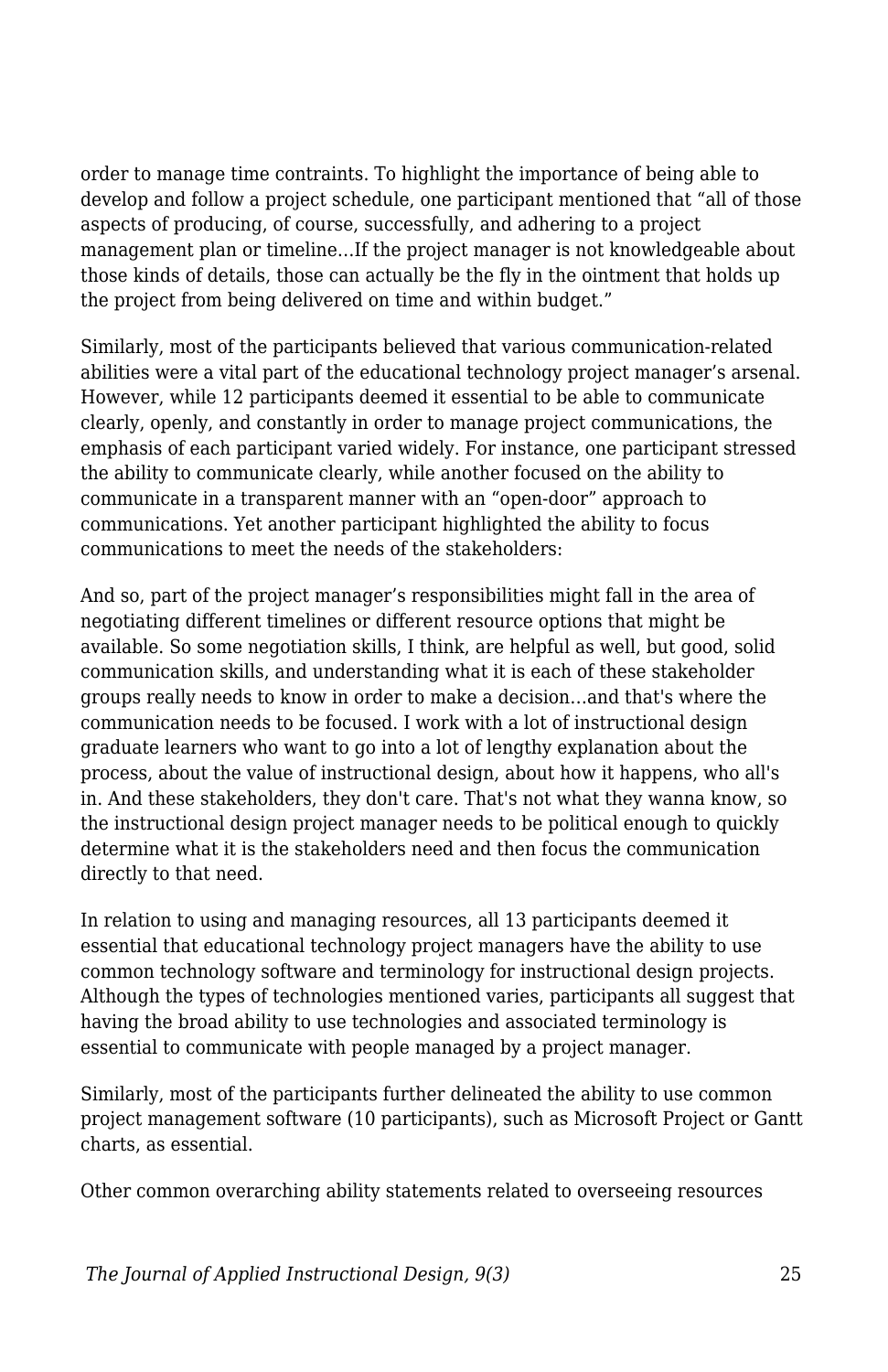include managing people (9 participants) and managing all (non-human) resources (8 participants). In relation to managing people, one participant noted that "[i]t comes down to the management piece of it though. Of how do you effectively manage people? I think [that is] the key to me at least." Likewise, key statements that various participants used to describe the ability to manage all resources include "identify resource requirements," "estimate properly," "allocate resources to accomplish an end," and "you have time, money and resources, and you have to balance those out."

The final two categories of essential project management-specific abilities include: managing scope (9 participants) and managing project integration (8 participants). Of these dominant categories, the specific participant statements of essential abilities include determining the project's scope of work (9 participants), developing and following project plans and tools (4 participants), and evaluating project outcomes and status (4 participants). To this end, a participant noted that:

Spending time to [develop and] really assess what the client wants, what's expected, and then articulating that so that the whole team understands it, I think is where it all begins. And then once you have that, then it's basic instructional design and project management. What are the milestones? What are the steps? Who are the people? What are the resources? What are the timelines? And then just planning the rest of it and working that plan.

Finally, while some participants noted useful abilities related to the larger project management categories of "managing cost," "managing risk," and "managing quality" (4, 3, and 1 participant[s] respectively), ability statements in these categories were not widely mentioned by the participants.

#### **General "Project-Wide" Abilities**

In the current study, all 13 participants recognized the need for project managers to have general abilities that apply across project tasks, phases, or even the life of a project. Altogether the participants identified 18 distinct "project-wide" ability statements. Within this category, only one ability statement was held in common among most participants. The ability to apply general interpersonal skills was discussed by 12 of 13 participants. One participant described the importance of this ability in the following way:

So the first and foremost is the people skills, or rather people abilities. You've gotta be able to relate; you have to be able to listen, what is their end goal, you know, what do they wanna achieve, and they're gonna tell you, they want to do 1, 2, 3 and achieve X, Y, Z, and you have to figure out how to make them understand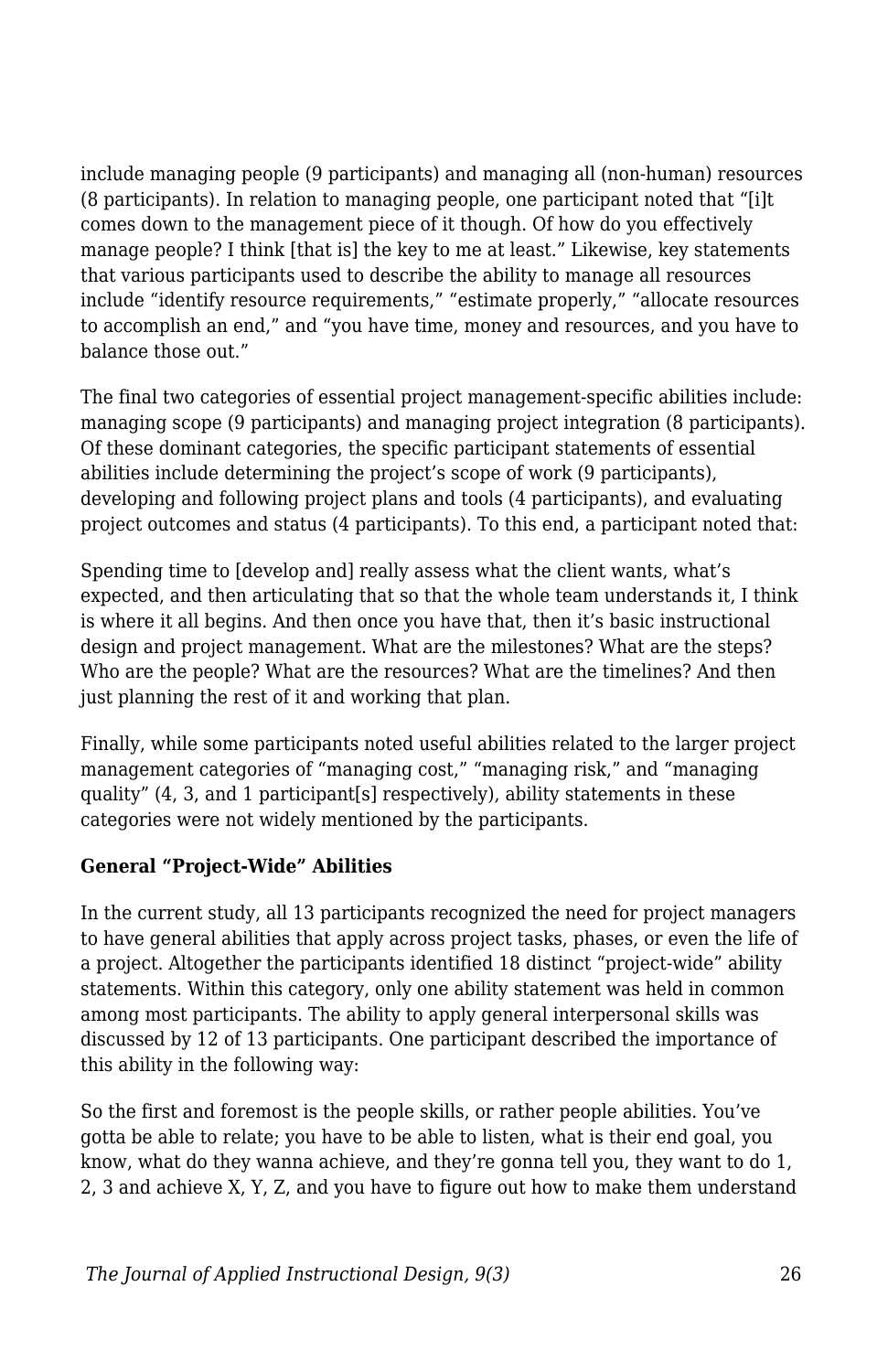[participant laughs] 'cause they're two different processes coming together.

Yet another participant focused instead on project managers possessing an interpersonal skill such as assertiveness, which he termed "the ability to push in a nice way." He further elaborated that "you wanna remain friendly, but you've got to, you know, with each successive message or phone call, you've got to up the pressure to perform." Only one specific interpersonal skill–the ability to work well with others (7 participants)–was a shared response by more than half the participants. While there was broad variety among participants regarding which general project-wide abilities are essential, three particular ability statements were discussed by at least five participants. These include the abilities to apply different project management lens to each project (6 participants), to apply suitable project management principles (5 participants), and to manage diverse project details (5 participants). In the words of one participant:

The last part of this project beast is the notion of the project management. How do you deliver quality work on time within budget? How do you manage changes? What kinds of project management approaches do you use given the kinds of risks that you need to mitigate in the project? How do you identify and classify "risk?" How do you work with others to mitigate those? And, you know, in order to deliver quality work on time and budget that the client's actually going to value, because at end of all this stuff, you deliver value behavior change in the workplace.

### **Industry-Specific Ability**

Although participants in this study only identified one ability statement that applies to the level of the industry or organizational context, this ability statement represents a significant consensus among the participants. Specifically, 12 of 13 participants noted the importance of having the ability to apply instructional design principles and theories of teaching and learning. For instance, one participant this ability in the following way:

My job is to have knowledge of instructional design theories, pedagogy, best practices, and then take their content and their goals, and put it in, put it to work [i.e., to apply it]. So to me the knowledge of the instructional design theories, pedagogical theories, brain research, you know, understanding how students learn…

## **Discussion**

Before drawing conclusions and interpreting the findings of this study, it is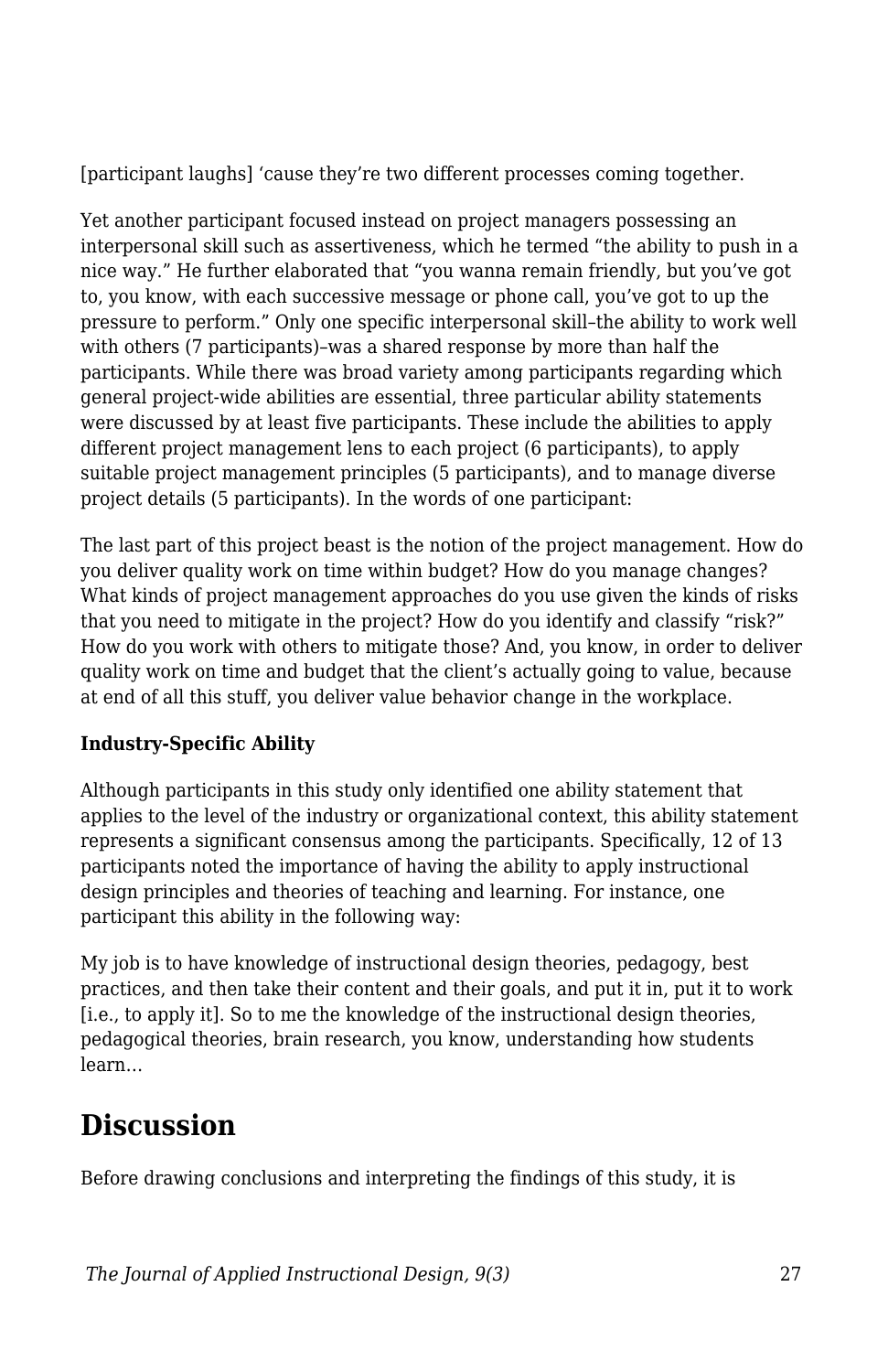important to take note of the limitations of this study. This is a qualitative inquiry with an intentionally small and homogeneous sample, and as such, these data should not be generalized to the larger population of educational technology project managers. Instead, these results should be viewed as "transferable" to the reader's professional experiences and background in their contexts. Further, the participants in this study were largely representative of the United States as they were recruited from AECT, and participants practiced project management in the context of higher education settings. Readers should be cautious in transferring the findings of this study to other educational technology contexts (e.g., the military), and especially, other disciplines (e.g., construction management). Also, we only interviewed participants on one occasion, and we did not collect additional data sources (e.g., each participant's resume or curriculum vitae) to triangulate the findings from the study, which could have enhanced the validity of our results. Finally, the participants in this study served as the source of expertise (per our selection criteria) about educational technology project management in higher education. Thus, our findings are subject to the experience of the professionals in our limited sample. The results of this study may be applicable to other educational technology professionals with project management experience in higher education.

With these caveats in mind, this research has expanded our understanding of the project management competencies of educational technology professionals working in institutions of higher education. The findings from our study illustrate that educational technology professionals practicing project management must possess a wide variety of competencies to fulfill their roles and responsibilities. Consistent with previous research (Ritzhaupt & Kumar, 2015; Kumar & Ritzhaupt, 2017), our findings show that educational technology professionals in higher education identify faculty members as being their primary stakeholders. Although students are the main audience of much of the project manager's work, faculty members are often perceived as both the client and subject-matter expert in higher education settings. The participants in our study all had academic backgrounds in the broad field of educational technology with formal training in topics like learning theories, instructional theories and strategies, instructional design and development models, learning sciences, research, data analysis, evaluation, and assessment. However, six of the participants had no formal training in the craft of project management. This finding is consistent with the reality that many educational technology programs do not offer coursework in project management (van Rooij, 2010; van Rooij, 2011).

The participants in this study blend instructional design model processes with project management processes to guide their work efforts and manage their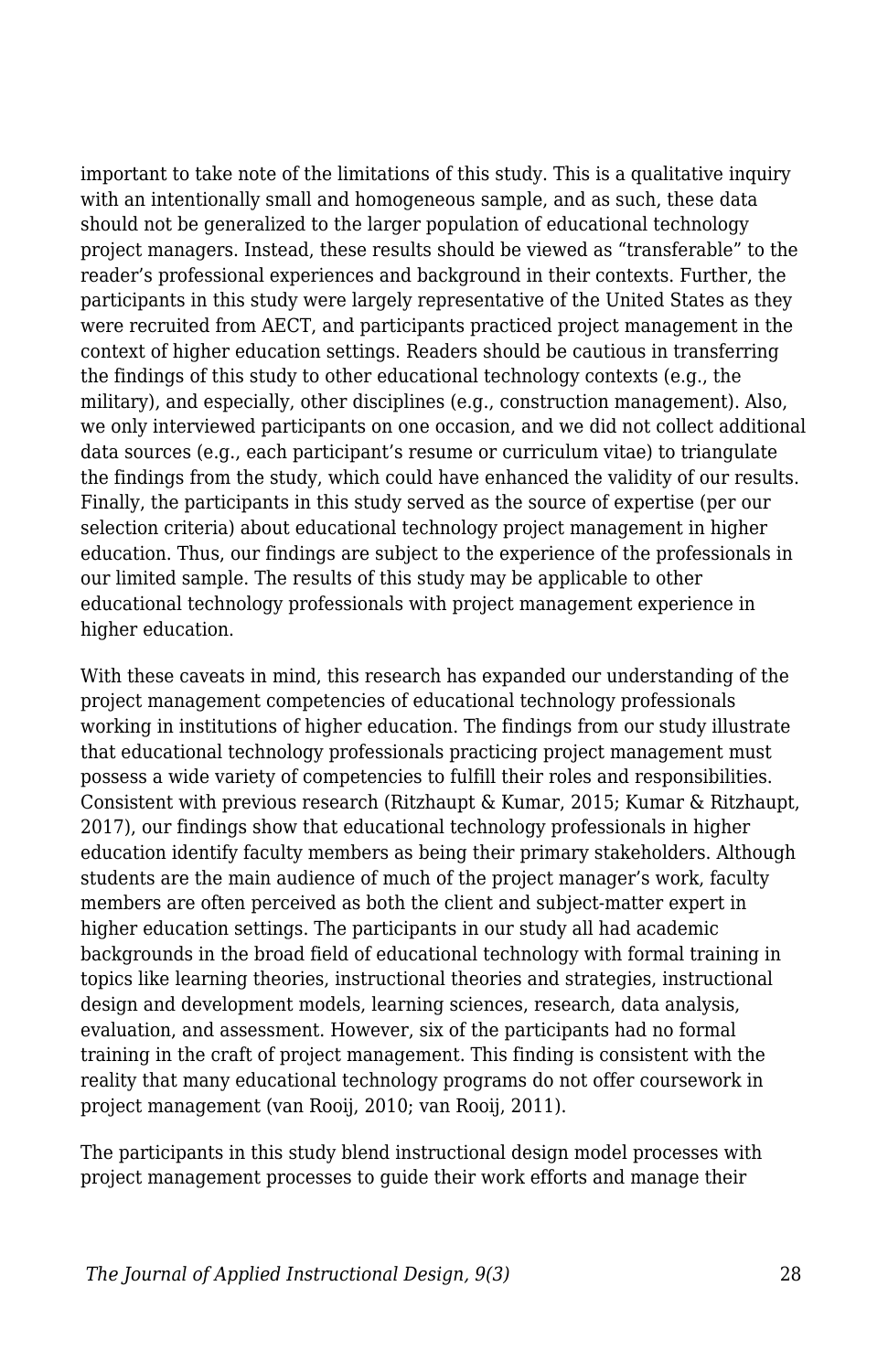projects effectively. This is not an unusual practice in the field of educational technology with educational technology professionals using methods like rapidprototyping (Tripp, & Bichelmeyer, 1990) or agile methods (Sweeney, & Cifuentes, 2010) to serve as the project management function. Several of the participants noted using the principles of backward design to guide their creations and project efforts (McTighe, & Thomas, 2003). Instinctively, the educational technology professionals are using project management processes, tools, and techniques without having detailed knowledge of formal project management methodology. Their knowledge of project management processes is often derived from the experiences of implementing their product development life cycles (i.e., instructional design models) with customized features. It would appear that educational technology professionals are tailoring instructional design models with custom project management processes to function within their work environments. Regardless, several of the professionals are unconsciously using formal processes mirroring the PMBOK without ever having been trained in this subject.

This is not to say that the professionals in this study did not have some background in formal project management. After all, more than half of the participants had taken at least one course in project management during their academic preparation. Several of the project managers described traditional project management processes, tools, and techniques, including things like defining and managing scope, estimating activity resources and durations, developing budgets, or developing schedules and timelines. Participants also noted that they used applications like Gantt charts, the critical path method, and project management software. The participants did not necessarily use the formal language presented here to describe the ideas, but nonetheless, the principles and ideas were still present in their narratives. Consistent with prior research (Ritzhaupt & Kumar, 2015; Kumar & Ritzhaupt, 2017; Kang & Ritzhaupt, 2015), educational technology professionals in higher education must be abreast of a wide variety of information and communication technologies, ranging from standard productivity tools like word processors and spreadsheets, to authoring packages to Learning Management Systems (LMSs) and cloud-based tools for collaboration. These tools are used for a range of purposes, to include scheduling, budgeting, conferencing, planning, communicating, storyboarding, and version control. It is therefore clear that project managers in the educational technology context must develop competencies in a wide range of processes and tools.

Also consistent with prior research , the role of communications skills and the ability to work with diverse stakeholders floated to the top of the list for many of these educational technology professionals (Ritzhaupt & Kumar, 2015; Kumar & Ritzhaupt, 2017; Kang & Ritzhaupt, 2015). Communications management and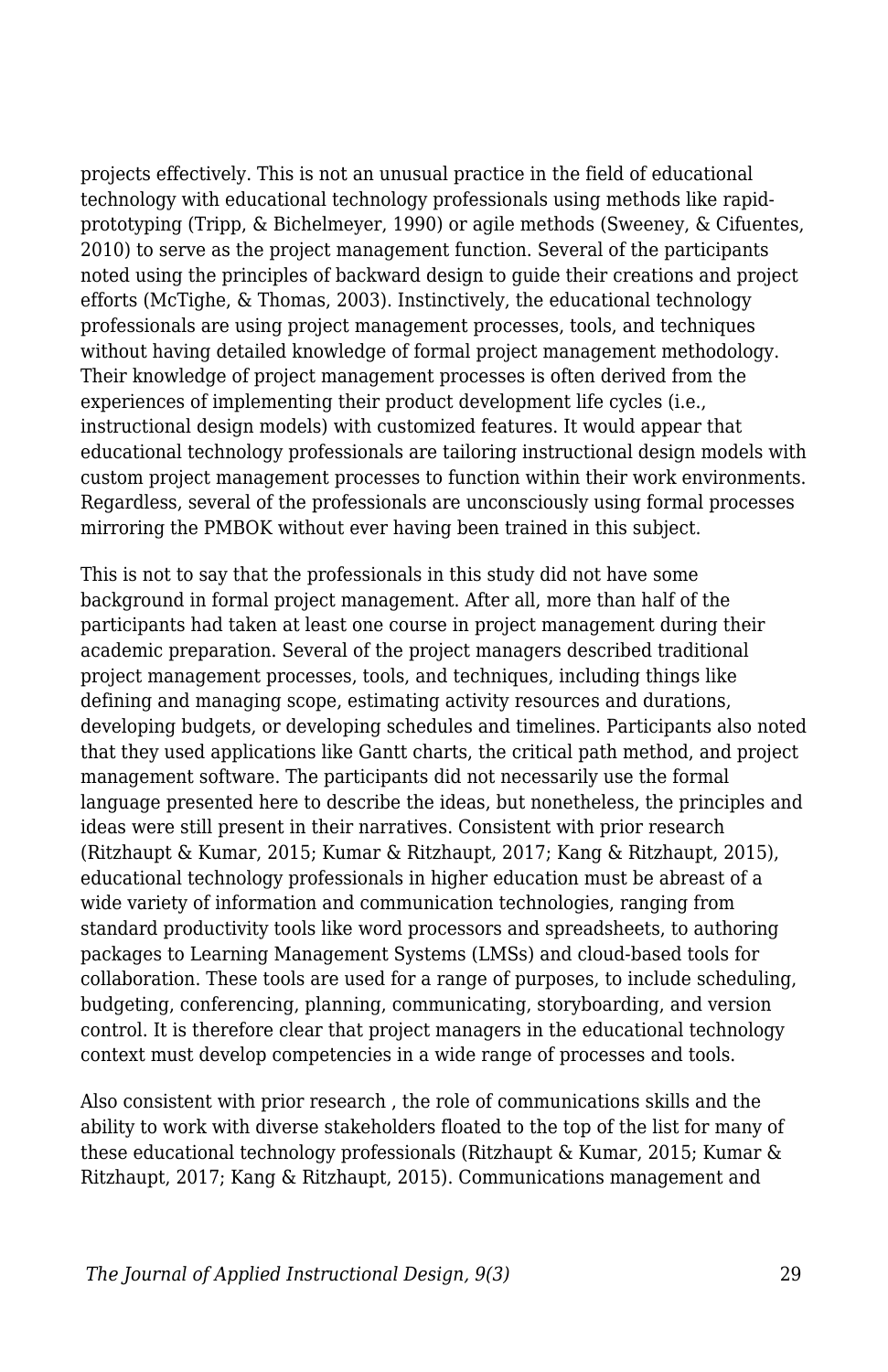stakeholder management are two of the ten knowledge areas described in the PMBOK and are incredibly important competencies to develop as project managers. After all, Schwalbe (2015) reported that project managers spend as much as 90 percent of their time communicating with project stakeholders. Educational technology professionals serving in the project manager role also have to carefully balance client expectations with the resource constraints of the work environment and effectively lead project team members to achieve goals that are sometimes unclearly defined yet progressively elaborated as time passes. Both written and oral communication skills are essential to this role; project managers must be effective communicators and develop expertise in engaging with and managing stakeholders from diverse backgrounds. These findings are also consistent with the competencies described by the PMI Talent Triangle in the newest edition of the PMBOK, which emphasize technical competence in project management and the importance of leadership and knowledge of the business domain – in this case, higher education (PMI, 2017).

The educational technology professionals serving as project managers in this study had varying attitudes towards the value of professional certifications in project management. Most of the participants saw value in project management credentials, while others felt the PMP in particular was too linear and rigid. Prior research in our field has also questioned the importance of certifications like the PMP for educational technology professionals (Brill et al., 2006). Even project management scholars have reservations about the value of the PMP to professionals managing projects across disciplines and contexts (Starkweather & Stevenson, 2011). Nonetheless, what is clear from this research is that many of the project managers in the educational technology context that we interviewed are practicing the ideas described by the PMBOK with or without consciously realizing they are doing so. The PMP is intended to certify professionals from any industry (e.g., construction management, information technology) so that they may practice effective project management on any type and size of project. Many of the educational technology professionals interviewed in this research were managing smaller teams (less than 20 team members) and smaller projects (i.e., projects with duration of less than 6-months, with budgets less than \$75,000, and with fewer than 10 stakeholders). Some of the processes prescribed by the PMBOK might seem inappropriate for smaller projects; thus, the question of value remains unanswered in the educational technology context, particularly in higher education. More empirical research is necessary to determine if these credentials are truly leading to better project management in educational technology.

The interview data we collected from these project managers touch upon most aspects of the PMBOK (e.g., knowledge areas). Again, the participants did not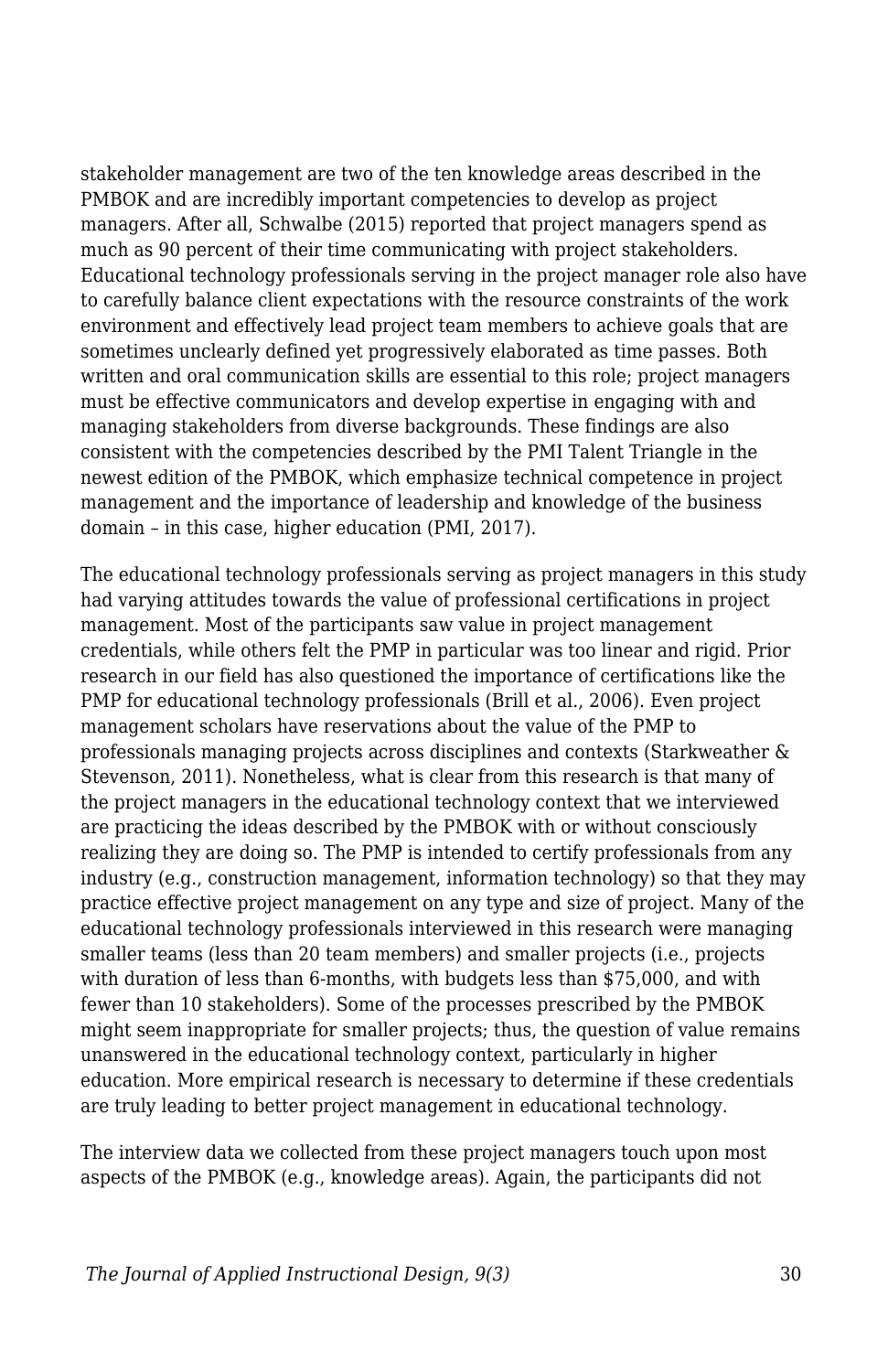always use the jargon of the PMBOK to express themselves during the interview; nor were they expected to do so. What we can conclude is that educational technology professionals are practicing varying aspects of integration management, scope management, schedule management, cost management, communications management, stakeholder management, quality management, risk management, and resource management in their regular work environments. In fact, they have developed their own tailored processes and domain expertise in these areas. Also evident in our data is that project managers are involved in the full life cycles of the projects from initiation to closing.

Though many aspects of the PMBOK were evident, there were also many aspects that were not present in our interview data. For example, we did not see as much evidence aligned with the processes within procurement management, which involves acquiring goods or services from vendors. Also absent from the interview data are specific project management tools, techniques, and processes outlined in the PMBOK and other project management literature. For instance, the Earned Value Management (EVM) method is a powerful and popular tool that supports the management of scope, schedule, and cost in an integrated mathematical framework supported by common project management software packages (Anbari, 2003). Quantitative and qualitative risk analyses were also not discussed, nor was the use of a risk register to manage the risk events for a project. The concept of a Work-Breakdown Structure (WBS) was also not mentioned directly, even though project management software such as Microsoft Project and Gantt charts were noted. These missing elements are likely a function of our interview protocol. However, future research needs to examine which processes are useful and which processes are not to project managers in educational technology working in institutions of higher education.

### **Recommendations for Practitioners**

Professionals, professional associations, and academic programs may find this research useful in planning professional development opportunities and academic curricula. Project managers in our field can assess the extent to which these findings are applicable to their work environment and employ some of the many ideas presented in their own professional practices. Aspiring project managers can use this study to assess their current competencies and plan learning events to prepare them for this important role. Professional associations such as AECT, the Association for Talent Development (ATD), or the International Society for Performance Improvement (ISPI) can work to refresh their standards and credentialing programs (e.g., ATD's Certified Professional in Learning and Performance) to target specific project management competencies relevant to the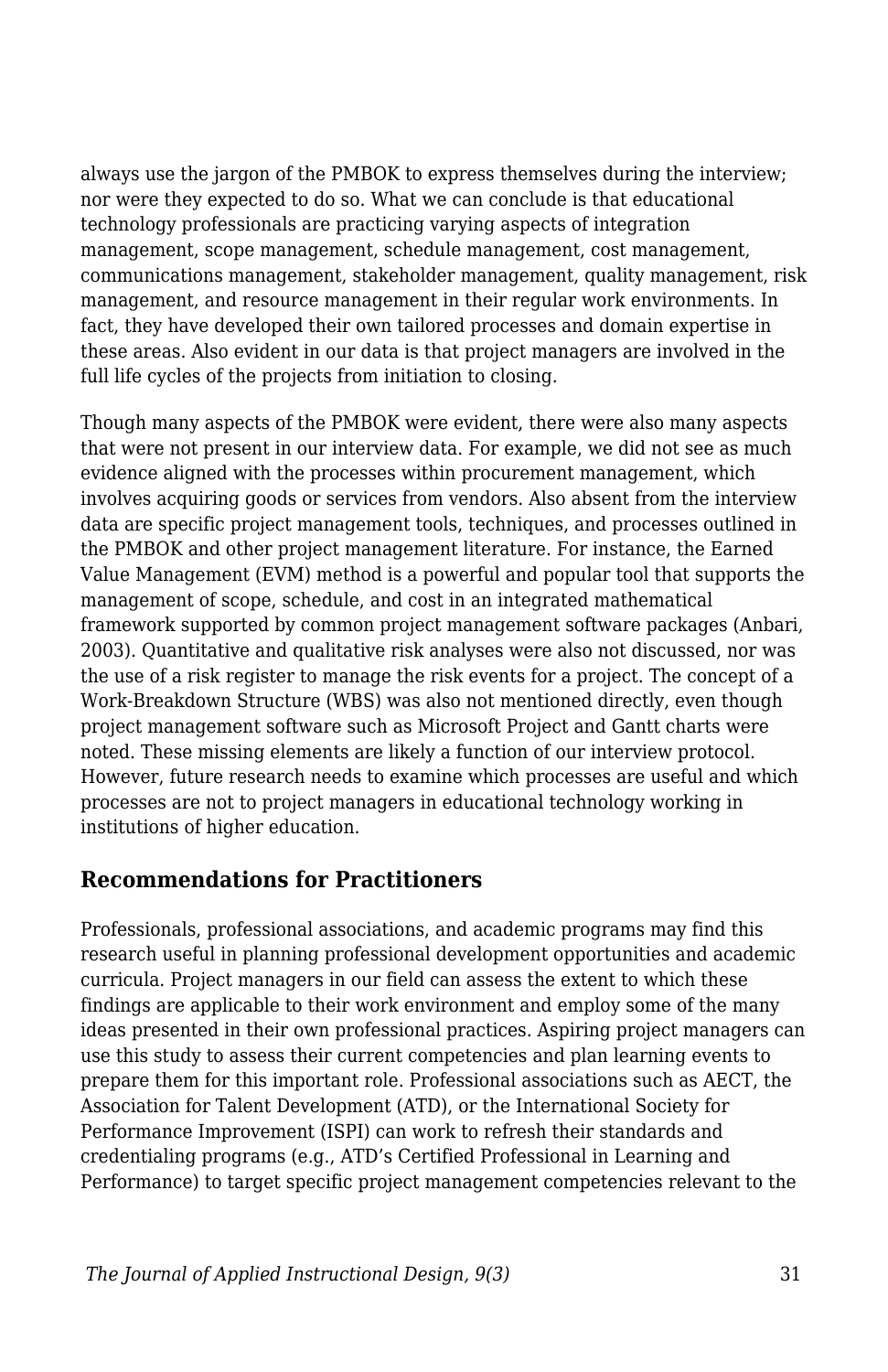field. Professional associations, like the Online Learning Consortium (OLC), are already offering professional development experiences focusing on project management in higher education (OLC, 2018). Academic programs in the field of educational technology should start to address the gap in project management curriculum in our field by offering robust courses and authentic project experiences to prepare educational technology professionals for their increasingly complex work environments.

### **Recommendations for Researchers**

Future research on the role of project management in educational technology is a fruitful research avenue with ample opportunities to address questions of both theoretical and practical significance. As the present study was an exploratory study using qualitative procedures, some of these findings may be useful in contributing to the development of a survey or other data collection tools for educational technology professionals working as project managers. A large crosssectional sample of professionals across the United States, and even beyond, would provide useful information in understanding the roles and responsibilities of project managers within our discipline. This information is also useful for human resource professionals to acquire the appropriate professionals to serve in these roles. As this study focused on those individuals within a higher education context, it would also be advantageous to interview professionals in educational technology working in other contexts, like business and industry, the government, the military, or K-12 education. These data could be compared and contrasted to examine the moderating influences of the contexts in which the project manager works. At some point, we will have to examine the influence of credentialing systems like the PMP on the practices of project managers of professionals in the field of educational technology and the overall success of projects managed by those professionals.

## **References**

- Anbari, F. T. (2003). Earned value project management method and extensions. *Project Management Journal, 34*(4), 12-23[. doi:10.1177/875697280303400403](https://doi.org/10.1177/875697280303400403)
- Brill, J. M., Bishop, M. J., & Walker, A. E. (2006). The competencies and characteristics required of an effective project manager: A web-based Delphi study. *Educational Technology Research and Development, 54*(2), 115-140. [doi:10.1007/s11423-006-8251-y](https://doi.org/10.1007/s11423-006-8251-y)

Cabanis-Brewin, J. (1999). Standards: the rallying cry of a growing profession. *PM*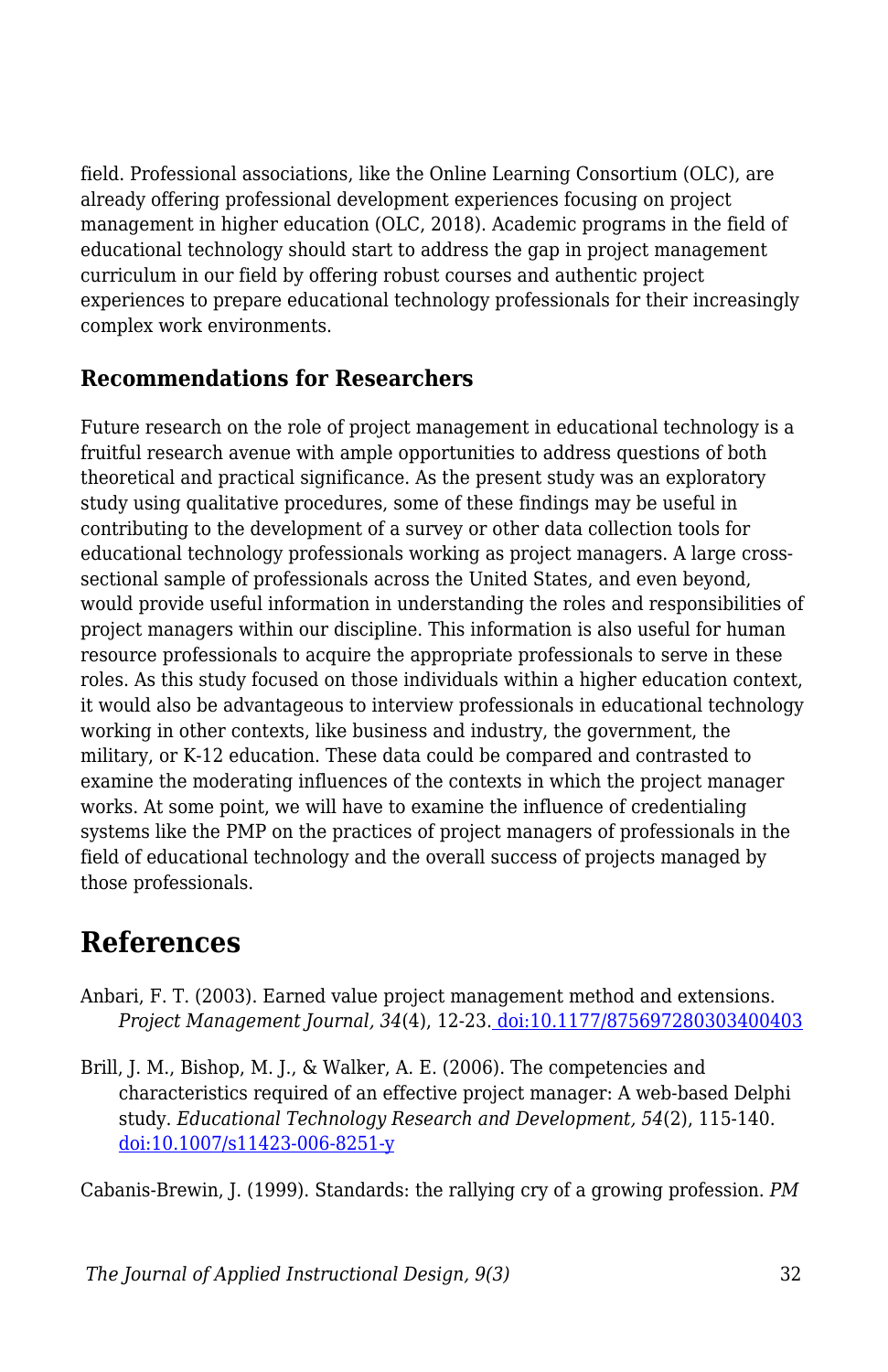*Network, 13*(5), 39–42. Retrieved August 18, 2020 from [https://www.pmi.org/learning/library/standards-rallying-growing-profession-p](https://www.pmi.org/learning/library/standards-rallying-growing-profession-pmbok-3583) [mbok-3583](https://www.pmi.org/learning/library/standards-rallying-growing-profession-pmbok-3583).

- Cicmil, S. (2006). Understanding project management practice through interpretative and critical research perspectives. *Project Management Journal*, *37*(2), 27-37. [doi:10.1177/875697280603700204](https://doi.org/10.1177%2F875697280603700204)
- Cox, S., & Osguthorpe, R. T. (2003). How do instructional design professionals spend their time? *TechTrends, 47*(3), 45-47[. doi:10.1007/BF02763476](https://doi.org/10.1007/BF02763476)
- Creswell J. W. (2009). *Research design: Qualitative, quantitative and mixed methods approaches* (3rd ed.). Thousand Oaks, CA: Sage.
- Donaldson, J. A., Smaldino, S., & Pearson, R. (2007). Managing. In A. Januszewski & M. Molenda (Eds.), *Educational technology: A definition with commentary* (175-193). Location: Routledge.
- Ericsson, K. A., & Simon, H. A. (1984). *Protocol analysis: Verbal reports as data.* The MIT Press.
- Glaser, B. G. (1965). The constant comparative method of qualitative analysis. *Social Problems*, *12*(4), 436-445. doi:10.1525/sp.1965.12.4.03a00070
- Glaser, B. G. (1967). *The Constant Comparative Method of qualitative analysis* In B. G. Glaser & A. L. Strauss (Eds.), Discovery of Grounded Theory: Strategies for Qualitative Research. New York: Aldine.
- Januszewski, A., & Molenda, M. (2007). *Educational technology: A definition with commentary*. Location: Routledge.
- Kang, Y., & Ritzhaupt, A. D. (2015). A job announcement analysis of educational technology professional positions: Knowledge, skills, and abilities. *Journal of Educational Technology Systems, 43*(3), 231–256. doi:10.1177/0047239515570572
- Kumar, S., & Ritzhaupt, A. D. (2017). What do instructional designers in higher education really do? *International Journal on E-Learning, 16*(4), 371–393. Waynesville, NC USA: Association for the Advancement of Computing in Education (AACE). Retrieved August 18, 2020 from [https://edtechbooks.org/-owHI](https://www.learntechlib.org/primary/p/150980/).

McTighe, J., & Thomas, R. S. (2003). Backward design for forward action.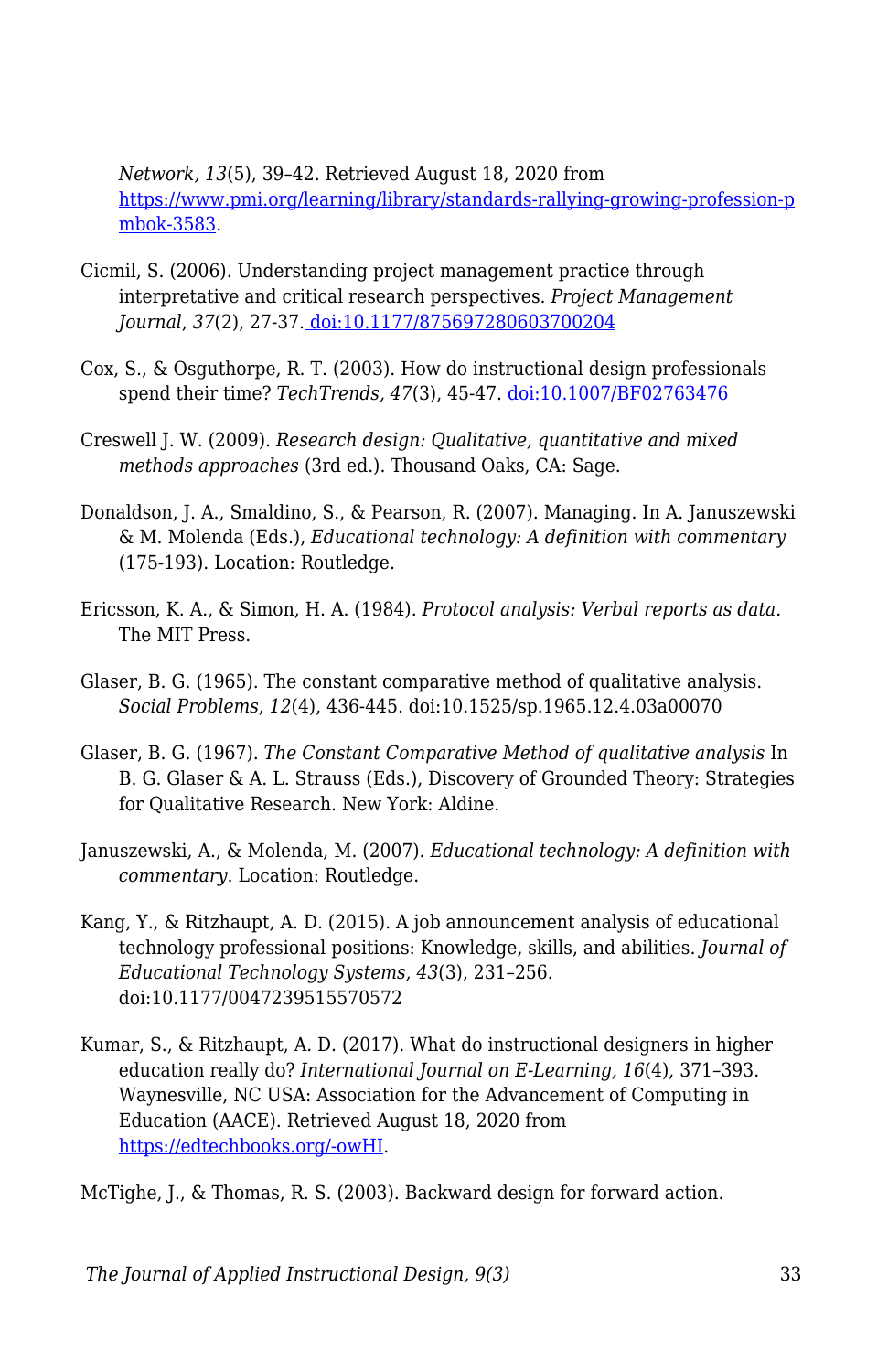*Educational Leadership, 60*(5), 52-55. Retrieved August 18, 2020 from http://www.ascd.org/publications/educational-leadership/feb03/vol60/num05/B ackward-Design-for-Forward-Action.aspx

- Online Learning Consortium (2018). Programs and courses for the instructional designer. Retrieved from: [https://onlinelearningconsortium.org/learn/programs-and-courses-for-the-instr](https://onlinelearningconsortium.org/learn/programs-and-courses-for-the-instructional-designer/) [uctional-designer/](https://onlinelearningconsortium.org/learn/programs-and-courses-for-the-instructional-designer/)
- Patton, M. Q. (1990). *Qualitative evaluation and research methods* (2nd ed.). Newbury Park, CA: Sage.
- Pollack, J. (2007). The changing paradigms of project management. *International Journal of Project Management*, *25*(3), 266-274. doi:10.1016/j.ijproman.2006.08.002
- Project Management Institute (PMI). (2017). *A guide to the project management body of knowledge (PMBOK Guide)* (6th ed.). Newton Square, State: PMI.
- Ritzhaupt, A. D., Martin, F., & Daniels, K. (2010). Multimedia competencies for an educational technologist: A survey of professionals and job announcement analysis. *Journal Educational Multimedia and Hypermedia*, *19*(4), 421-449. Waynesville, NC USA: Association for the Advancement of Computing in Education (AACE). Retrieved August 18, 2020 from [https://edtechbooks.org/-RFkg.](https://www.learntechlib.org/primary/p/34114/)
- Ritzhaupt, A. D., & Martin, F. (2014). Development and validation of the educational technologist multimedia competency survey. *Educational Technology Research and Development*, *62*(1), 13-33. doi:10.1007/s11423-013-9325-2
- Ritzhaupt, A. D., & Kumar, S. (2015). Knowledge and skills needed by instructional designers in higher education. *Performance Improvement Quarterly, 28*(3), 51–69. doi:10.1002/piq.21196
- Sargeant, J. (2012). Qualitative research part II: Participants, analysis, and quality assurance. *Journal of Graduate Medical Education, 4*(1), 1-3. doi:10.4300/jgme-d-11-00307.1
- Schwalbe, K. (2015). *Information technology project management*. Cengage Learning: Boston, MA.

Starkweather, J. A., & Stevenson, D. H. (2011). PMP® certification as a core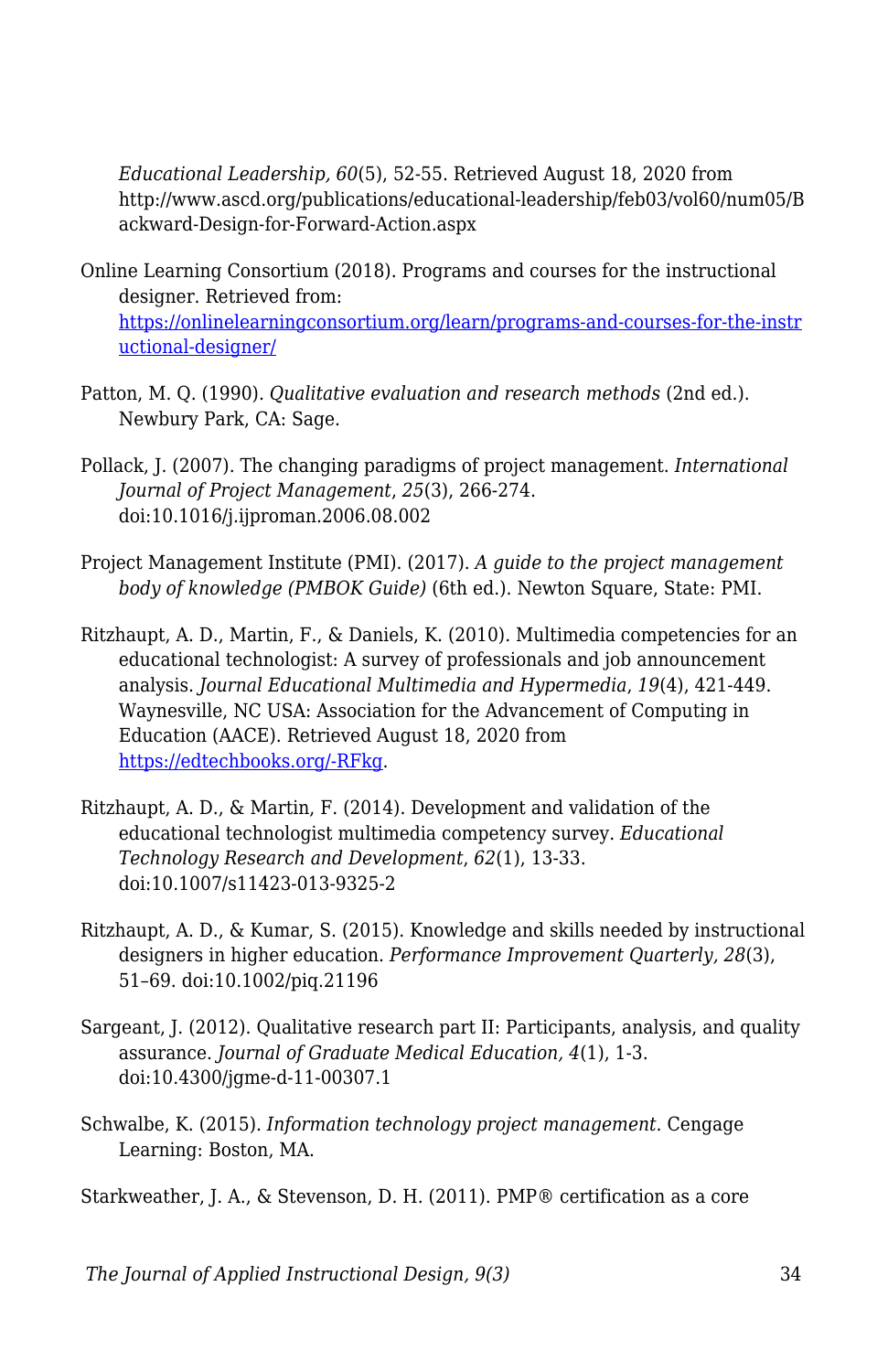competency: Necessary but not sufficient. *Project Management Journal, 42*(1), 31–41. doi:10.1002/pmj.20174

- Sugar, W., Hoard, B., Brown, A., & Daniels, L. (2012). Identifying multimedia production competencies and skills of instructional design and technology professionals: An analysis of recent job postings. *Journal of Educational Technology Systems, 40*(3), 227-249. doi:10.2190/et.40.3.b
- Sweeney, D. S., & Cifuentes, L. (2010). Using Agile project management to enhance the performance of instructional design teams. *Educational Technology*, *50*(4), 34-41. Retrieved August 20, 2020, from [www.jstor.org/stable/44429839](http://www.jstor.org/stable/44429839)
- Tripp, S. D., & Bichelmeyer, B. (1990). Rapid prototyping: An alternative instructional design strategy. *Educational Technology Research and Development, 38*(1), 31-44. doi:10.1007/bf02298246
- van Rooij, S. W. (2010). Project management in instructional design: ADDIE is not enough. *British Journal of Educational Technology*, *41*(5), 852-864. doi:10.1111/j.1467-8535.2009.00982.x
- van Rooij, S. W. (2011). Instructional design and project management: Complementary or divergent?. *Educational Technology Research and Development*, *59*(1), 139-158. doi:10.1007/s11423-010-9176-z
- van Someren, M. W., Barnard, Y. F., & Sandberg, J. A. (1994). *The Think Aloud Method - A Practical Guide to Modelling Cognitive Processes.* Academic Press London.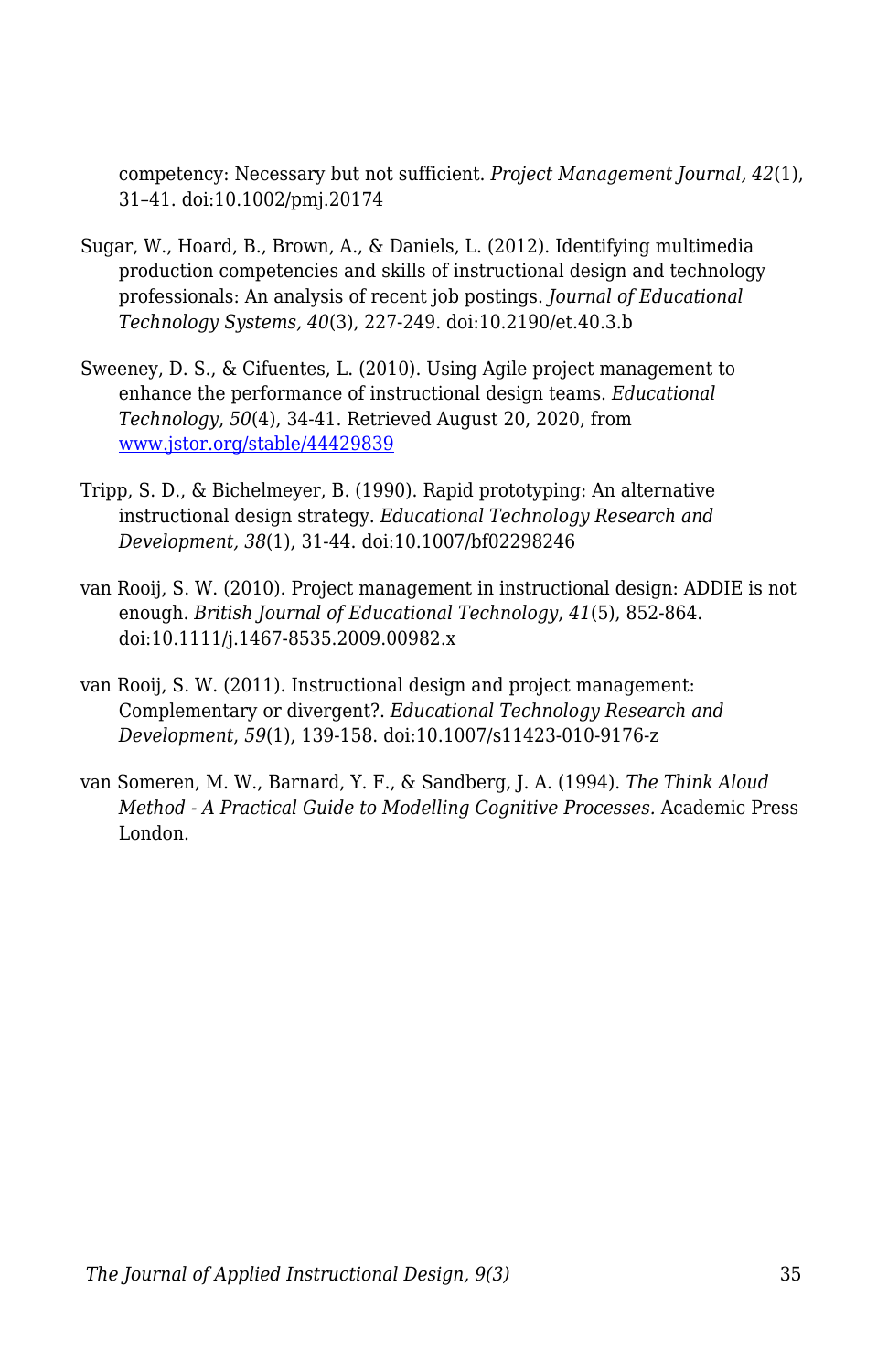## **Appendix A: Interview Questions**

#### **General**

- 1. Please talk a little about your academic and professional background. Do you think your academic background has helped you in your professional responsibilities? If so, how? (If not, why not?) Please explain.
- 2. Please explain how your role fits within the organizational structure of your institution.
- 3. (Who do you report to? Also, what function[s] do the team members play in your work?)

#### **Project Management**

- 1. In terms of project management, how many years of formal (or formalized) experience managing projects would you say you have at this point?
- 2. From your experience, what knowledge, skills, and/or abilities should you possess to be successful in managing projects?
- 3. Who do you consider to be the primary project stakeholders you work with most frequently? Which of them would you consider to be most critical?
- 4. Are project management models, processes, or standards useful in your job? If so, which ones?
- 5. What type of project management preparation or training would you recommend for your position (if any)? What advantages are there in holding a professional certification in project management (if any)?
- 6. What specific types of technology or tools do you use most frequently in your line of work when managing projects?
- 7. In your opinion, what general aspects of managing projects require the most attention and/or challenge in your role?

#### **Wrap-up**

- 1. What would you consider to be a successfully managed project?
- 2. From your professional experience, what would you consider to be your greatest lesson learned about managing projects?

## **Appendix B: KSA Categories and Subcategories**

Table 2

KNOWLEDGE (3 Categories; 20 subcategories identified)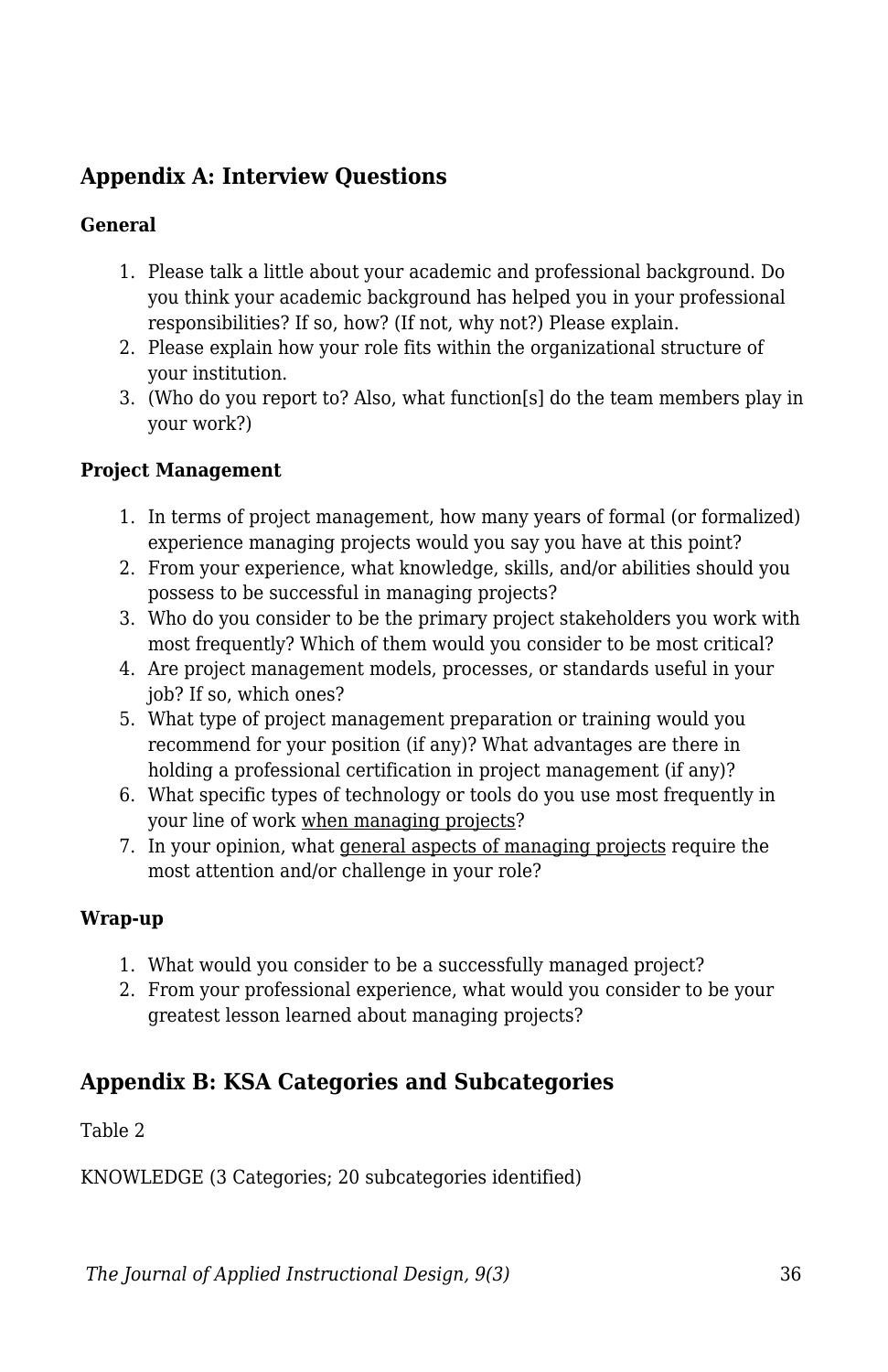| <b>CATEGORY 1 - General Business and Institutional Knowledge</b> | 49             |
|------------------------------------------------------------------|----------------|
| Interpersonal Intelligence and Strategies                        | 13             |
| Common Technology and Tools                                      | 13             |
| <b>Communication Strategies</b>                                  | 7              |
| Emotional & Organizational Intelligence                          | 4              |
| <b>Work Prioritization Tactics</b>                               | $\overline{4}$ |
| <b>Decision-Making Strategies</b>                                | $\overline{2}$ |
| Ethics and Copyright Laws                                        | 2              |
| Research Techniques                                              | 2              |
| Consulting and Collaborating Techniques                          | $\mathbf{1}$   |
| <b>General Budgeting Concepts</b>                                | $\mathbf{1}$   |
| <b>CATEGORY 2 - Project Management Knowledge</b>                 | 38             |
| Project Team Management                                          | 12             |
| Project Management Foundations & Practice                        | 7              |
| Project Scope and Needs Assessment                               | 7              |
| Project Scheduling & Time Management                             | 5              |
| Project Stakeholder Engagement                                   | 3              |
| Project Budgeting and Cost Management                            | $\overline{2}$ |
| Project Resource Estimation and Management                       | $\overline{2}$ |
| <b>CATEGORY 3 - Instructional Design Knowledge</b>               | 16             |
| <b>Instructional Design Best Practices</b>                       | 6              |
| <b>Instructional Design Models and Theories</b>                  | 6              |
| Learning and Pedagogical Theories                                | $\overline{4}$ |
| Top Knowledge Statements (at least 7 participants)               |                |
| Interpersonal Intelligence and Strategies                        | 13             |
| Common Technology and Tools                                      | 13             |
| Project Team Management                                          | 12             |
| <b>Communication Strategies</b>                                  | 7              |
| Project Management Foundations & Practice                        | 7              |
| Project Scope and Needs Assessment                               | 7              |

## Table 3

SKILLS (4 categories; 24 subcategories identified)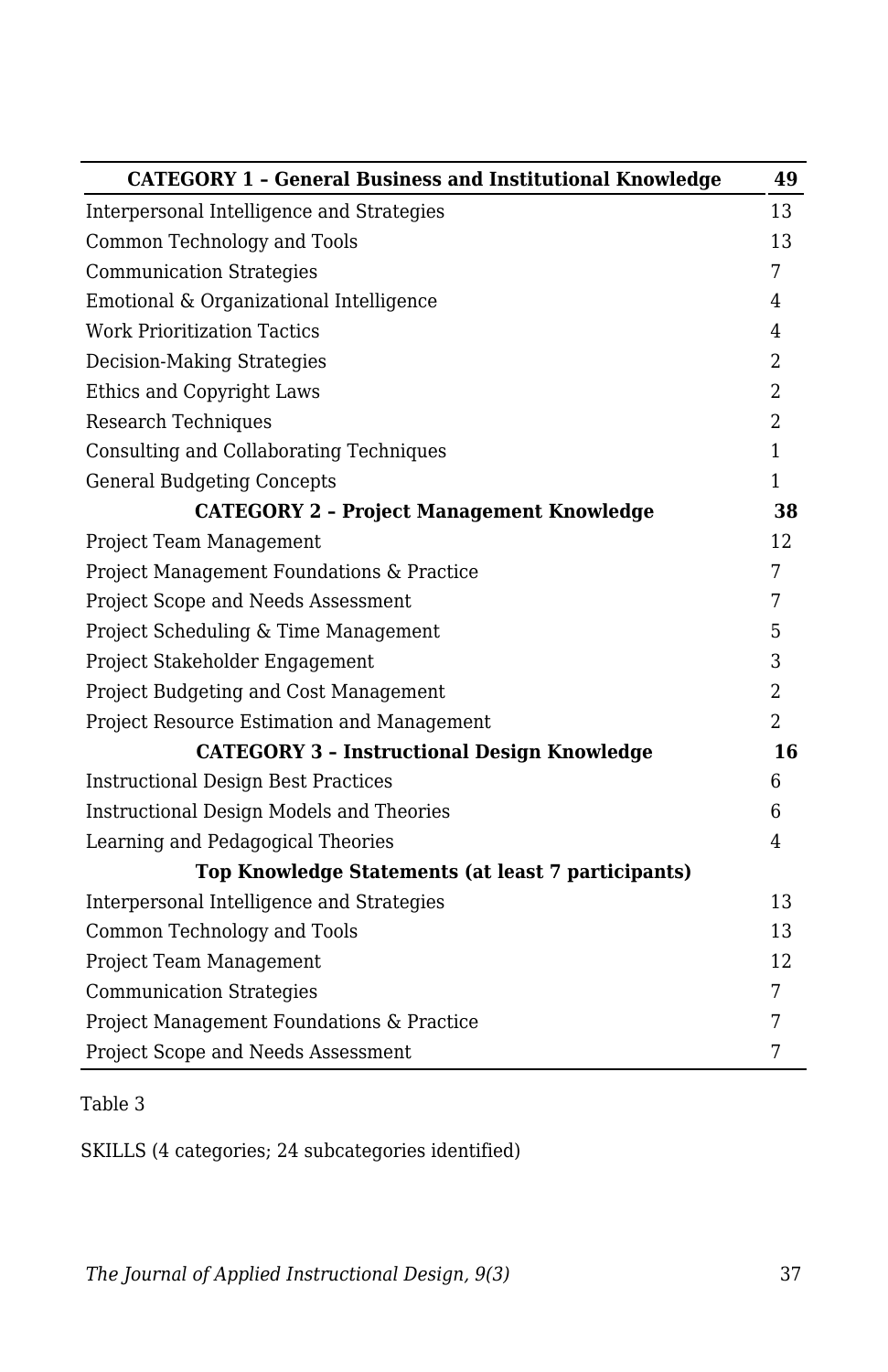|                                                                          | <b>CATEGORY 1 - Project Planning and Management</b> | 90                  |
|--------------------------------------------------------------------------|-----------------------------------------------------|---------------------|
| Schedule Management Skills                                               |                                                     |                     |
| Determining Project Scheduling Strategy                                  |                                                     | 13                  |
| Managing Project Schedule                                                |                                                     | 7                   |
| Scope Management Skills                                                  |                                                     |                     |
| Determining Project Scope & Needs                                        |                                                     | 13                  |
| Managing Project Scope                                                   |                                                     | 3                   |
| <b>Team Management Skills</b>                                            |                                                     |                     |
| Developing Project Team                                                  |                                                     | 13<br>7             |
| Managing Project Team<br>Hiring Project Team                             |                                                     | 3                   |
| Managing Stakeholder Engagement                                          |                                                     | 11                  |
| Identifying and Managing Project Risk                                    |                                                     | $\overline{\tau}$   |
| <b>Budgeting and Managing Costs</b>                                      |                                                     | $\sqrt{5}$          |
| Planning and Managing Communications                                     |                                                     | 5                   |
| Managing Project Change                                                  |                                                     | $\sqrt{2}$          |
| Setting and Managing Quality Control                                     |                                                     | $\mathbf{1}$        |
|                                                                          | <b>CATEGORY 2 - General Management and Design</b>   | 35                  |
| Technological Skills                                                     |                                                     | 13                  |
| General Management Skills                                                |                                                     | 10                  |
| Monitoring & Controlling Project Work                                    |                                                     |                     |
| <b>Creating Project Value</b><br>Determining Project Management Approach |                                                     |                     |
| Skill with Agile Models                                                  |                                                     |                     |
| Skill with Linear Project Management Models                              |                                                     |                     |
| Research Skills                                                          |                                                     | 9                   |
| <b>Instructional Design Skills</b>                                       |                                                     | 3                   |
|                                                                          | <b>CATEGORY 3 - Interpersonal and Communication</b> | 33                  |
| General Interpersonal (mentioned by $\leq 2$ participants)               |                                                     | 13                  |
| Assertiveness                                                            |                                                     |                     |
| Collaboration                                                            |                                                     |                     |
| Diplomacy                                                                |                                                     |                     |
| Empathy                                                                  |                                                     |                     |
| Listening<br>Negotiation                                                 |                                                     |                     |
| Confidence-Building                                                      |                                                     |                     |
| <b>Exploring Potential Outcomes</b>                                      |                                                     |                     |
| Teaching                                                                 |                                                     |                     |
| Emotional and Social Intelligence                                        |                                                     | 3                   |
| Communication                                                            |                                                     |                     |
| Clear & Consistent Communication                                         |                                                     | 9                   |
| General Communication                                                    |                                                     | 8                   |
|                                                                          | <b>CATEGORY 4 - Intrapersonal</b>                   | 18                  |
| General Intrapersonal (mentioned by $\leq 2$ participants)               |                                                     | 13                  |
| Appreciation for Process<br>Flexibility and Adaptability                 |                                                     |                     |
| Initiative                                                               |                                                     |                     |
| Organization                                                             |                                                     |                     |
| Persistence                                                              |                                                     |                     |
| Self-Reflection                                                          |                                                     |                     |
| Self-Responsibility for Project Issues                                   |                                                     |                     |
| Tolerance for Ambiguity                                                  |                                                     |                     |
| Personal Time Management                                                 |                                                     | $\sqrt{5}$          |
| Focus on Details                                                         |                                                     | 3                   |
| Determining Project Scheduling                                           | Top Skill Statements (at least 7 participants)      | 13                  |
| Determining Project Scope & Needs                                        |                                                     | 13                  |
| Developing Project Team                                                  |                                                     | 13                  |
| Technological Skills                                                     |                                                     | 13                  |
| General Interpersonal Skills                                             |                                                     | 13                  |
| General Intrapersonal Skills                                             |                                                     | 13                  |
| Managing Stakeholder Engagement                                          |                                                     | 11                  |
| General Management Skills                                                |                                                     | 10                  |
| Clear & Consistent Communication                                         |                                                     | $\overline{9}$      |
| <b>Research Skills</b>                                                   |                                                     | $\overline{9}$      |
| Open Communication                                                       |                                                     | 8<br>$\overline{7}$ |
| Identifying and Managing Project Risk<br>Managing Project Schedule       |                                                     | $\overline{7}$      |
| Managing Project Team                                                    |                                                     | $\overline{7}$      |
|                                                                          |                                                     |                     |

*The Journal of Applied Instructional Design, 9(3)* 38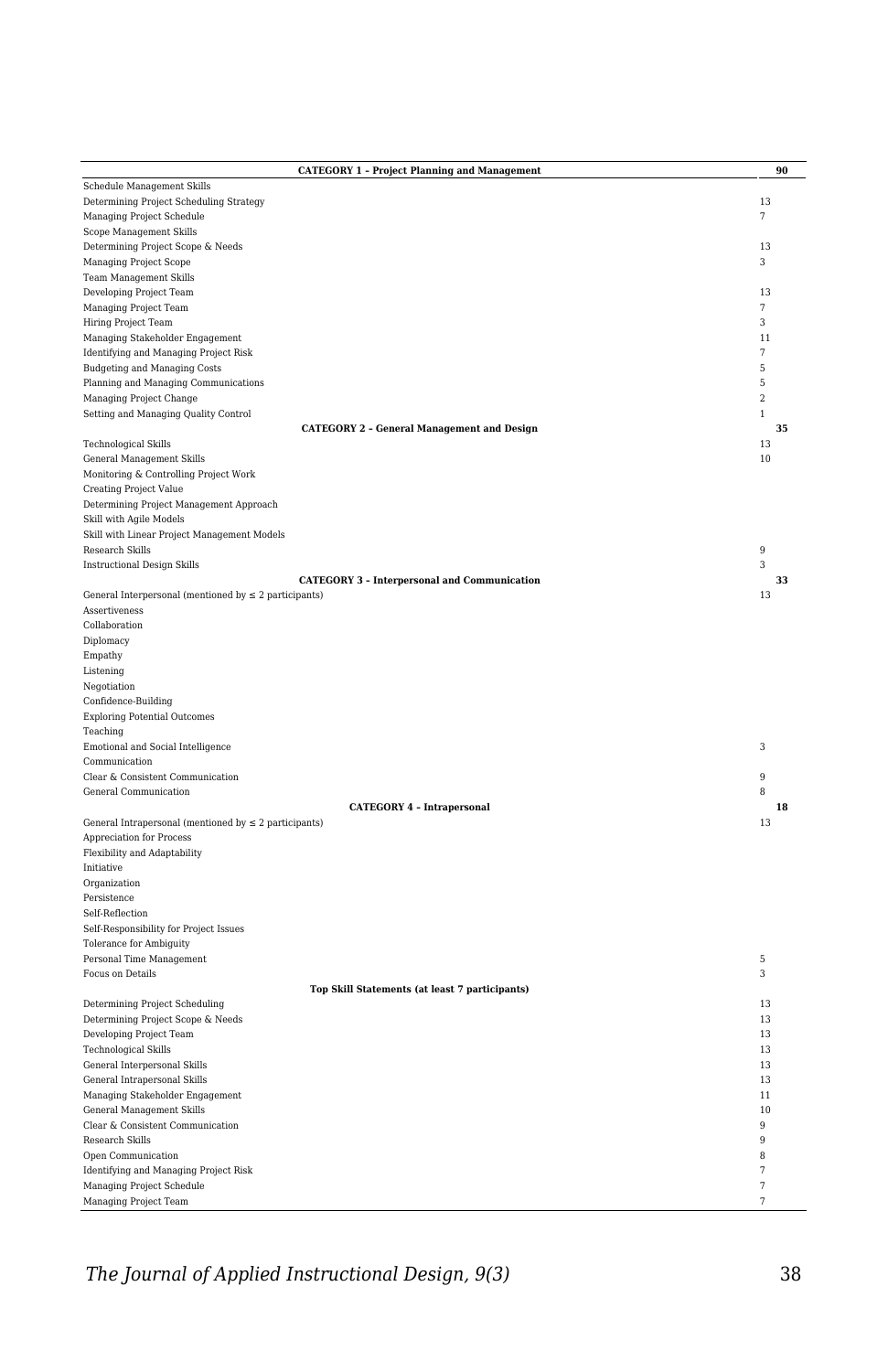Table 4

## ABILITIES (11 categories; 42 abilities identified),  $\rm Corresponding$  to PMBOK Knowledge Areas (PMI, 2017, p. 25)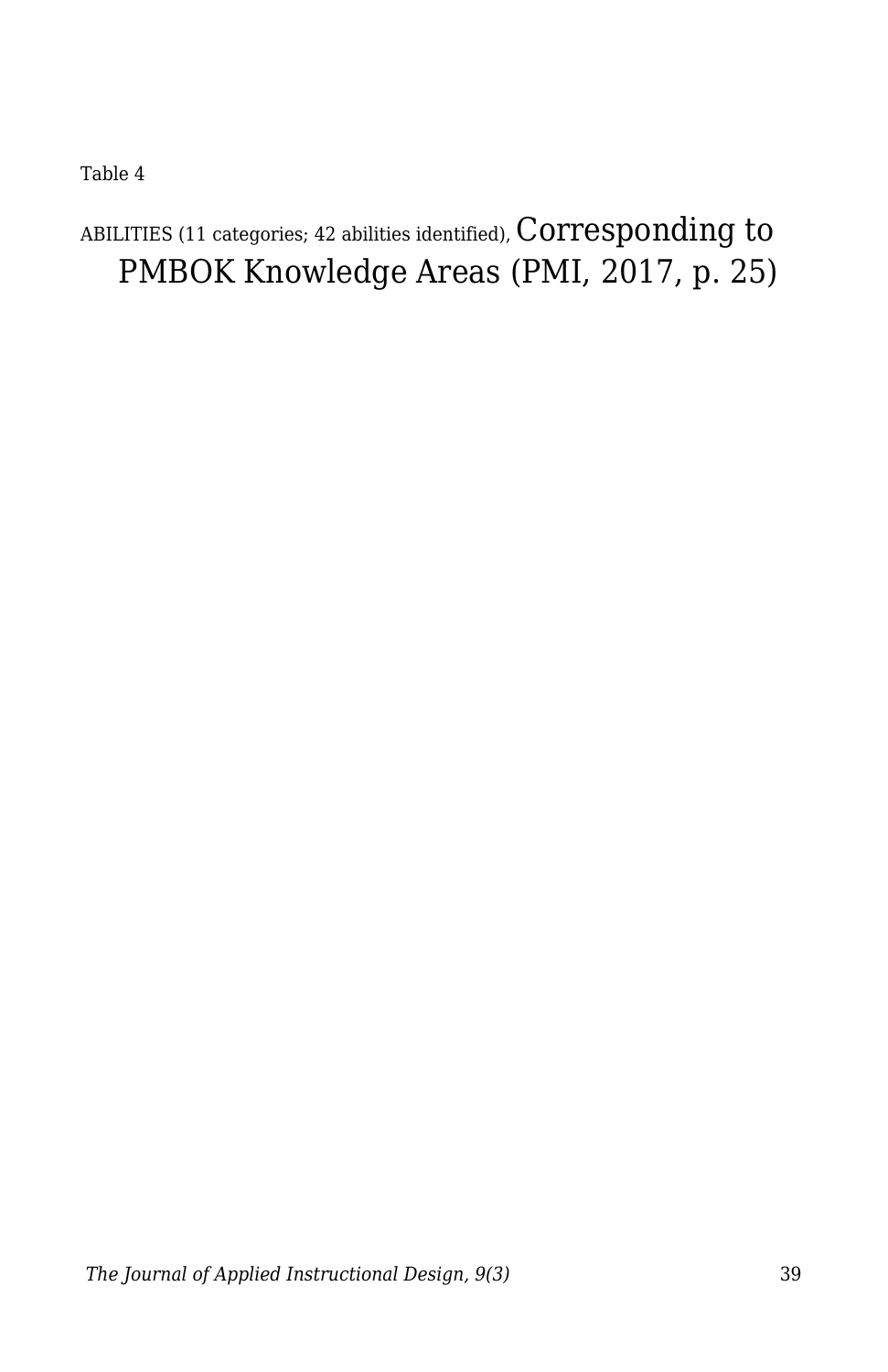| CATEGORY 1 - Using and Managing Resources (23 distinct ability statements)       | 54                      |
|----------------------------------------------------------------------------------|-------------------------|
| Use common software and terminology for ID projects                              | 13                      |
| Use common project management software                                           | 10                      |
| Manage people                                                                    | $\overline{9}$          |
| Manage all (non-human) resources                                                 | 8                       |
| Estimate project resources accurately.                                           | 3                       |
| Use team member skills effectively                                               | 3                       |
| Meet needs of team members                                                       | $\mathcal{D}$           |
| Plan, conduct, and manage meetings                                               | $\overline{2}$          |
| Advocate for project team                                                        | 1                       |
| Hire the right team members                                                      | $\mathbf{1}$            |
| Motivate team members                                                            | 1                       |
| Reward team                                                                      |                         |
| <b>CATEGORY 2 - Managing Stakeholders</b>                                        | 17                      |
| Proactively manage stakeholder expectations and engagement                       | 13                      |
| Consult and collaborate with clients                                             | $\overline{4}$          |
| <b>CATEGORY 3 - Managing Schedules</b>                                           | 15                      |
|                                                                                  | 13                      |
| Develop and follow a project schedule                                            |                         |
| Determine project's critical path                                                | $\overline{2}$          |
| <b>CATEGORY 4 - Managing Communications</b>                                      | 12                      |
| Communicate clearly, openly and constantly                                       | 12                      |
| <b>CATEGORY 5 - Managing Scope</b>                                               | 9                       |
| Determine project scope of work.                                                 | 9                       |
| <b>CATEGORY 6 - Managing Project Integration</b>                                 | 8                       |
| Develop and follow project plans and tools                                       | 4                       |
| Evaluate project outcomes and status                                             | 4                       |
| <b>CATEGORY 7 - Managing Cost</b>                                                | $\overline{4}$          |
| Develop and follow a project budget                                              | $\Delta$                |
| <b>CATEGORY 8 - Managing Risk</b>                                                | 3                       |
| Develop and follow a risk management plan                                        | $\overline{2}$          |
| Apply appropriate risk responses                                                 | $\mathbf{1}$            |
| <b>CATEGORY 9 - Managing Quality</b>                                             | $\mathbf{1}$            |
| Deliver quality work on time and on budget                                       | 1                       |
| <b>CATEGORY 10 - Industry-Specific Abilities</b>                                 | 12                      |
| Apply instructional design principles and theories of teaching and learning      | 12                      |
| CATEGORY 11 - Project-wide Abilities (18 distinct ability statements)            | 47                      |
| Apply general interpersonal skills (see Skills table)                            | 12                      |
| Work well with others                                                            | 7                       |
| Apply different project management lens to each project                          | 6                       |
|                                                                                  | 5                       |
| Apply suitable project management principles.                                    | 5                       |
| Manage diverse project details                                                   |                         |
| Teach, mentor, and provide feedback                                              | $\overline{4}$          |
| Find solutions to problems                                                       | 3                       |
| Conduct research and analysis                                                    | $\mathcal{D}$           |
| Develop and implement contingency plans and workarounds                          | $\mathcal{D}$           |
| Expect and manage change                                                         | $\overline{2}$          |
| Manage paperwork and routine tasks                                               | $\overline{2}$          |
| Multitask                                                                        | $\overline{a}$          |
| Perform negotiation tactics                                                      | $\overline{\mathbf{2}}$ |
| Adhere to ethical and legal requirements                                         | 1                       |
| Deliver quality work                                                             | $\mathbf{1}$            |
| Design project charts                                                            | 1                       |
| Manage multiple projects                                                         | 1                       |
| Take responsibility for actions                                                  | 1                       |
| Top Ability Statements (at least 7 participants)                                 |                         |
| Develop and follow a project schedule                                            | 13                      |
| Proactively manage stakeholder expectations and engagement                       | 13                      |
| Use common technology software and terminology for instructional design projects | 13                      |
| Apply general interpersonal skills (See Skills table)                            | 12                      |
| Apply instructional design principles and theories of teaching and learning      | 12                      |
| Communicate clearly, openly, and constantly                                      | 12                      |
| Use common project management software                                           | 10                      |
|                                                                                  | 9                       |
| Determine project scope of work                                                  | 9                       |
| Manage people                                                                    |                         |
| Manage all (non-human) resources                                                 | 8                       |
| Work well with others                                                            | 7                       |